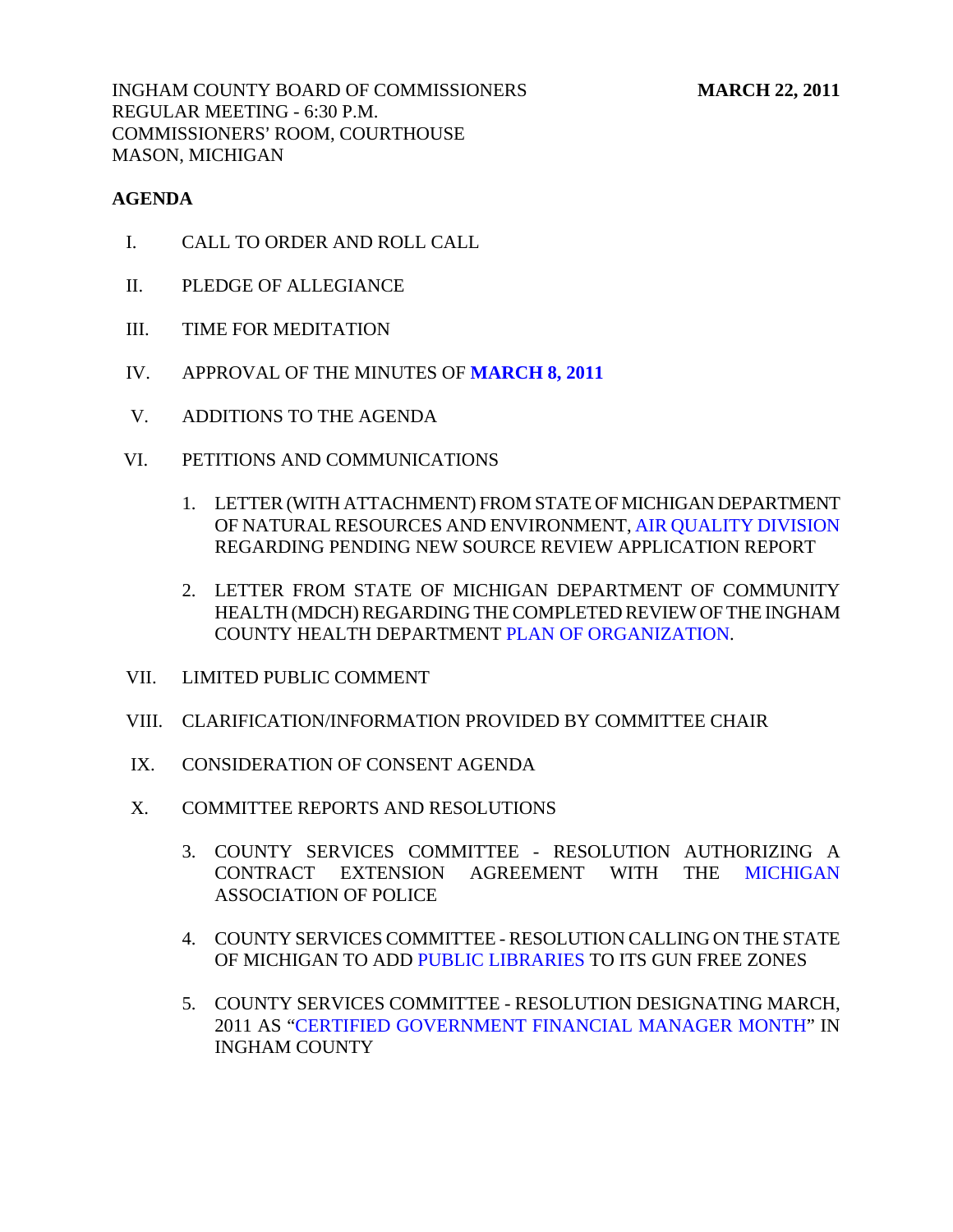# BOARD OF COMMISSIONERS **PAGE TWO** MARCH 22, 2011

- 6. COUNTY SERVICES COMMITTEE RESOLUTION RECOGNIZING MARCH, 2011 A[S "WOMEN'S HISTORY MONTH" IN I](#page-45-0)NGHAM COUNTY
- 7. COUNTY SERVICES AND FINANCE COMMITTEES RESOLUTION AUTHORIZING ENTERING INTO A PERMANENT CONSERVATION EASEMENT AGREEMENT WI[TH MERIDIAN TOWNSHIP](#page-46-0)
- 8. COUNTY SERVICES AND FINANCE COMMITTEES RESOLUTION AUTHORIZING A CONTRACT RENEWAL WITH SMITHS DETECTION FOR THE MAINTENANCE OF [THE X-RAY SCREENING DEVICE AT THE GR](#page-47-0)ADY PORTER BUILDING AND VETERANS MEMORIAL COURTHOUSE
- 9. COUNTY SERVICES AND FINANCE COMMITTEES RESOLUTION AUTHORIZING AN AGREEMENT WITH NELSON TRANE (RESOLUTION #10- 111) FOR THE AIR-COOLED ROTARY SCREW WATER CHILLER AT THE INGHAM COUN[TY HUMAN SERVICES BUILDING, YOUTH C](#page-48-0)ENTER AND JAIL
- 10. COUNTY SERVICES AND FINANCE COMMITTEES RESOLUTION AUTHORIZING AN AGREEMENT WITH ASTROPHYSICS FOR THE MAINTENANCE OF T[HE X-RAY SCREENING DEVICE AT](#page-49-0) THE INGHAM COUNTY FAMILY CENTER
- 11. COUNTY SERVICES AND FINANCE COMMITTEES RESOLUTION AUTHORIZING AN AGREEMENT WITH GABRIEL ROEDER SMITH AND COMPANY TO CONDUCT A [BI-ANNUAL RETIREE HEALTH CARE](#page-50-0) VALUATION
- 12. COUNTY SERVICES AND FINANCE COMMITTEES RESOLUTION TO APPROVE INFINISOURCE, INC. AS THE COUNTY'S THIRD PARTY ADMINISTRATOR FOR T[HE EMPLOYEE'S FLEXIBLE SPENDING ACCOUNT](#page-51-0)
- 13. HUMAN SERVICES COMMITTEE RESOLUTION MAKING AN APPOINTMENT TO TH[E SENIOR CITIZENS ADVISORY BOARD](#page-52-0)
- 14. HUMAN SERVICES AND FINANCE COMMITTEES RESOLUTION TO AUTHORIZE AN AMENDMENT TO THE [PEDIATRIC PHYSICIAN](#page-53-0) AGREEMENT WITH THE COLLEGE OF HUMAN MEDICINE AT MICHIGAN STATE UNIVERSITY
- 15. HUMAN SERVICES AND FINANCE COMMITTEES RESOLUTION TO AUTHORIZE PROVIDER CONTRACTS W[ITH BARRY-EATON HEALTH PLAN](#page-55-0)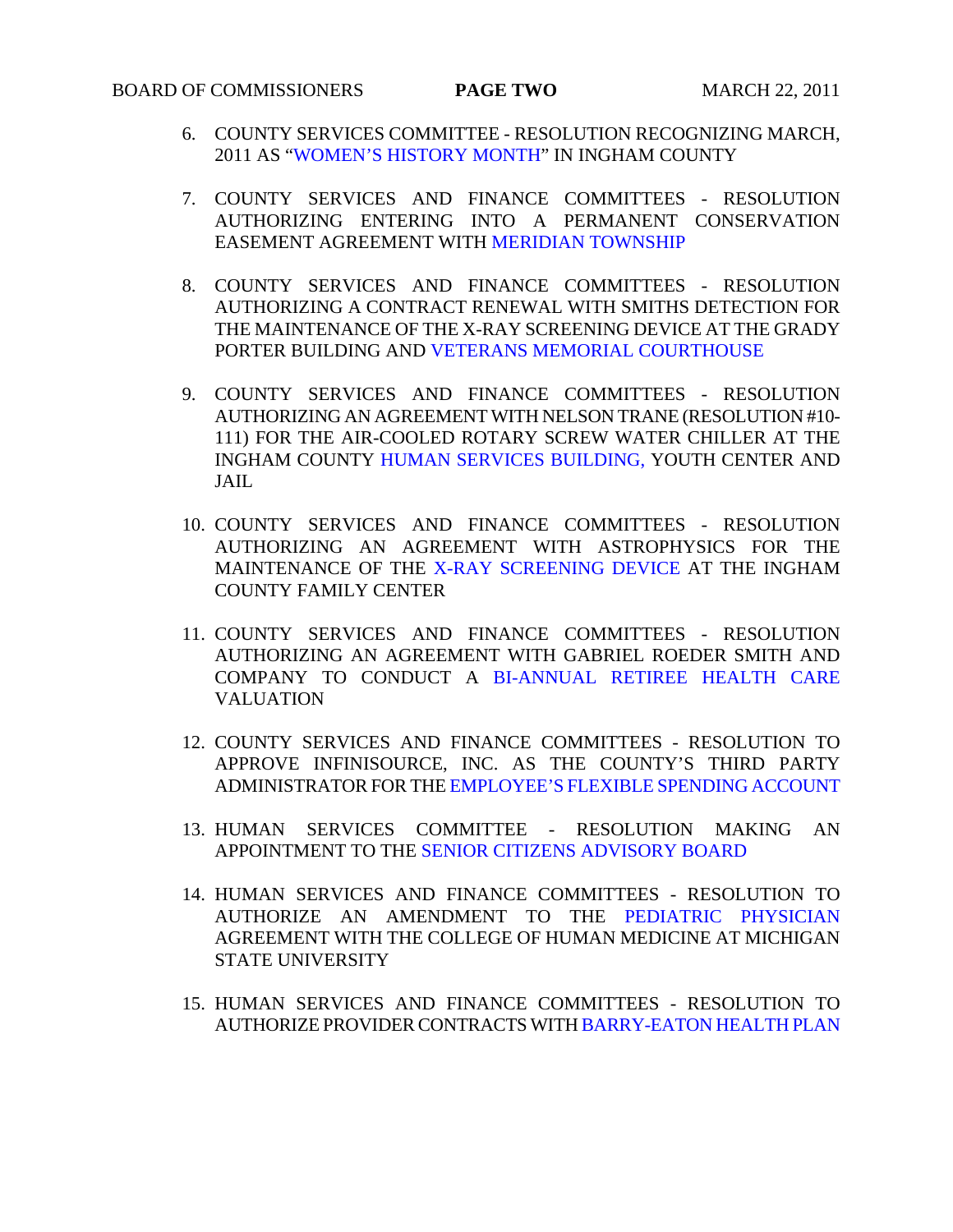- 16. JUDICIARY AND FINANCE COMMITTEES RESOLUTION FOR AUTHORIZATION TO AMEND THE CONTRACT AMOUNT FOR THE [INGHAM ACADEMY DAY TREATMENT PROGRAM](#page-56-0)
- 17. JUDICIARY AND FINANCE COMMITTEES RESOLUTION TO APPROVE CONTRACTS FOR ATTORNEY SERVICES FO[R PROBATE COURT ME](#page-57-0)NTAL ILLNESS MATTERS HEARD AT ST. LAWRENCE HOSPITAL
- 18. JUDICIARY AND FINANCE COMMITTEES RESOLUTION TO APPROVE CONTRACTS F[OR ATTORNEY SERVICES FOR PROBATE COURT IN](#page-58-0) GENERAL MATTERS
- 19. LAW ENFORCEMENT, HUMAN SERVICES AND FINANCE COMMITTEES RESOLUTION TO AUTHORI[ZE 10 AND 12 HOUR JAIL NURSE SHIFTS FOR](#page-59-0)  THE JAIL NURSES AT THE INGHAM COUNTY JAIL
- 20. LAW ENFORCEMENT AND FINANCE COMMITTEES RESOLUTION TO ACCEPT THE MICHIGAN DEPARTMENT OF STATE POLICE, EMERGENCY MANAGEMENT DIVISION 200[9 STATE HOMELAND SECURITY GRANT,](#page-61-0)  REGIONAL PLANNER GRANT
- 21. LAW ENFORCEMENT AND FINANCE COMMITTEES RESOLUTION AUTHORIZING A MODIFICATION TO THE CONTRACT WITH THE MICHIGAN DEPARTMENT OF CORRECTIONS FOR INGHAM COUNTY/CITY O[F LANSING COMMUNITY CORRECTIONS AND](#page-62-0) SUBCONTRACTS FOR COMMUNITY CORRECTIONS PROGRAMS FOR FISCAL YEAR 2010-2011.
- 22. LAW ENFORCEMENT AND HUMAN SERVICES COMMITTEES RESOLUTION AUTHORIZING AN AGREEMENT WITH THE COMMUNITY MENTAL HEALTH AUTHORITY O[F CLINTON, EATON, & INGHAM](#page-64-0) COUNTIES FOR SERVICES IN THE INGHAM COUNTY JAIL
- 23. LAW ENFORCEMENT AND FINANCE COMMITTEES RESOLUTION AUTHORIZING THE ACCEPTANCE OF \$225.00 FROM CONSUMERS ENERGY FOR THE PURCHASE O[F EMERGENCY PREPAREDNESS AND RESPONSE](#page-65-0) SUPPLIES FOR THE COMMUNITY EMERGENCY RESPONSE TEAM (CERT)
- XI. SPECIAL ORDERS OF THE DAY
- XII. PUBLIC COMMENT
- XIII. COMMISSIONER ANNOUNCEMENTS
- XIV. CONSIDERATION AND ALLOWANCE OF CLAIMS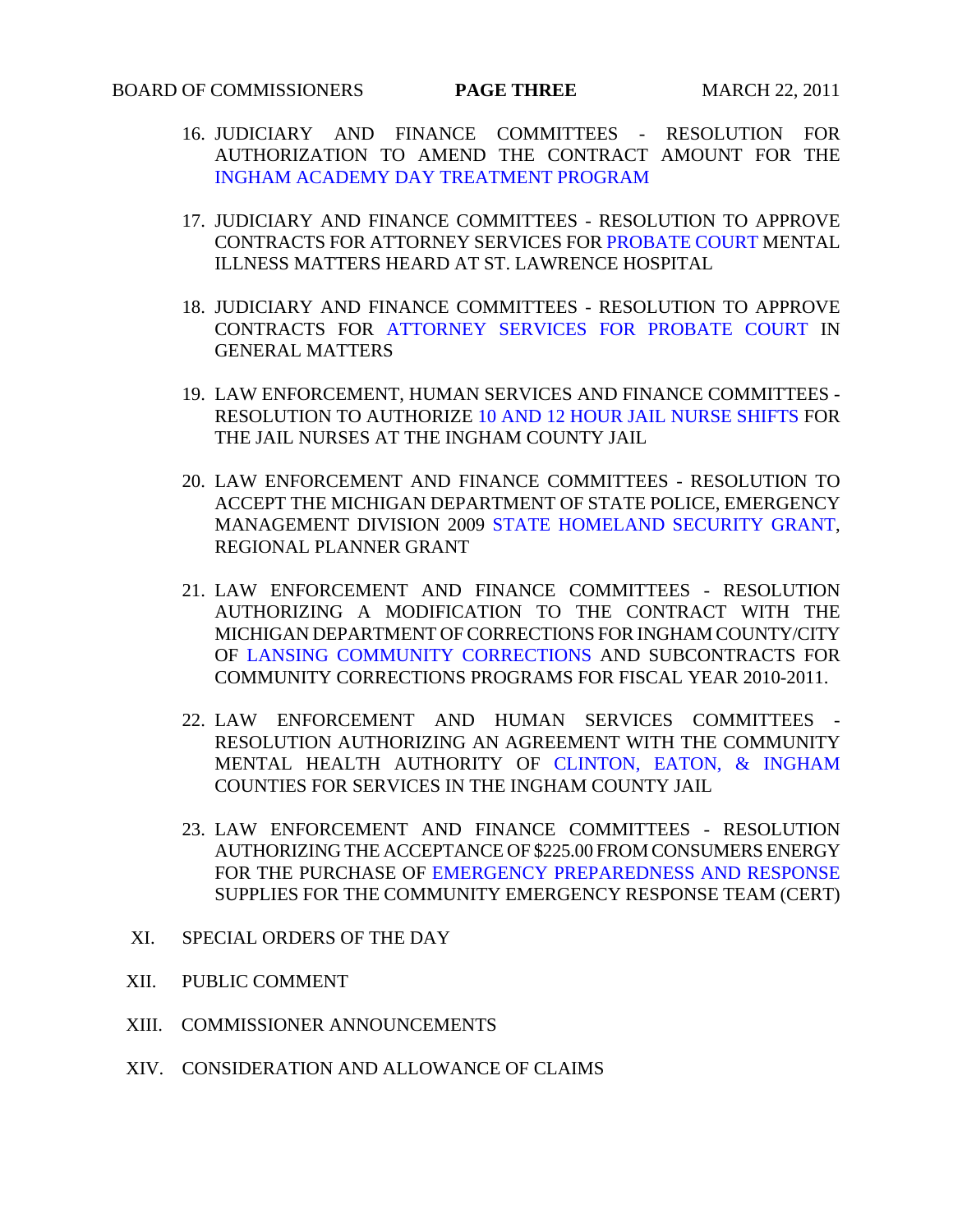#### XV. ADJOURNMENT

THE COUNTY OF INGHAM WILL PROVIDE NECESSARY REASONABLE AUXILIARY AIDS AND SERVICES, SUCH AS INTERPRETERS FOR THE HEARING IMPAIRED AND AUDIO TAPES OF PRINTED MATERIALS BEING CONSIDERED AT THE MEETING FOR THE VISUALLY IMPAIRED, FOR INDIVIDUALS WITH DISABILITIES AT THE MEETING UPON FIVE (5) WORKING DAYS NOTICE TO THE COUNTY OF INGHAM. INDIVIDUALS WITH DISABILITIES REQUIRING AUXILIARY AIDS OR SERVICES SHOULD CONTACT THE COUNTY OF INGHAM IN WRITING OR BY CALLING THE FOLLOWING: INGHAM COUNTY BOARD OF COMMISSIONERS, P.O. BOX 319, MASON, MI 48854, 517-676-7200.

## **PLEASE TURN OFF CELL PHONES AND OTHER ELECTRONIC DEVICES OR SET TO MUTE OR VIBRATE TO AVOID DISRUPTION DURING THE MEETING**

## **FULL BOARD PACKETS ARE AVAILABLE AT: www.ingham.org**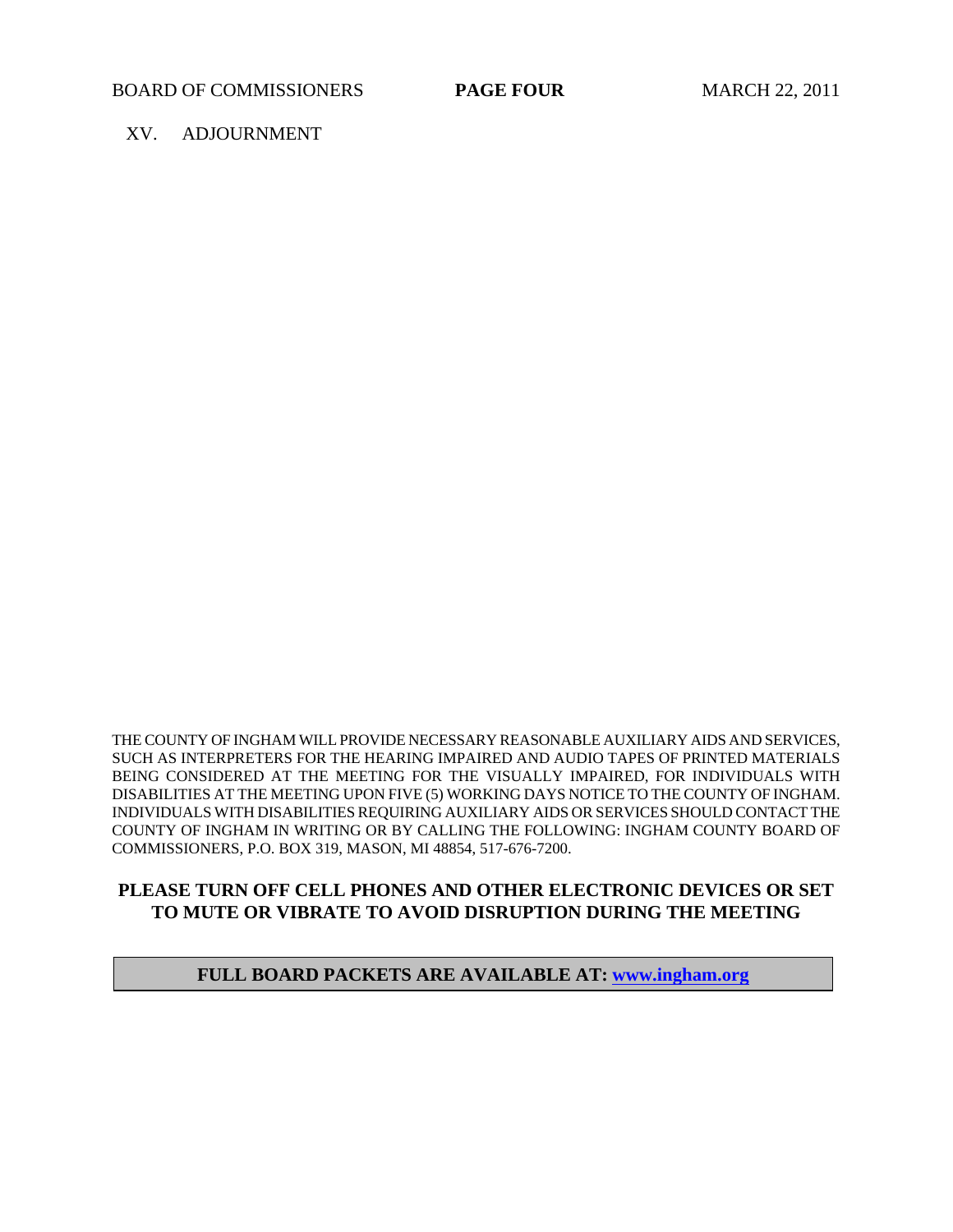Board of Commissioners Room - Courthouse Mason, Michigan - 6:30 p.m. March 8, 2011

## <span id="page-4-0"></span>**CALL TO ORDER:**

Chairperson Grebner called the March 8, 2011 regular meeting of the Ingham County Board of Commissioners to order at 6:34 p.m. Roll was called and all Commissioners were present.

## **PLEDGE OF ALLEGIANCE:**

Chairperson Grebner led the Board in the Pledge of Allegiance and a few moments of silence were observed for meditation.

#### **APPROVAL OF THE MINUTES:**

Moved by Commissioner Dougan, supported by Commissioner Vickers to amend the minutes of the February 22, 2011, Page 66, Resolution Honoring Debra Otis, Resolution #11-051 as follows:

Strike Moved by Commissioner Vickers, supported by Commissioner McGrain and change to Moved by Commissioner McGrain, supported by Commissioner Vickers.

Motion carried on a unanimous vote.

## **ADDITIONS TO THE AGENDA:**

None.

#### **PETITIONS AND COMMUNICATIONS:**

E-Mail from Marlon I. Brown tendering his resignation from the Ingham County Equal Opportunity Committee. Accepted and placed on file.

Late - Letter from Eaton County Sheriff's Office regarding notice that they will cease participation with Tri-County Metro as of March 31, 2011. Referred to Law Enforcement

#### **LIMITED PUBLIC COMMENT:**

Michael Martin, Dansville resident voiced his support of the P2 Regulation because of his service as a fire fighter, EMT and a hazardous materials technician. He also disclosed that he has been the newly appointed coordinator the hazardous material team for Ingham County.

Gladys Woodard, Prosecutor's Office expressed her concern regarding the reorganization within the Prosecuting Attorney's Office and reductions she has experienced.

Andy Such, Director of Environmental Michigan Manufacturing Association stated that he had sent a memo regarding their concerns and briefly overviewed those concerns.

Paul Pratt, Deputy Drain Commissioner and also speaking for Patrick Lindemann Drain Commissioner, spoke in support of the P2 Regulation and expressed his concerns of dumping into storm drains and streams going into the Great Lakes.

Trent Atkins, City of Lansing Fire Department stated his support of the P2 Regulation, explaining that fire fighters put their lives on the line and should know what they will be facing. Mr. Adkins noted that they do rely on Dr. Sienko's team for information.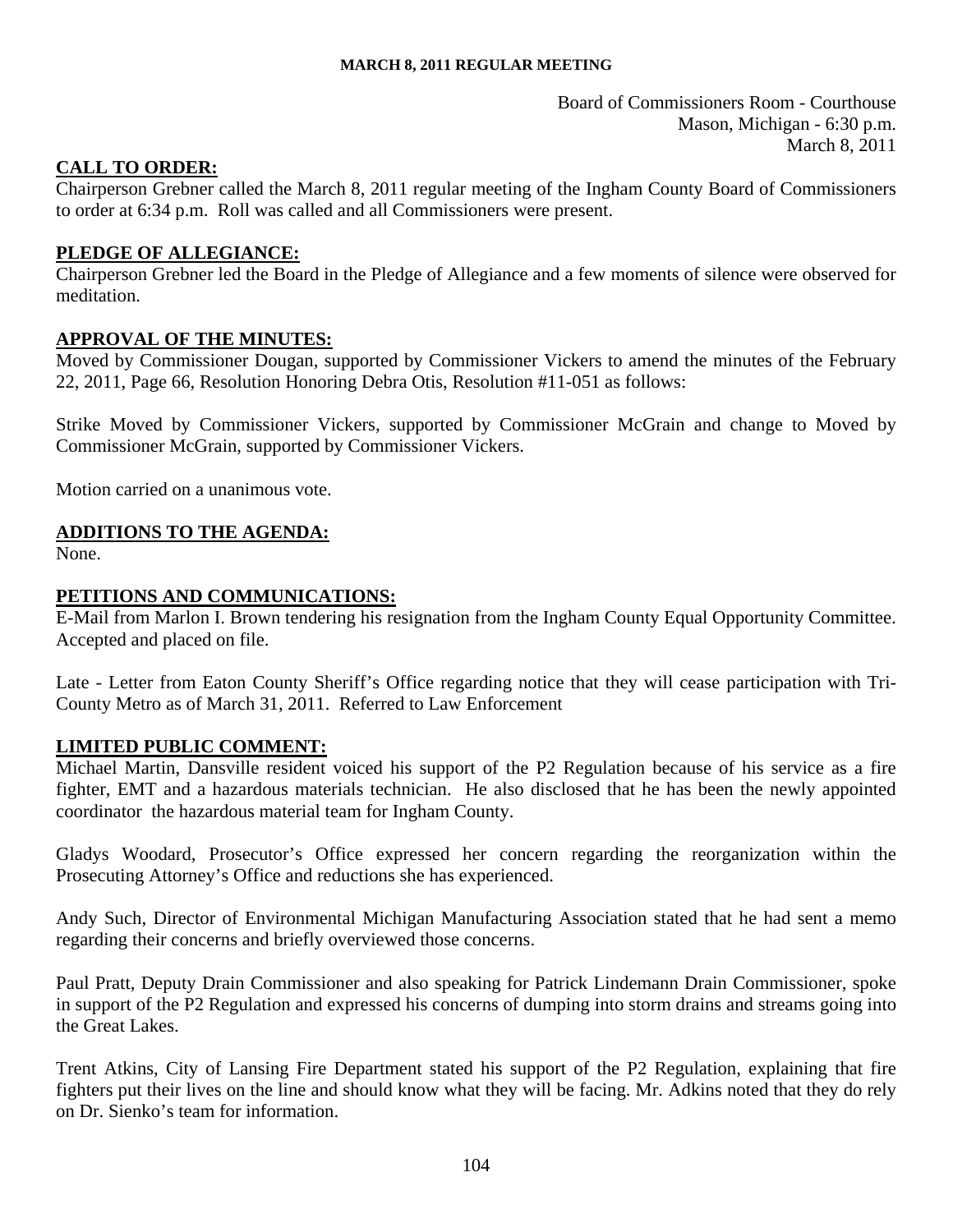Charles Barbieri, Attorney, Foster, Swift, Collins & Smith, P.C. spoke on behalf of Demmer Properties, praised the Ingham County Health Department for having an open dialogue, however, believes the regulation should be rejected. Mr. Barbieri outlined the reasons and gave examples of why the regulation should be rejected. Mr. Barbieri also stated that Demmer Corporation has always cooperated with Federal, State, and County inspectors and has never declined information to a first responder. He informed the Committee that their concerns have been submitted in writing.

George Rowan, Ingham County Board of Health and member of the P2 Committee stated that he is in support of the P2 Regulation. He stated that the nine other members were also in support.

Bill Lievense, Michigan Chemistry Counsel, provided the clerk with a handout, and asked for reconsideration on the passage of the regulation. He shared his concern that SARA Title III, Section 313 and 312 already states that chemicals need to be reported to the LEPC. He shared his concern of the message the County would be sending to businesses if this is passed.

Tina Reynolds, Health Policy Director for the Michigan Environmental Council stated her support and thanked those who have worked on the regulation. She explained that the State has not been able to do all of the inspections that are needed, and this makes the information available 24/7.

Tonia Olson on behalf of Granger, stated that she had sent information this morning that included their reasons for opposing the regulation. She stated that the Company does respect the first responders. She requested an exemption for Granger.

Mike Aldrich, Northstar Cooperative Inc. stated their opposition to the regulation and echoed the other statements that had been made in opposition.

## **CLARIFICATION/INFORMATION PROVIDED BY COMMITTEE CHAIR:** None.

## **CONSIDERATION OF CONSENT AGENDA:**

Moved by Commissioner Vickers, supported by Commissioner Celentino to adopt a consent agenda consisting of all items except agenda items 10, 12, 14, 15 and 16. Motion to adopt a consent agenda carried unanimously. Items on the consent agenda were adopted by a unanimous roll call vote. Items voted on separately are so noted in the minutes.

## **COMMITTEE REPORTS AND RESOLUTIONS:**

The following resolution was introduced by the County Services Committee:

## **RESOLUTION MAKING AN APPOINTMENT TO THE FARMLAND AND OPEN SPACE PRESERVATION BOARD**

## **RESOLUTION #11-061**

WHEREAS, several vacancies exist on the Farmland and Open Space Preservation Board; and

WHEREAS, the County Services Committee interviewed individuals interested in serving on this Board.

THEREFORE BE IT RESOLVED, that the Ingham County Board of Commissioners hereby appoints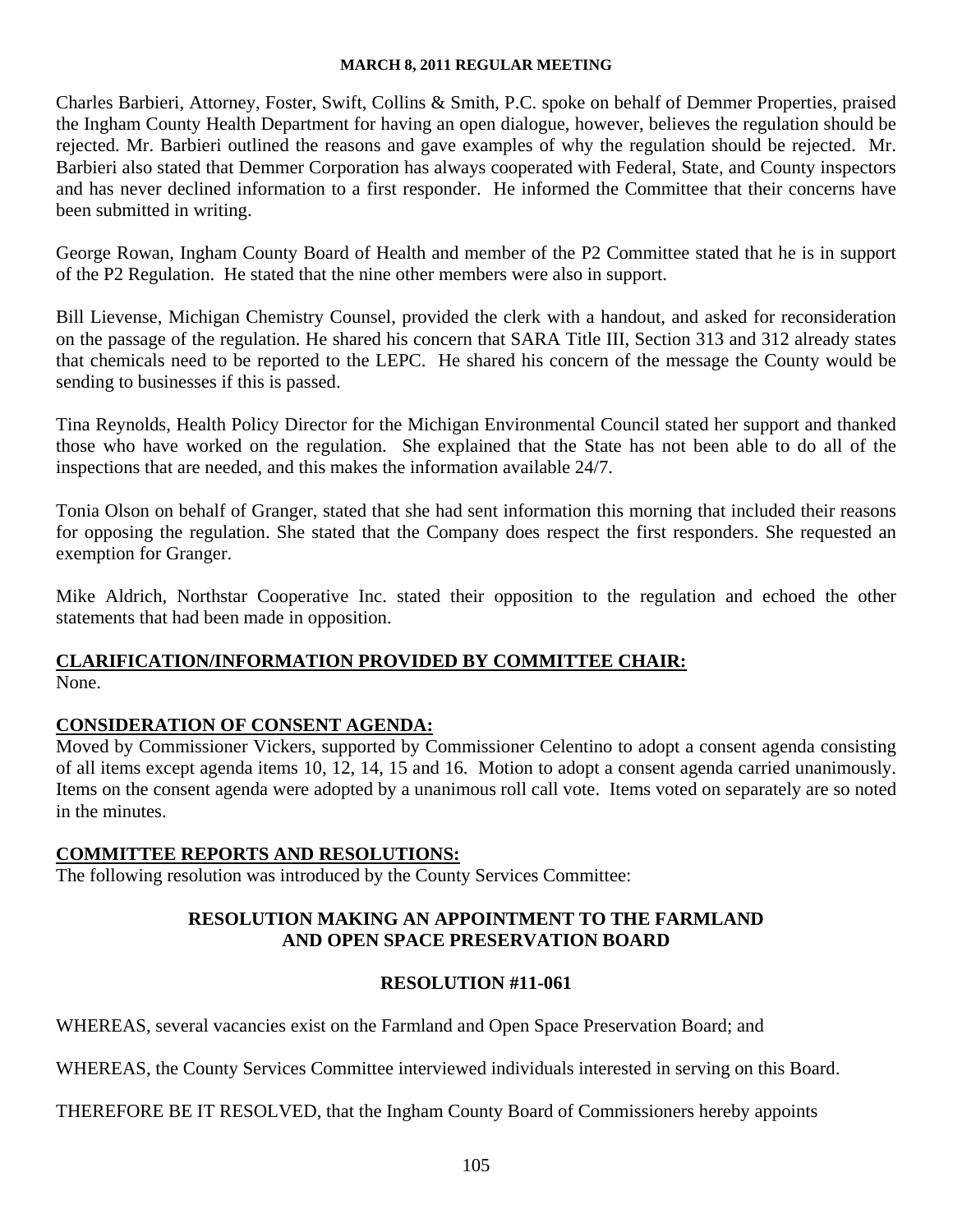William Rogers, 1494 Tuttle Road, Mason, 48854

to the Farmland and Open Space Preservation Board to a term expiring February 8, 2013; and appoints

Kirk Heinze, 951 N. Edgar Road, Mason, 48854

to the Farmland and Open Space Preservation Board to a term expiring February 8, 2014.

**COUNTY SERVICES: Yeas:** De Leon, Copedge, Celentino, Schor, Vickers, Dragonetti **Nays**: None **Absent:** None **Approved 3/1/11** 

Adopted as part of the consent agenda.

The following resolution was introduced by the County Services and Finance Committees:

## **RESOLUTION AUTHORIZING A CONTRACT WITH SUPREME RENTAL TO PROVIDE PORTABLE RESTROOM SERVICES AT VARIOUS INGHAM COUNTY PARKS AND THE FAIRGROUNDS**

## **RESOLUTION #11-062**

WHEREAS, the current contract with Supreme Rental portable restroom services at various Ingham County Parks will expire on April 1, 2011; and

WHEREAS, a decision was made to put out an RFP for the Parks and Fairgrounds together in order to obtain the most cost effective pricing; and

WHEREAS, the Purchasing Department secured sealed bids; and

WHEREAS, Supreme Rental of Mason, Michigan matched the low bid for the Parks portion of the RFP obtained from a Clinton County vendor and, in accordance with the Local Purchasing Preference Policy, the Purchasing Department recommends the bid be accepted; and

WHEREAS, the annual cost for the Parks will not exceed \$5,385; and

WHEREAS, the annual cost for the Fairgrounds will not exceed \$3,600; and

WHEREAS, the Parks & Recreation Commission and Fair Board supported this contract with the passage of resolutions at their February meetings.

THEREFORE BE IT RESOLVED, the Board of Commissioners authorizes entering into a five year contract between Ingham County and Supreme Rental of Mason, Michigan in an amount not to exceed \$8,985/annually to provide portable restroom services at various County parks and the Ingham County Fairgrounds.

BE IT FURTHER RESOLVED, the Board of Commissioners approves an option to renew the contract for an additional two year period provided there are no cost increases during the term of the Agreement.

BE IT FURTHER RESOLVED, that the Ingham County Board Chairperson and County Clerk are authorized to sign the necessary contract documents on behalf of the County after approval as to form by the County attorney.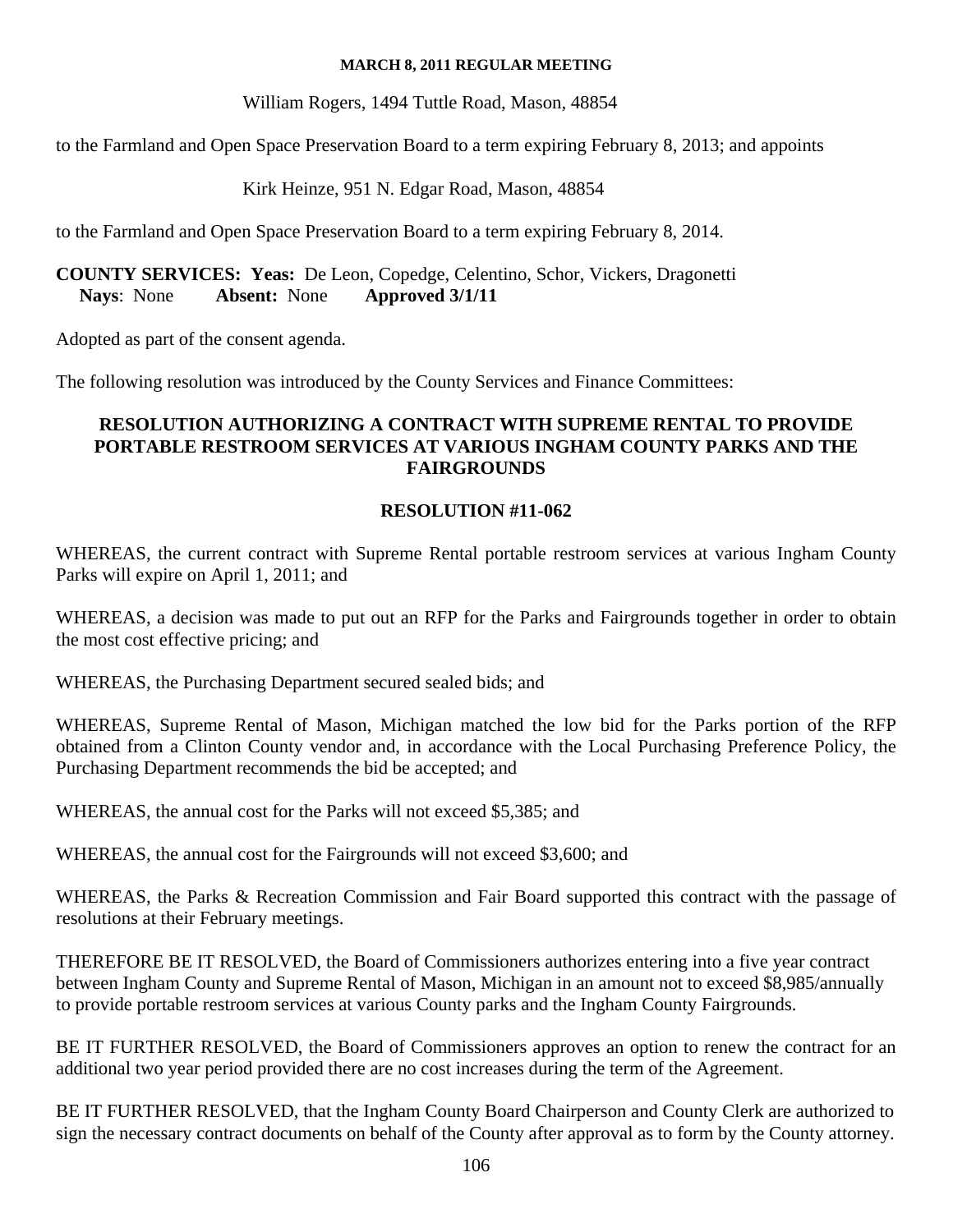**COUNTY SERVICES: Yeas:** De Leon, Copedge, Celentino, Schor, Vickers, Dragonetti **Nays**: None **Absent:** None **Approved 3/1/11** 

**FINANCE: Yeas:** Schor, Tsernoglou, Nolan, Bahar-Cook, McGrain, Dougan Navs: None Absent: None Approved 3/2/11 **Nays**: None **Absent:** None **Approved 3/2/11** 

Adopted as part of the consent agenda.

The following resolution was introduced by the County Services and Finance Committees:

## **RESOLUTION AUTHORIZING A CONTRACT WITH CENTURY CONSTRUCTION, LLC FOR ROOF REPLACEMENT ON FOUR BUILDINGS AT BURCHFIELD PARK**

## **RESOLUTION #11-063**

WHEREAS, the Ingham County Parks Department owns and maintains the buildings at Burchfield Park; and

WHEREAS, the Ingham County Parks Department has a roof replacement plan in place to ensure routine replacement of building roofs; and

WHEREAS, the roofs of the Woodsong Shelter, Beach Restroom, Ranger Room Building, and Tractor Shed at Burchfield Park are scheduled for roof replacements in 2011; and

WHEREAS, bids were solicited and evaluated by the Ingham County Purchasing Department and it is their recommendation, with the concurrence of Parks Department staff, to award the contract to Century Construction, LLC of Lansing, Michigan.

THEREFORE BE IT RESOLVED, the Board of Commissioners accepts the bid, and authorizes entering into a contract with Century Construction, LLC for the replacement of the roof on the Burchfield Park Woodsong shelter, beach restroom, ranger room building, and tractor shed in an amount not to exceed \$9,164.

BE IT FURTHER RESOLVED, the Board of Commissioners also authorizes roof sheathing replacement if necessary at a cost of \$1.00 per square foot.

BE IT FURTHER RESOLVED, that the Ingham County Board Chairperson and County Clerk are authorized to sign the necessary contract documents on behalf of the County after approval as to form by the County attorney.

**COUNTY SERVICES: Yeas:** De Leon, Copedge, Celentino, Schor, Vickers, Dragonetti **Nays**: None **Absent:** None **Approved 3/1/11** 

**FINANCE: Yeas:** Schor, Tsernoglou, Nolan, Bahar-Cook, McGrain, Dougan **Nays**: None **Absent:** None **Approved 3/2/11** 

Adopted as part of the consent agenda.

The following resolution was introduced by the County Services and Finance Committees: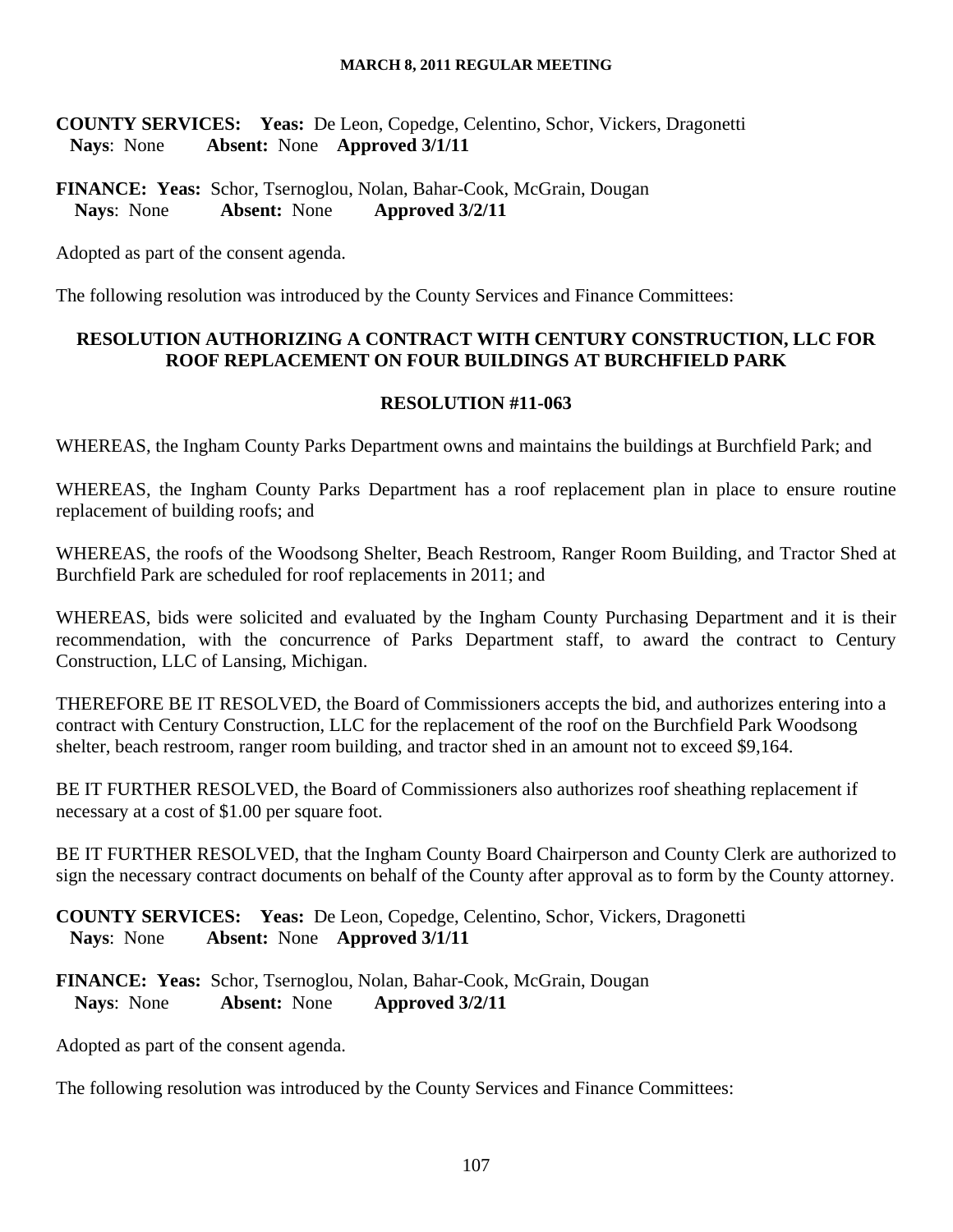#### **RESOLUTION AUTHORIZING THE ADDITION OF THE FELINE HOUSE SHIFT DOOR REPLACEMENT TO THE POTTER PARK ZOO 2011 CAPITAL IMPROVEMENT BUDGET**

#### **RESOLUTION #11-064**

WHEREAS, the Potter Park Zookeeper staff must shift the big cats from one area to another to perform general cleaning, care, and training; and

WHEREAS, to perform these functions staff currently uses an outdated, manual, cable and pulley shift door system from the 1980s; and

WHEREAS, the existing doors frequently require costly repairs due to failure; and

WHEREAS, this is a safety issue for the keeper staff and the animals; and

WHEREAS, the Ingham County Facilities Department recommends this project be added as a priority item to the 2011 Capital Improvement Budget in the amount of \$65,000; and

WHEREAS, funds have been identified within the Potter Park Zoo Millage Fund; and

WHEREAS, the Zoo Board supported this concept with the passage of a resolution at their February 2011 meeting.

THEREFORE BE IT RESOLVED, the Board of Commissioners authorizes the addition of the Feline House Shift Door Replacement to the 2011 Potter Park Zoo Capital Improvement Budget in the amount of \$65,000.

BE IT FURTHER RESOLVED, the Board of Commissioners authorizes the transfer of necessary funds from the Potter Park Zoo Millage Fund Balance to line item 258-69900-977000-0911Z.

BE IT FURTHER RESOLVED, that the Controller/Administrator be authorized to make the necessary transfer of funds within the Potter Park Zoo Budget.

**COUNTY SERVICES: Yeas:** De Leon, Copedge, Celentino, Schor, Dragonetti **Nays**: Vickers **Absent:** None **Approved 3/1/11** 

**FINANCE: Yeas:** Schor, Tsernoglou, Nolan, Bahar-Cook, McGrain, Dougan **Nays**: None **Absent:** None **Approved 3/2/11** 

Adopted as part of the consent agenda.

The following resolution was introduced by the County Services and Finance Committees:

## **RESOLUTION AUTHORIZING THE CHILLER REPLACEMENT AT THE HILLIARD BUILDING TO BE PERFORMED BY MATRIX CONSULTING ENGINEERS, INC.**

#### **RESOLUTION #11-065**

WHEREAS, the condition of the existing chiller at the Hilliard Building has deteriorated over time and is in need of replacement; and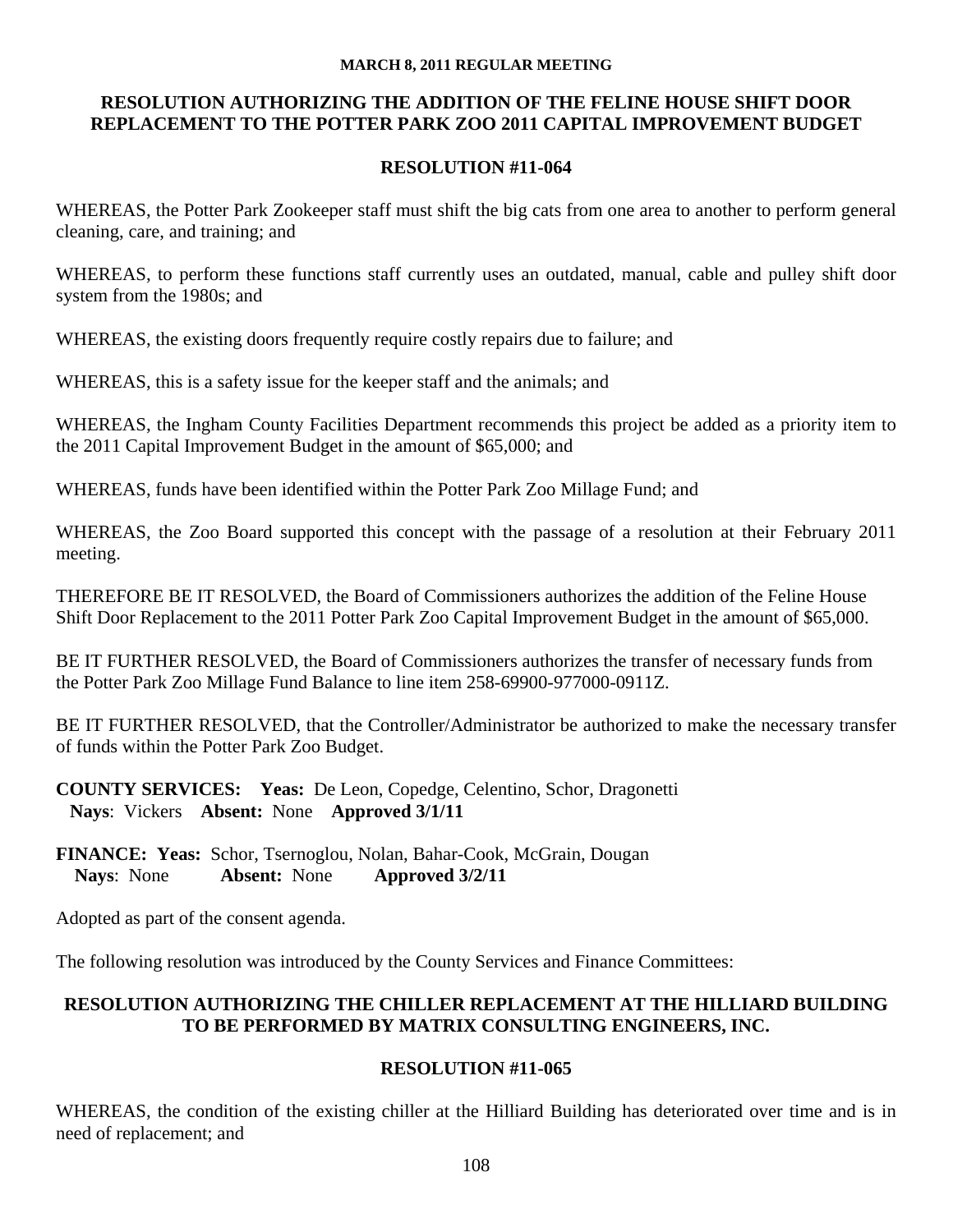WHEREAS, the County sought consulting services to assist with bid documents and project oversight for the replacement of the chiller at the Hilliard Building; and

WHEREAS, the funds for this project have been budgeted and approved in the 2011 Capital Improvement Plan line item number 245-09210-931000-1FCO1; and

WHEREAS, after careful review of bids, the Purchasing and Facilities Departments both concur that a contract be awarded to Matrix Consulting Engineers, Inc., who submitted the lowest responsive and responsible bid in the not to exceed amount of \$9,200 which includes reimbursable expenses of up to \$300.00.

THEREFORE BE IT RESOLVED, the Ingham County Board of Commissioners hereby authorizes awarding a contract to Matrix Consulting Engineers, Inc., 1601 E. Grand River Ave., Lansing, MI 48906, to provide consulting services for the replacement of the chiller located at the Hilliard Building for the not to exceed amount of \$9,200.

BE IT FURTHER RESOLVED, the Ingham County Board of Commissioners authorizes the Board Chairperson and the County Clerk to sign any necessary documents that are consistent with this resolution and approved as to form by the County Attorney.

**COUNTY SERVICES: Yeas:** De Leon, Copedge, Celentino, Schor, Vickers, Dragonetti **Nays**: None **Absent:** None **Approved 3/1/11** 

**FINANCE: Yeas:** Schor, Tsernoglou, Nolan, Bahar-Cook, McGrain, Dougan **Nays**: None **Absent:** None **Approved 3/2/11** 

Adopted as part of the consent agenda.

The following resolution was introduced by County Services and Finance Committees:

## **RESOLUTION TO APPROVE THE ADDITION AND RENEWAL OF THE HARDWARE MAINTENANCE AGREEMENT FROM SERVICE EXPRESS, INCORPORATED FOR 12-MONTHS**

#### **RESOLUTION #11-066**

WHEREAS, Ingham County currently utilize Service Express for maintenance on critical computer hardware in the case of a failure; and

WHEREAS, the MIS department is very satisfied with the service thus far; and

WHEREAS, MIS researched multiple vendors solutions and recommend continuing with Service Express, Incorporated for our hardware maintenance needs; and

WHEREAS, our current existing hardware maintenance agreement is due to expire April 30, 2011 and MIS recommends renewing this agreement and adding additional critical hardware; and

WHEREAS, our current monthly cost is \$883.00 and the new hardware will add an additional \$472.00 per month for a total of \$1,355.00 per month; and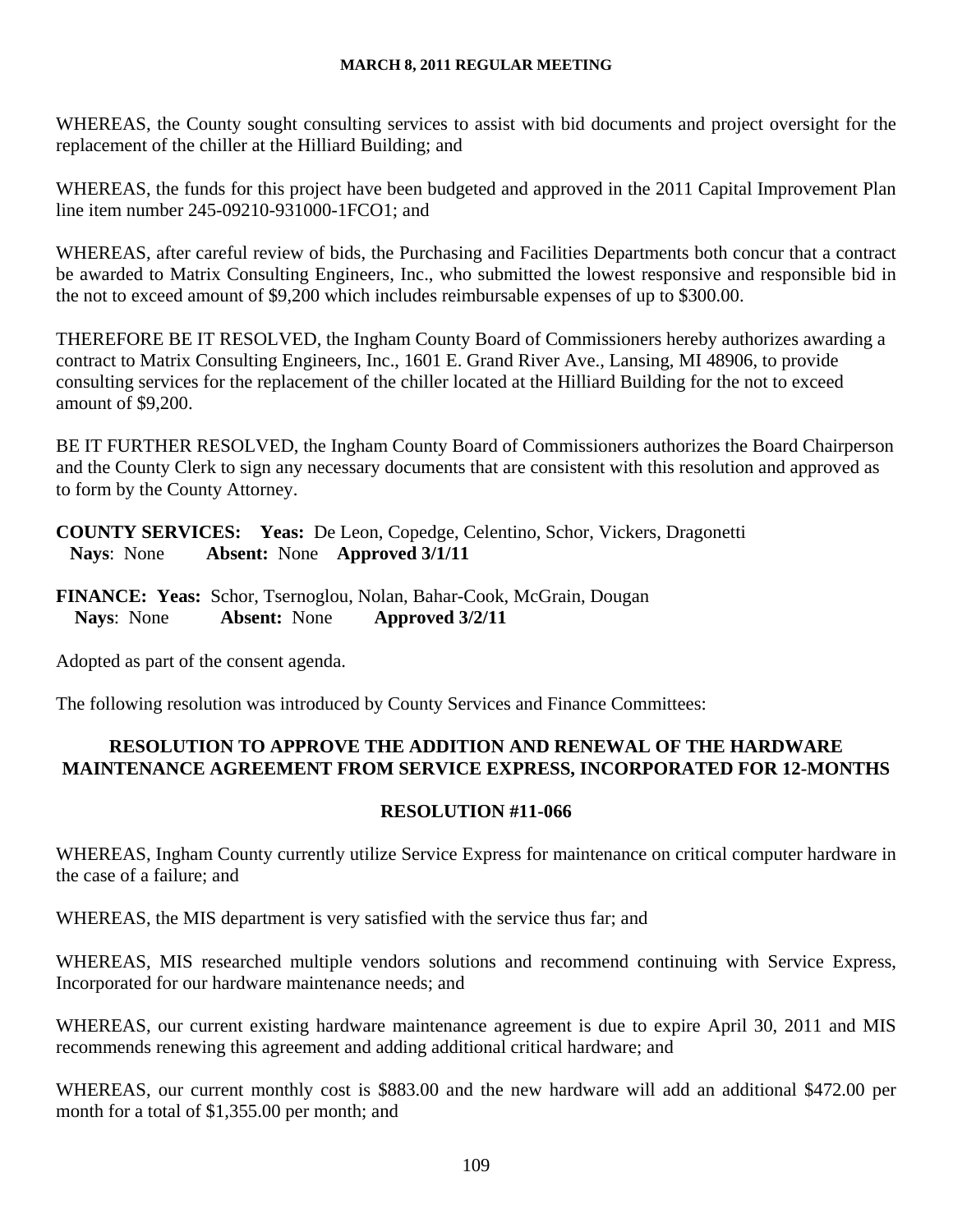WHEREAS, the total monthly cost for all existing and new hardware maintenance is \$1,355.00 and a 12-month total cost of \$16,260.

THEREFORE BE IT RESOLVED, that the Board of Commissioners authorizes the purchase of the hardware maintenance from Service Express, Inc. for 12 months in the amount of \$16,260.

BE IT FURTHER RESOLVED, that the total cost will be paid out of the county's Network Fund (245-25810- 932030).

BE IT FURTHER RESOLVED, that the Controller/Administrator is authorized to make any necessary budget adjustments.

BE IT FURTHER RESOLVED, that the Chairperson of the Ingham County Board of Commissioners and the County Clerk are authorized to sign any contract documents consistent with this resolution and approved as to form by the County Attorney

**COUNTY SERVICES: Yeas:** De Leon, Copedge, Celentino, Schor, Vickers, Dragonetti **Nays**: None **Absent:** None **Approved 3/1/11** 

**FINANCE: Yeas:** Schor, Tsernoglou, Nolan, Bahar-Cook, McGrain, Dougan Nays: None Absent: None Approved  $3/2/11$ **Nays**: None **Absent:** None **Approved 3/2/11** 

Adopted as part of the consent agenda.

The following resolution was introduced by the County Services and Finance Committees:

## **RESOLUTION AUTHORIZING A PART-TIME TEMPORARY POSITION AT THE INGHAM COUNTY FAIRGROUNDS**

## **RESOLUTION #11-067**

WHEREAS, the current Ingham County Fair Manager is retiring effective March 2011; and

WHEREAS, the Ingham County Fair Board recommends that the Ingham County Board of Commissioners authorize a part-time temporary employee to fulfill management duties at the Ingham County Fairgrounds during the transition to a permanent solution; and

WHEREAS, this action is necessary to maintain day-to-day operations at the Fair and ensure a smooth and orderly transition; and

WHEREAS, this part-time temporary employee will report to the Fair Board with day-to-day operational assistance from the Controller/Administrator's Office.

THEREFORE BE IT RESOLVED, the Ingham County Board of Commissioners authorizes a part-time temporary employee to fulfill management duties at the Ingham County Fairgrounds.

BE IT FURTHER RESOLVED, this part-time temporary employee will be compensated at a rate of \$25 per hour for no than 25 hours per week.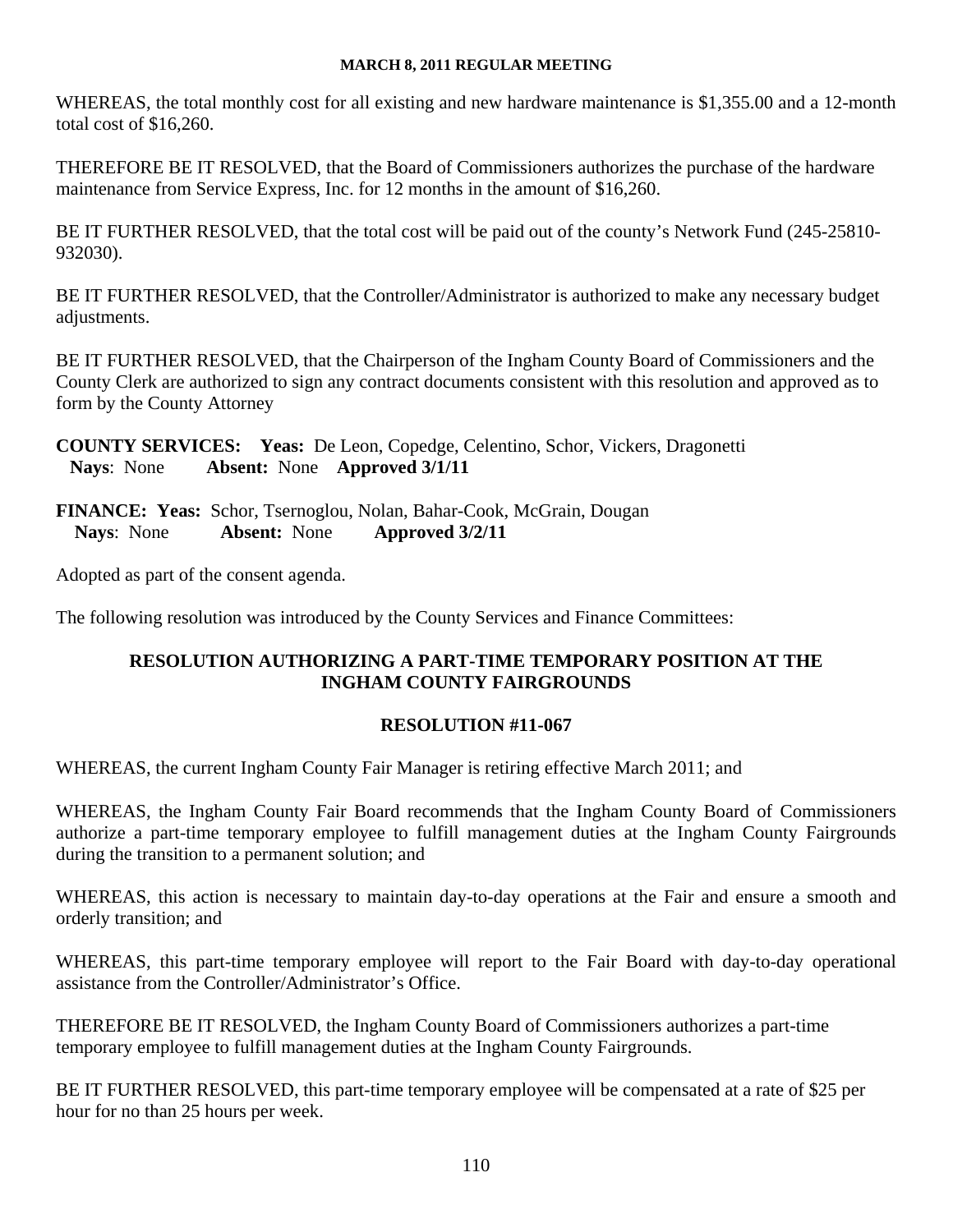BE IT FURTHER RESOLVED, this resolution will take immediate effect upon Board of Commissioners approval and remain in effect until 30 days after the implementation of a permanent staffing solution for the Ingham County Fairgrounds.

**COUNTY SERVICES: Yeas:** De Leon, Copedge, Celentino, Schor, Vickers, Dragonetti **Nays**: None **Absent:** None **Approved 3/1/11** 

**FINANCE: Yeas:** Schor, Tsernoglou, Nolan, Bahar-Cook, McGrain, Dougan **Nays**: None **Absent:** None **Approved 3/2/11** 

Adopted as part of the consent agenda.

The following resolution was introduced by the County Services and Finance Committees:

## **RESOLUTION TO IMPLEMENT THE EVALUATION OF THE 2009 PROSECUTING ATTORNEY'S OFFICE PHASED REORGANIZATION**

#### **RESOLUTION #11-068**

WHEREAS, the Ingham County Board of Commissioners authorized a phased re-organization in the Prosecutor's Office by Resolutions #09-213 and #09-280 which included the elimination of a Management Position, specifically the Office Administrator; and

WHEREAS, the UAW, pursuant to UAW Article 33 et seq., has requested an evaluation of the re-organization results; and

WHEREAS, the Human Resources Department conducted a Job Evaluation audit with the UAW Officials and the Prosecuting Attorney's Management team; and

WHEREAS, the analysis determined a need to address structural (classification) changes in five (5) positions affecting six (6) incumbents.

THEREFORE BE IT RESOLVED, that the Ingham County Board of Commissioners authorizes the following positions to be changed as recommended:

| <b>Existing Position</b>    | <b>Current</b> | Recommended             | <b>New</b>   | <b>Position #</b> |
|-----------------------------|----------------|-------------------------|--------------|-------------------|
| Assistant to                | UAW G          | Assistant to            | <b>UAW J</b> | 229119            |
| Chief APA                   |                | Chief APA               |              |                   |
| Clerk, PA's Office          | UAW D          | Receptionist/Clerk      | UAW D        | 229041            |
| <b>District Court Coord</b> | UAW E          | Lead Clerk, PA's Office | <b>UAWE</b>  | 229037            |
| Intake Coordinator          | UAW G          | Intake Coordinator      | UAW J        | 229040            |
| Warrant Clerk               | UAW F          | Warrant Clerk           | UAW G        | 229056            |
| Warrant Clerk               | UAW F          | Warrant Clerk           | UAW G        | 229044            |

BE IT FURTHER RESOLVED, that the Ingham County Board of Commissioners adopts the Prosecuting Attorney's Office request for re-organization.

BE IT FURTHER RESOLVED, that the Controller/Administrator is authorized to make the necessary budget adjustments as required.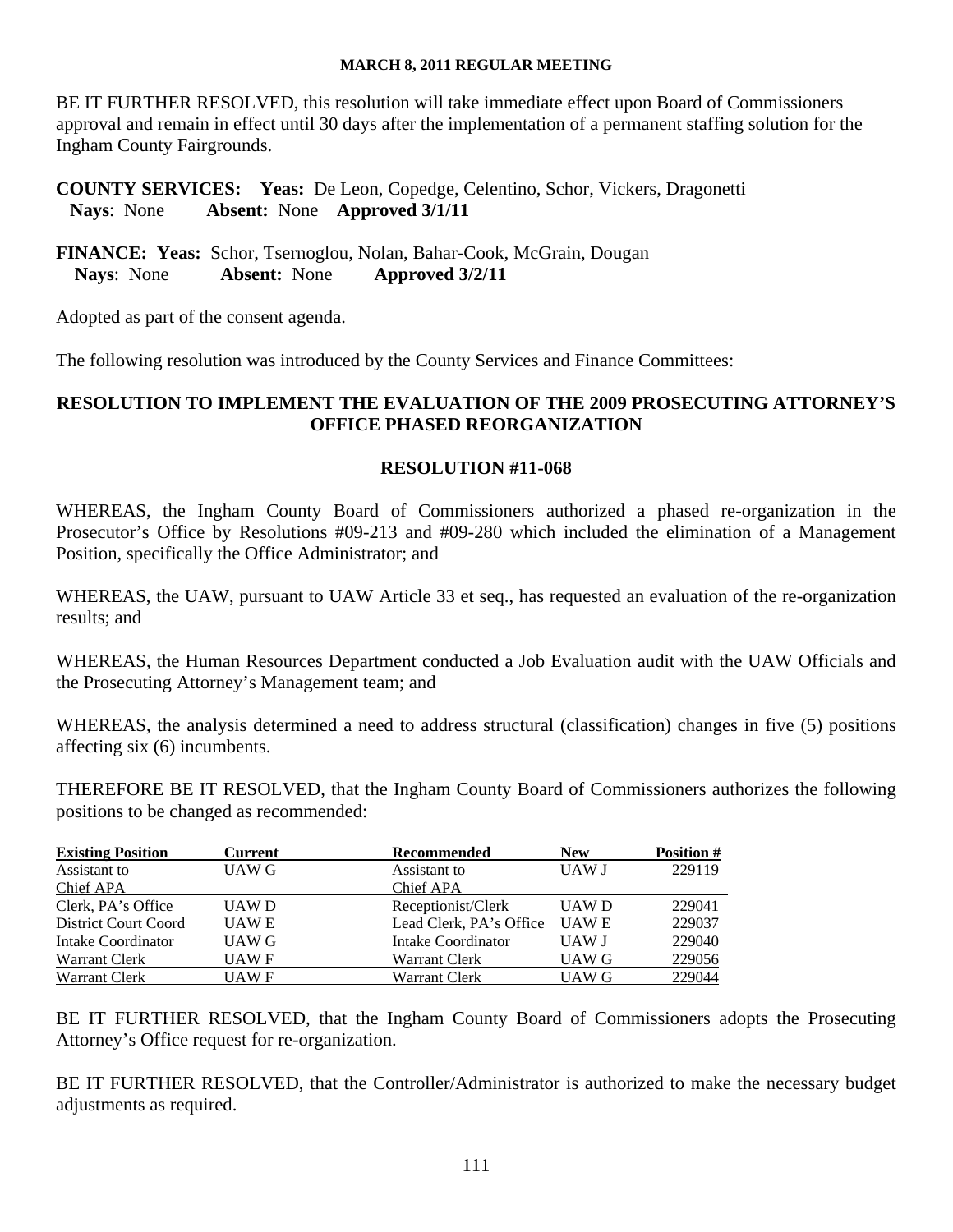**COUNTY SERVICES: Yeas:** De Leon, Copedge, Celentino, Schor, Vickers, Dragonetti **Nays**: None **Absent:** None **Approved 3/1/11** 

**FINANCE: Yeas:** Schor, Tsernoglou, Nolan, Bahar-Cook, McGrain, Dougan **Nays**: None **Absent:** None **Approved 3/2/11** 

Adopted as part of the consent agenda.

The following resolution was introduced by the County Services and Finance Committees:

## **RESOLUTION TO AUTHORIZE REORGANIZATION WITHIN THE TREASURER'S OFFICE**

#### **RESOLUTION #11-069**

WHEREAS, the Ingham County Treasurer desires to reorganize functions within the Office due to increased and realigned responsibilities; and

WHEREAS, with the growth in the Ingham County Land Bank and the increase in the number of parcels in the tax foreclosure process and increase in parcels having implications for the Brownfield Authority, the Ingham County Treasurer finds it necessary to reorganize functions within his office to meet the increased demand and realign duties and responsibilities; and

WHEREAS, with the growth of the Ingham County Land Bank and the increase in the number of properties in the tax foreclosure process and the increase in parcels having implications for the Brownfield Authority, the Treasurer's Office has two (2) positions in need of functional reorganization; and

WHEREAS, the Ingham County Treasurer, due to the growth of the Ingham County Land Bank and increase in the number of properties in the tax foreclosure process and the increase in parcels having implications for the Brownfield Authority, finds it necessary to create a new position to more accurately reflect the increase in the complexity of duties and responsibilities, replacing the Tax Forfeiture/Foreclosure Coordinator position with the new position of Land Bank Coordinator (position #253011); and

WHEREAS, the Ingham County Treasurer, due to the growth of the Ingham County Land Bank and the increase in the number of properties in the tax foreclosure process and the increase in parcels having implications for the Brownfield Authority, finds it necessary to revise the job description to more accurately reflect the increase in the complexity of duties and responsibilities of the Brownfield Coordinator (position #253012); and

WHEREAS, the Ingham County Treasurer drafted new job descriptions to more accurately reflect the duties and responsibilities of the new Land Bank Coordinator (Exhibit A) and the Brownfield Coordinator (Exhibit B); and

WHEREAS, the Human Resources Department and the ICEA County Professional Union have reviewed and approved the new job descriptions; and

WHEREAS, the Human Resources Department conducted a Job Point Evaluation audit for the new job description for Land Bank Coordinator and the revised job description for Brownfield Coordinator; and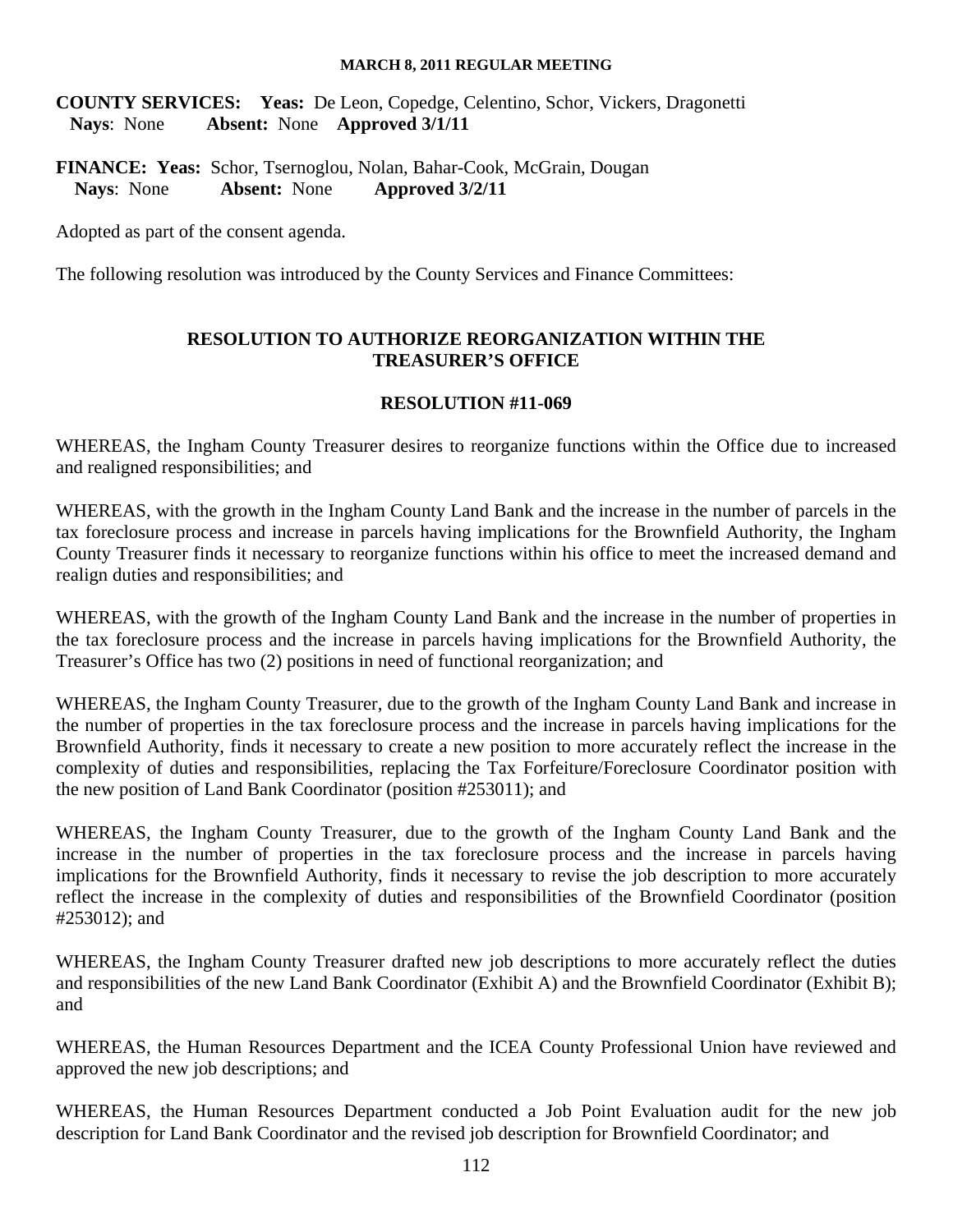WHEREAS, the Human Resources Department determined that the job description for Land Bank Coordinator (position #253011) and Brownfield Coordinator (position #253012) should appropriately be placed at ICEA County Professional Grade -- PRO 6 FY 2011 \$45,546-54,677); and

WHEREAS, the ICEA County Professional Union has no objection to the reclassification to Grade PRO 6 for both positions; and

WHEREAS, the Land Bank has no objection to the reclassification to Grade PRO 6 for both positions; and

WHEREAS, the Land Bank Coordinator position is funded with a combination of Land Bank Authority funds and Tax Revolving Funds and the Brownfield Coordinator is funded with a combination of Brownfield Authority funds and Land Bank Authority funds; and

WHEREAS, the proposed reorganization has zero impact on the General Fund; and

WHEREAS, immediate effect of the reorganization is requested.

THEREFORE BE IT RESOLVED, that the Ingham County Board of Commissioners grants authorization to implement the Treasurer's departmental reorganization as presented:

| <b>Position</b> | <b>Current</b> | <b>Proposed</b> |
|-----------------|----------------|-----------------|
| <b>Number</b>   | Grade          | Grade           |
| 253012          | <b>PRO 03</b>  | <b>PRO 06</b>   |
| 253011          | <b>PRO 01</b>  | <b>PRO 06</b>   |

BE IT FURTHER RESOLVED, that the County's hiring freeze and hiring delay be waived for the positions involved in this reorganization.

BE IT FURTHER RESOLVED, that the Controller/Administrator is authorized to make the necessary budget adjustments as required.

**COUNTY SERVICES: Yeas:** De Leon, Copedge, Celentino, Schor **Nays**: Vickers, Dragonetti **Absent:** None **Approved 3/1/11** 

**FINANCE: Yeas:** Schor, Tsernoglou, Nolan, Bahar-Cook, McGrain, Dougan **Nays**: None **Absent:** None **Approved 3/2/11** 

Moved by Comm. De Leon, supported by Comm. Bahar-Cook to adopt the resolution.

Mr. Schertzing addressed the Board with an explanation of the resolution.

Motion to adopt the resolution carried with Commissioners Dragonetti, Dougan, Schafer and Vickers voting no, all others voting yes.

The following resolution was introduced by the Finance Committee:

## **RESOLUTION ESTABLISHING THE BUDGET CALENDAR FOR 2012**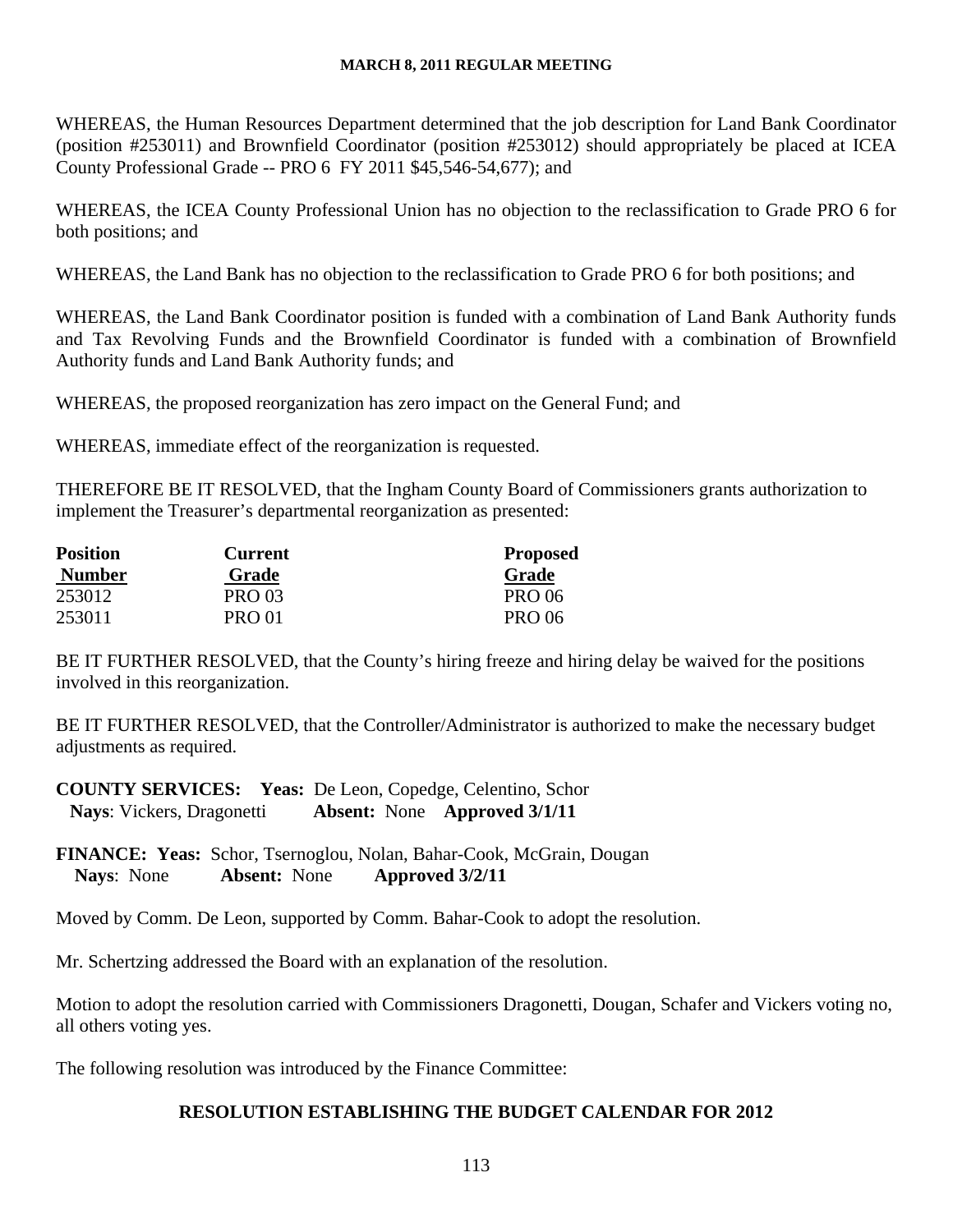## **RESOLUTION #11-070**

WHEREAS, Public Act 621 of 1978 provides that the Board of Commissioners establishes an appropriate time schedule for preparing the budget; and

WHEREAS, this Act requires that each elected official, department head, administrative office or employer of a budgetary center shall comply with the time schedule and requests for information from the Controller.

THEREFORE BE IT RESOLVED, that the attached budget calendar for the 2012 budget process be adopted.

BE IT FURTHER RESOLVED, that the County Clerk shall be directed to provide written notification of the attached budget calendar to all elected officials and department heads.

## **FINANCE: Yeas:** Schor, Tsernoglou, Nolan, Bahar-Cook, McGrain, Dougan **Nays**: None **Absent:** None **Approved 3/2/11**

Adopted as part of the consent agenda.

## **2012 BUDGET CALENDAR**

| March 2             | Finance Committee recommends 2012 budget calendar.                                                                                           |
|---------------------|----------------------------------------------------------------------------------------------------------------------------------------------|
| March 8             | Board of Commissioners approves 2012 budget calendar.                                                                                        |
| April 14 - 19       | Liaison Committees forward recommendations for strategic goals for 2012 to the<br>Finance Committee.                                         |
| April 20            | Finance Committee recommends strategic goals for 2012.                                                                                       |
| April 26            | Board of Commissioners adopts strategic goals for 2012.                                                                                      |
| April $28 - May 4$  | Committees review fees for various county services to make recommendations for<br>any appropriate increases to be effective January 1, 2012. |
| May 12 -18          | Committees make recommendations for increases to fees for various county services<br>to be effective January 1, 2012.                        |
| May 24              | Board of Commissioners adopts increases to fees for various county services to be<br>effective January 1, 2012.                              |
| May 27              | Department heads, agencies and community agencies submit operating and capital<br>budgets.                                                   |
| June $16$ - July 1  | Controller holds budget meetings with departments.                                                                                           |
| August 23           | Controller's Recommended Budget distributed to full Board of Commissioners.                                                                  |
| Aug. $29$ – Sept. 1 | Liaison Committees hold hearings on operating and capital budget recommendations.                                                            |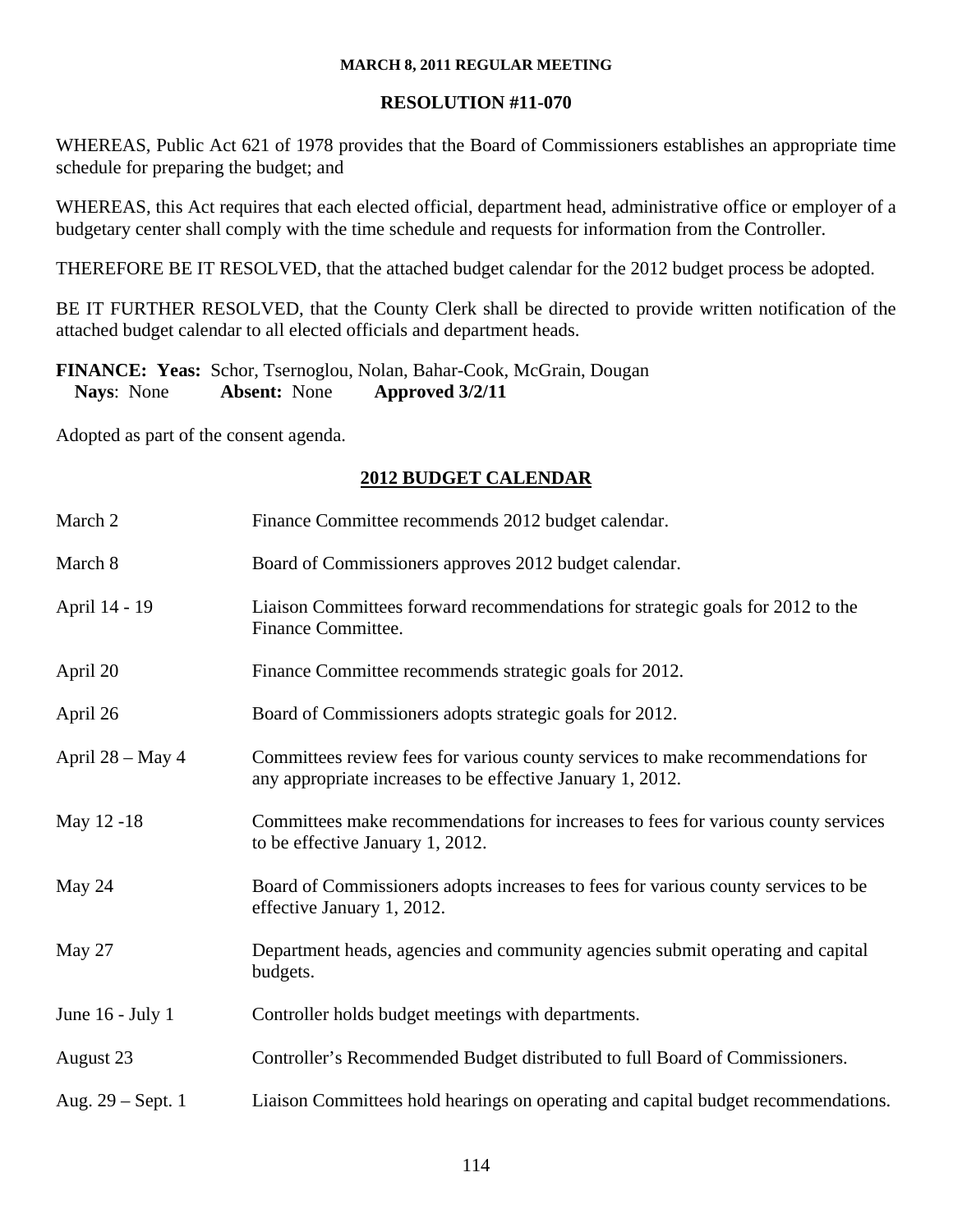September 14 Finance Committee holds hearings and makes operating and capital improvement budget recommendations. October 25 Board holds public hearing on the General Fund Budget. Board adopts operating and capital budgets and millages.

The following resolution was introduced by the Finance Committee:

## **RESOLUTION CREATING A PUBLIC ACT 88 TASK FORCE**

## **RESOLUTION #11-071**

WHEREAS, Public Act 88 of 1913 provides that Boards of Supervisors of the several counties may levy a special tax on the taxable property within their respective counties for the purpose of creating a fund; or appropriate out of the general fund an amount to be used for advertising agricultural or industrial advantages of the state or county or any part of the state; and

WHEREAS, the Board of Supervisors may appropriate the sum so raised by special tax, or appropriated out of the general fund, or any part of the same to the support and work and maintenance of a legal association, development bureau or board organized under the laws of Michigan, not organized or conducted for profit, and which is engaged in the purpose of advertising the advantages of and encouraging immigration, and increasing the trade of the county and other adjoining counties of the State; and

WHEREAS, the Ingham County Board of Commissioners is interested in creating a Task Force to look into establishing a fund for economic development in Ingham County under Public Act 88 of 1913.

THEREFORE BE IT RESOLVED, that the Ingham County Board of Commissioners hereby creates a Public Act 88 Task Force with membership that may include, but not be limited to, the following:

County Commissioners Economic Development Corporation officials in Ingham County communities Ingham County Economic Development Corporation Board of Directors or staff Taxpayer Groups Lansing Regional Chamber of Commerce LEAP County Treasurer Small Business Association of Michigan Venture Capital Association Prima Civitas Tri-County Regional Planning General Public Other members as determined by the Task Force Co-Chairs

BE IT FURTHER RESOLVED, that the Task Force will be co-chaired by Commissioners Andy Schor and Brian McGrain.

**FINANCE: Yeas:** Schor, Tsernoglou, Nolan, Bahar-Cook, McGrain, Dougan **Nays**: None **Absent:** None **Approved 3/2/11**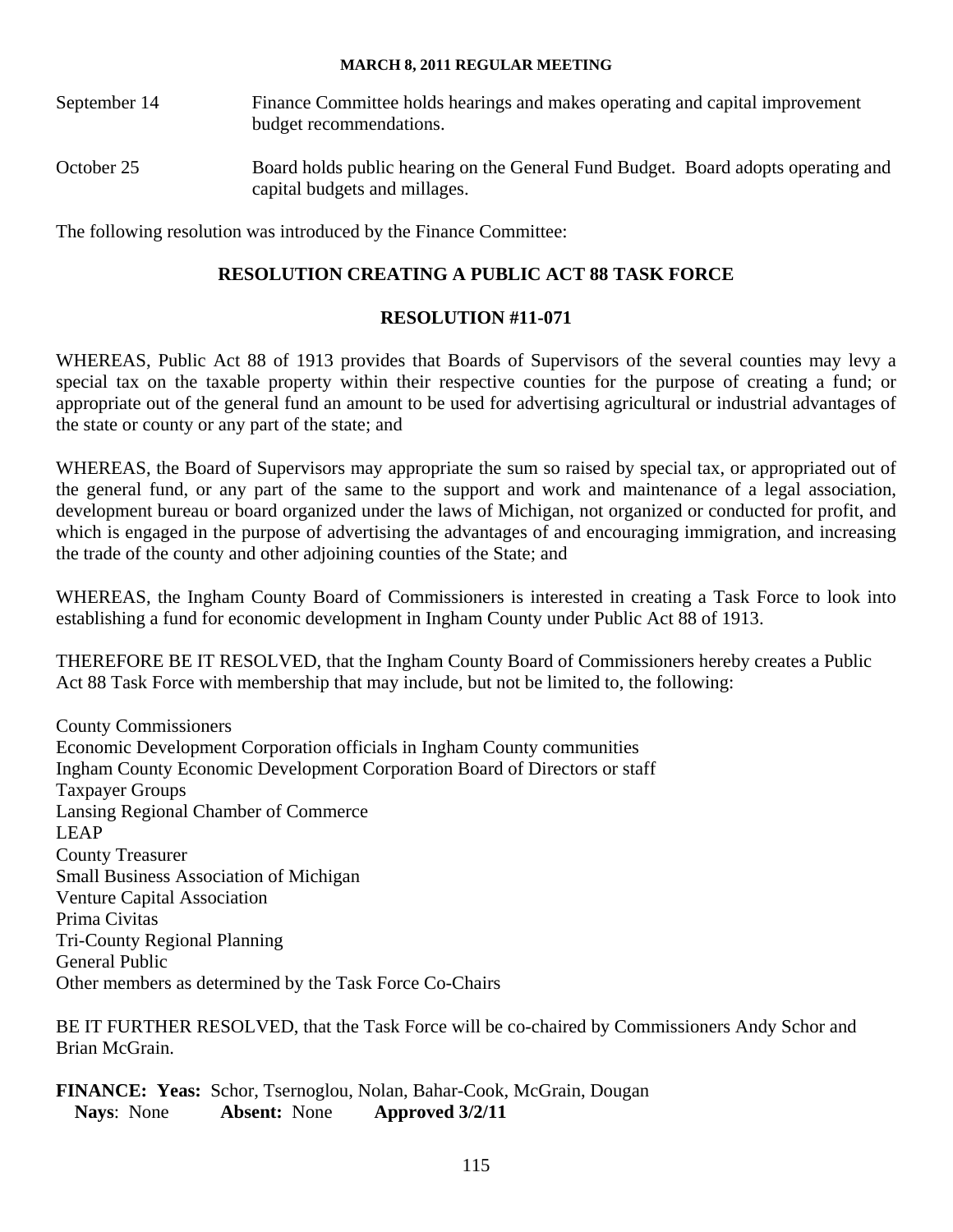Moved by Commissioner Schor, supported by Commissioner McGrain to adopt the resolution.

There was a discussion regarding the intent of the task force, the language and concerns of tax increases.

Motion to adopt the resolution carried with Commissioners Celentino, Dragonetti, Schafer and Vickers voting no, all others voting yes.

The following resolution was introduced by the Finance Committee:

## **RESOLUTION CALLING ON THE STATE OF MICHIGAN TO PRESERVE REVENUE SHARING FOR COUNTIES**

## **RESOLUTION #11-072**

WHEREAS, some form of "revenue sharing "from the state to local units has been around since 1939, and

WHEREAS, this long standing tradition whereby income, sales, property, or business taxes were collected by the state and shared with local units was established in exchange for the preemption of local levies, and

WHEREAS, pursuant to state statute and guidance from the Michigan Department of Treasury, Ingham County withdrew \$6 million from their revenue sharing reserve fund in 2010; and

WHEREAS, during 2011 Ingham County will exhaust its revenue sharing reserve funds and is therefore scheduled to resume statutory revenue sharing payments from the State of Michigan; and

WHEREAS, 2012 should have been the first full year that Ingham County resumed receiving their statutory revenue sharing payments, estimated at a little over \$6 million; and

WHEREAS, Ingham County uses such revenues to fund a variety of programming at the county level, including funding for essential public health services, emergency operations, register property deeds, maintain and improve county drains, law enforcement, jail operations, elections, trial court operations, equalization, birth and death records, marriage licenses, mental health services, foster care, and juvenile justice; and

WHEREAS, Governor Rick Snyder has proposed a 34% reduction to county revenue sharing in his Fiscal Year 2012 budget for the State of Michigan; and

WHEREAS, this proposed reduction in revenue sharing would result in a loss of approximately \$2,000,000 to Ingham County's budget; and

WHEREAS, services provided by Ingham County to its residents would be severely impaired by such a reduction to its General Fund budget.

THEREFORE BE IT RESOLVED, that the Ingham County Board of Commissioners calls on the Governor of the State of Michigan to reconsider his position on these cuts and to restore full revenue sharing to counties for Fiscal Year 2012.

BE IT FURTHER RESOLVED, that the Ingham County Board of Commissioners calls on the Legislature of the State of Michigan to support full revenue sharing to counties for fiscal year 2012.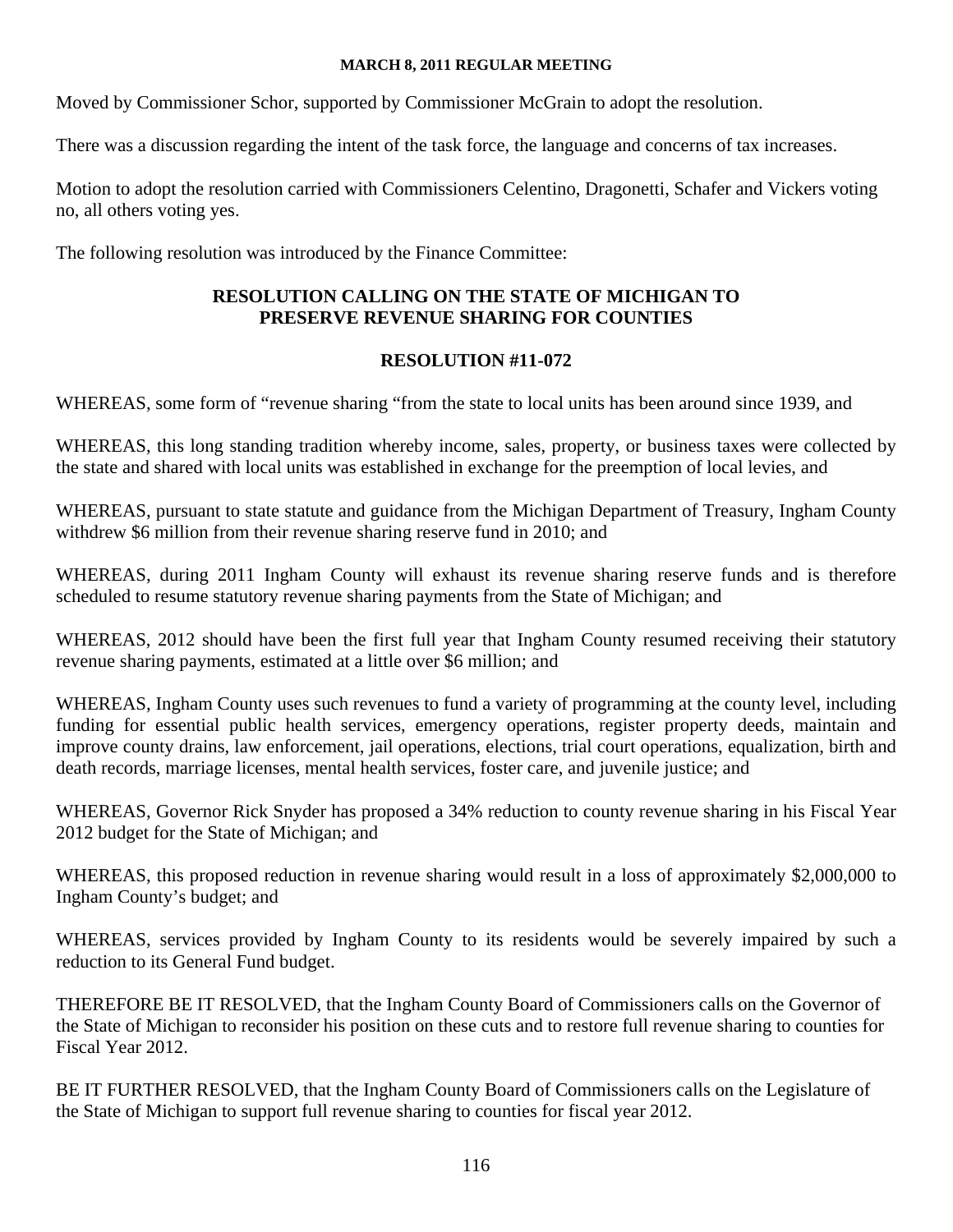BE IT FURTHER RESOLVED, that the County Clerk shall send copies of this resolution to Governor Rick Snyder, the Ingham County State Legislative Delegation, and the Michigan Association of Counties.

**FINANCE: Yeas:** Schor, Tsernoglou, Nolan, Bahar-Cook, McGrain, Dougan **Nays**: None **Absent:** None **Approved 3/2/11** 

Adopted as part of the consent agenda.

The following resolution was introduced by the Human Services Committee:

## **RESOLUTION CALLING ON THE STATE OF MICHIGAN TO PRESERVE THE STATE EARNED INCOME TAX CREDIT**

#### **RESOLUTION #11-073**

WHEREAS, on September 22, 2006, PA 372 created a state Earned Income Tax Credit (EITC) for Michigan; and

WHEREAS, the state EITC complements the federal EITC, which was signed into law by President Gerald Ford and referred to by President Ronald Reagan as the best anti-poverty, best pro-family, best job creation measure ever to come out of Congress; and

WHEREAS, this tax credit helps working families keep more of their paycheck by rewarding work, supplementing low wages, and helping a segment of the State's population that has not benefited from other recent tax measures; and

WHEREAS, the tax credit put money into the pockets of 782,000 working families in Michigan in tax year 2009; and

WHEREAS, in Ingham County, an estimated 21,047 families in tax year 2009 were eligible for the credit, amounting to an approximate \$9,090,467 added to the County economy**;** and

WHEREAS, elimination of the state EITC would effectively result in a tax increase on people of modest means and as a result would cost Michigan jobs, force families into foreclosure, and increase the number of people relying on more expensive government programs.

THEREFORE BE IT RESOLVED, that the Ingham County Board of Commissioners calls on the legislature of the State of Michigan to continue this successful anti-poverty tool that helps low- and moderate-income families and small businesses in Michigan.

BE IT FURTHER RESOLVED, that the County Clerk shall send copies of this resolution to Governor Rick Snyder, the Ingham County State Legislative Delegation, and the Michigan Association of Counties.

#### **HUMAN SERVICES: Yeas:** Tennis, McGrain, Koenig, Nolan **Nays**: Vickers, Dougan **Absent:** None **Approved 2/28/11**

Moved by Commissioner Tennis, supported by Commissioner De Leon to adopt the resolution.

Commissioner McGrain explained the resolution and there was a brief discussion.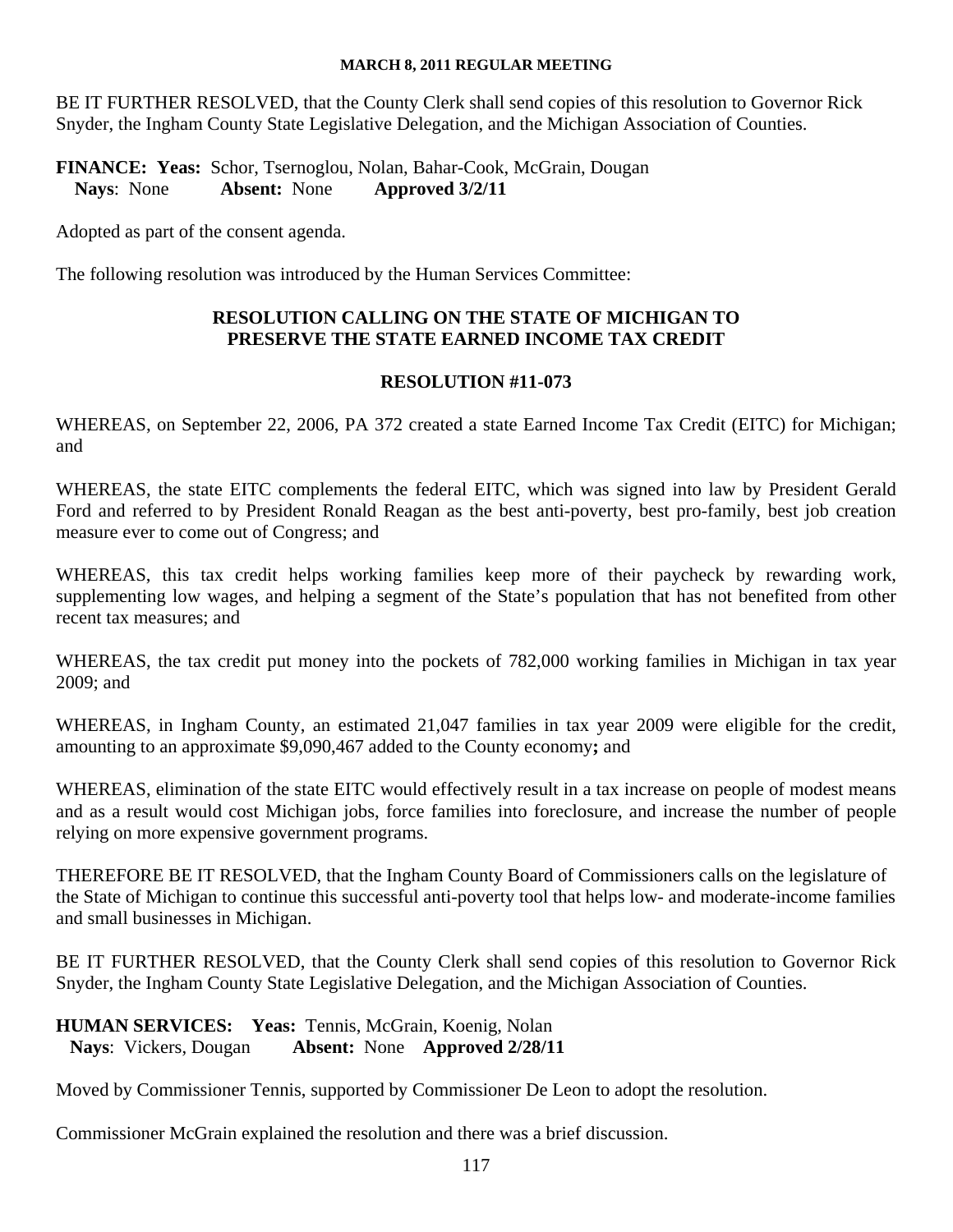Motion carried with Commissioners Dragonetti, Dougan, Schafer and Vickers voting no, all others voting yes.

The following resolution was introduced by the Human Services and Finance Committees:

## **RESOLUTION TO AMEND THE INGHAM COUNTY SANITARY CODE BY ADDING CHAPTER VIII TO APPROVE REGULATIONS GOVERNING THE IDENTIFICATION AND DISCLOSURE OF TOXIC, HAZARDOUS, OR POLLUTING MATERIALS**

## **RESOLUTION #11-074**

WHEREAS, Ingham County has been implementing non-regulated Pollution Prevention Programs Governing the Identification and Disclosure of Toxic, Hazardous, or Polluting Materials since the 1980's to protect the ground waters of Ingham County that are our primary source of drinking water, and funding for said programs are paid for through general funding; and

WHEREAS, the Ingham County Health Department has a duty to continually and diligently endeavor to prevent disease, prolong life, and promote the public health through organized programs, including those aimed at the prevention and control of environmental health hazards; and

WHEREAS, the Department has determined through thirty years of non-regulated inspections of facilities that manufacture, store, use, or dispose of toxic, hazardous, or polluting materials that, by the measures required in this Regulation, such information can be obtained in a feasible manner and made accessible to the public and to emergency personnel in a way that will reduce disease, prolong life, prevent and control environmental health hazards, and protect the ground water of Ingham County; and

WHEREAS, the Department is aware that a great variety of toxic, hazardous, and polluting materials are manufactured, used, and stored within the County; and

WHEREAS, the Department is aware that emergency response personnel may encounter such substances both in natural and man-made emergencies; and

WHEREAS, the Department is aware through existing non-regulated Pollution Prevention (P2) programs that emergency personnel often lack sufficient access to the manufacturers of such substances, who could furnish more information to be used in handling such substances and treating persons who have come in contact with them; and

WHEREAS, the Department is aware that unless proper precautions are taken, such substances can cause disease, shorten life, and create environmental health hazards, both with respect to the general public and with respect to the emergency personnel working in the County on environmental and other emergencies; and

WHEREAS, the Michigan Public Health Code (MCL 333.2441) authorizes the local governing entity of a local health department (Ingham County Board of Commissioners for the Ingham County Health Department) to approve regulations adopted by the health department that are necessary or appropriate to implement or carry out the duties or functions vested by law in the local health department; and

WHEREAS, notice of a public hearing was given in accordance with Section 2442 of the Public Health Code (MCL 333.2442) not less than 10 days before the public hearing, and not less than 20 days before adoption of the regulation; and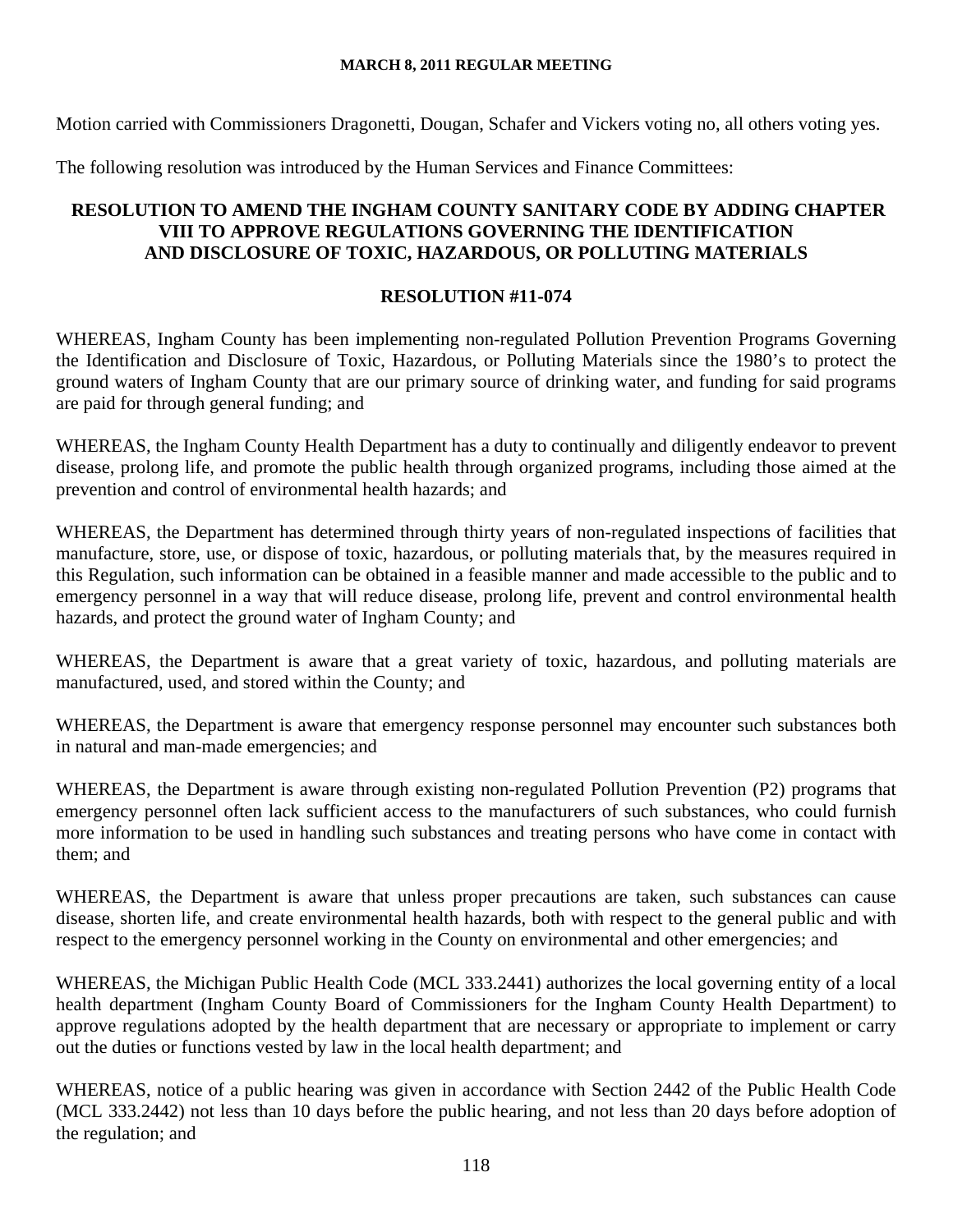WHEREAS, the Health Officer has notified the Board of Commissioners that notice of the scheduled public hearing was published in the Lansing State Journal on September 24, 2010 and has recommended that the Board of Commissioners approve the amendment to the Ingham County Sanitary Code which will add Chapter VIII and establish regulations governing the identification and disclosure of toxic, hazardous, or polluting materials.

THEREFORE BE IT RESOLVED, that the Board of Commissioners of the County of Ingham, Michigan, having reviewed the P2 regulations developed by the Health Department and the P2 ad hoc committee, and having considered the comments made at the public hearing on October 4, 2010, hereby approves an amendment to the Ingham County Sanitary Code by approving the addition of Chapter VIII (copy attached and incorporated by reference) being a regulation governing the identification and disclosure of toxic, hazardous, or polluting materials.

BE IT FURTHER RESOLVED, that Chapter VIII of the Ingham County Sanitary Code shall take effect and be implemented by the Health Officer 45 days after the date of this Resolution.

BE IT FURTHER RESOLVED, that fees shall be established by a separate resolution as set forth in Section 8.5 of the regulation.

**HUMAN SERVICES: Yeas:** Tennis, McGrain, Koenig, Nolan **Nays**: Vickers, Dougan **Absent:** None **Approved 2/28/11** 

**FINANCE: Yeas:** Tsernoglou, Nolan, Bahar-Cook, McGrain **Nays**: Schor, Dougan **Absent:** None **Approved 3/2/11** 

Moved by Commissioner Tennis, supported by Commissioner Bahar-Cook to table the resolution until after the consideration of the next resolution.

Motion to table the resolution carried with Commissioner Vickers voting no, all others voting yes.

After the approval of Agenda Item 16 - Resolution To Adopt The 2011 Fees For Chapter VIII of the Ingham County Sanitary Code (Pollution Prevention Regulation) immediately following this resolution, the Board removed this item from the table.

Moved by Commissioner Tennis, supported by Commissioner McGrain to adopt the resolution.

Dr. Sienko overviewed offsite plans and first responders. There was a discussion of emergency response, the lives of first responders, concerns of the regulation and generally that there are several businesses that are in compliance already. Commissioner Holman stated that she felt she had a conflict of interest and would like to abstain from the vote. Board Chairperson Grebner granted Commissioner Holman's request to abstain.

Moved by Comm. Tennis, Supported by Comm. McGrain to amend the resolution as follows:

Article 1 – Scope, change item C. to read: "C. agricultural operators including fertilizer dealers licensed by the State of Michigan;"

Section 5.6, paragraph A., change "One Thousand (\$1,000.00) for each violation" to "One Hundred (\$100.00) for each violation" and strike out the remainder of the sentence.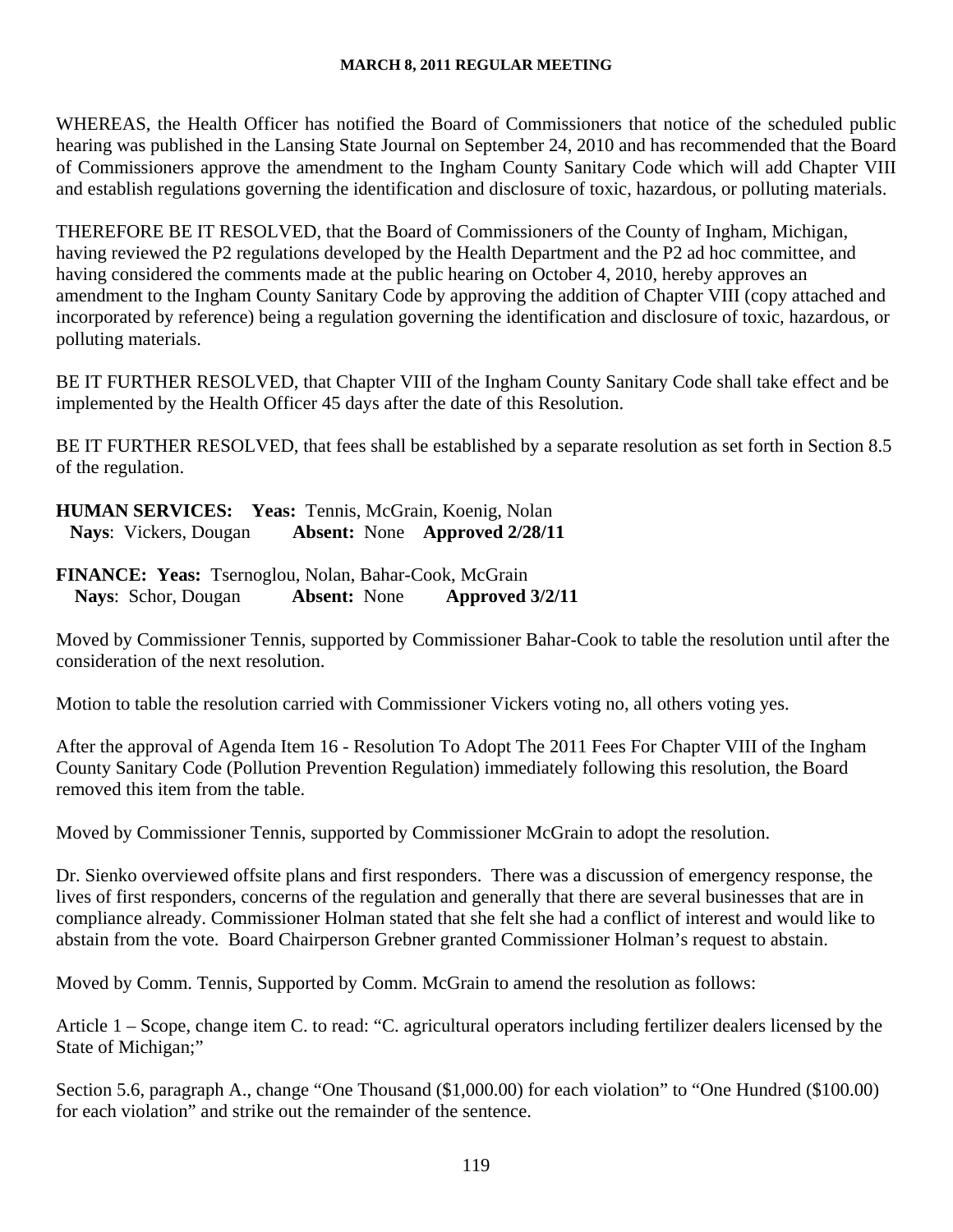Eliminate all occurrences of the language ", but not limited to" in Section 3.2

Add new item in Article 1: "L. Self contained fuel supply used to propel a vehicle".

Add new item in Article 2: "BB. ""Vehicle" means a private passenger automobile, a truck, an airplane, a watercraft, or a railroad locomotive."

Change Section 5.2B. to read "B. Inform the BEH of an SIGNIFICANT OR SUBSTANTIAL changes occurring at the facility that might be relevant to emergency planning." Striking the second sentence.

Motion to amend carried with Commissioners Dragonetti and Vickers voting no, all others voting yes. Commissioner Holman abstained.

Moved by Comm. Dougan, supported by Comm. Dragonetti to amend Article III, Section 3.1 Paragraph D, Change of Ownership by adding "exempting a change in ownership from parent to their child".

Motion to amend failed with Commissioners Dougan, Dragonetti, and Tennis voting yes, all others voting no. Commissioner Holman abstained.

Moved by Commissioner Schor, support Commissioner Dragonetti to amend resolution Item 5.10 by adding "County staff will provide electronic notice to all effected businesses and the Human Services Committee meeting." This was accepted as a friendly amendment.

Moved by Commissioner Dougan, supported by Commissioner Schafer to amend the next to last BE IT FURTHER RESOLVED and Article 11 of the regulation by adding "with the exception of the Category 1 businesses take effective on January 1, 2012".

Motion to amend failed with Commissioners Dougan, Dragonetti, Vickers, Celentino and Schafer voting yes, all others voting no. Commissioner Holman abstained.

Motion to adopt the resolution with amendments carried on a roll call vote with Commissioner Dougan, Dragonetti and Vickers voting no, all others voting yes. Commissioner Holman abstained.

# **Ingham County Pollution Prevention Regulation**

## **Article I - Scope**

This Regulation shall apply to facilities within Ingham County that use and/or store toxic, hazardous, or polluting substances.

This Regulation shall not apply to:

A. A facility that manufactures, stores, or uses a toxic, hazardous, or polluting substance at a work area in an aggregate volume or quantity less than 56 gallons or four hundred fifty (450) pounds and shall not be required to include such substance on any inventory or to submit a status sheet on such substance(s); provided, however, the BEH may require reporting of toxic, hazardous, or polluting substances in lesser quantities if these substances are specified on the extremely hazardous substance list, 40 CFR 355.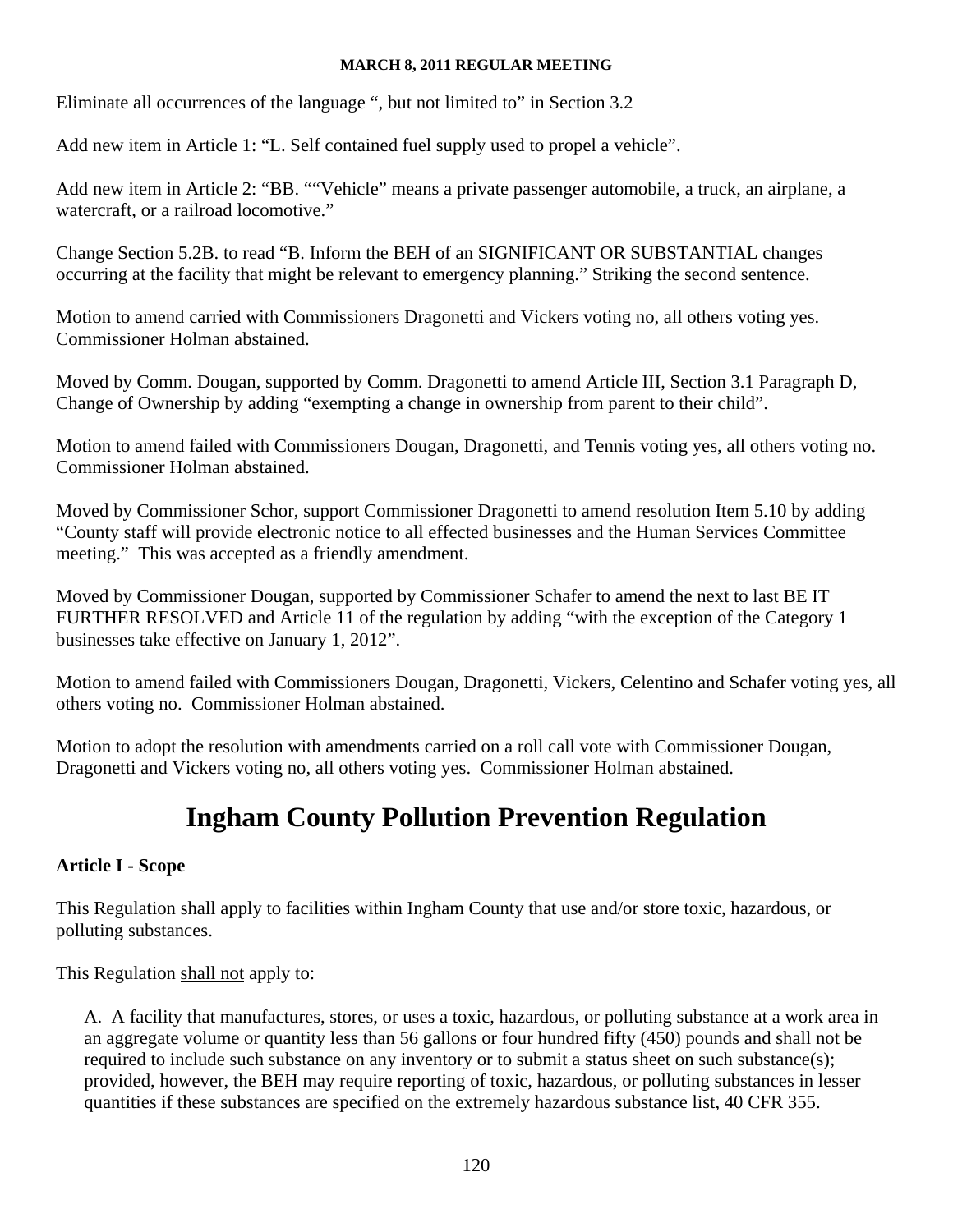B. Substances contained in foods, drugs, cosmetics, tobacco products and consumer products held for retail sale;

- C. Agricultural operators;
- D. Boxed or bagged salt;
- E. Households;
- F. Universities and Colleges;
- G. Oil and gas exploration/production;
- H. Retail Automotive Service Stations (fuel only)
- I. Oil-containing electrical equipment
- J. Manufactured Items
- K. Ferrous and non-ferrous metals
- L Self contained fuel supply used to propel a vehicle.

#### **Article II - Definitions**

As used in this Regulation, the following definitions shall apply:

- A. "Agricultural Operators" means a person or persons who engage(s) in farming; it also means a fertilizer dealer licensed by the State of Michigan.
- B. "Appeals Board" means Ingham County Board of Commissioners or its designated committee.
- C. "BEH" means the Bureau of Environmental Health, Ingham County Health Department.
- D. "Board" shall mean the Board of Commissioners of Ingham County.
- E. "CAS" shall mean the identification number assigned by the Chemical Abstract Service to chemical substances.
- F. "Chemical Name" means the scientific designation of a substance in accordance with the nomenclature systems developed by either the International Union of Pure and Applied Chemistry or the Chemical Abstract Service.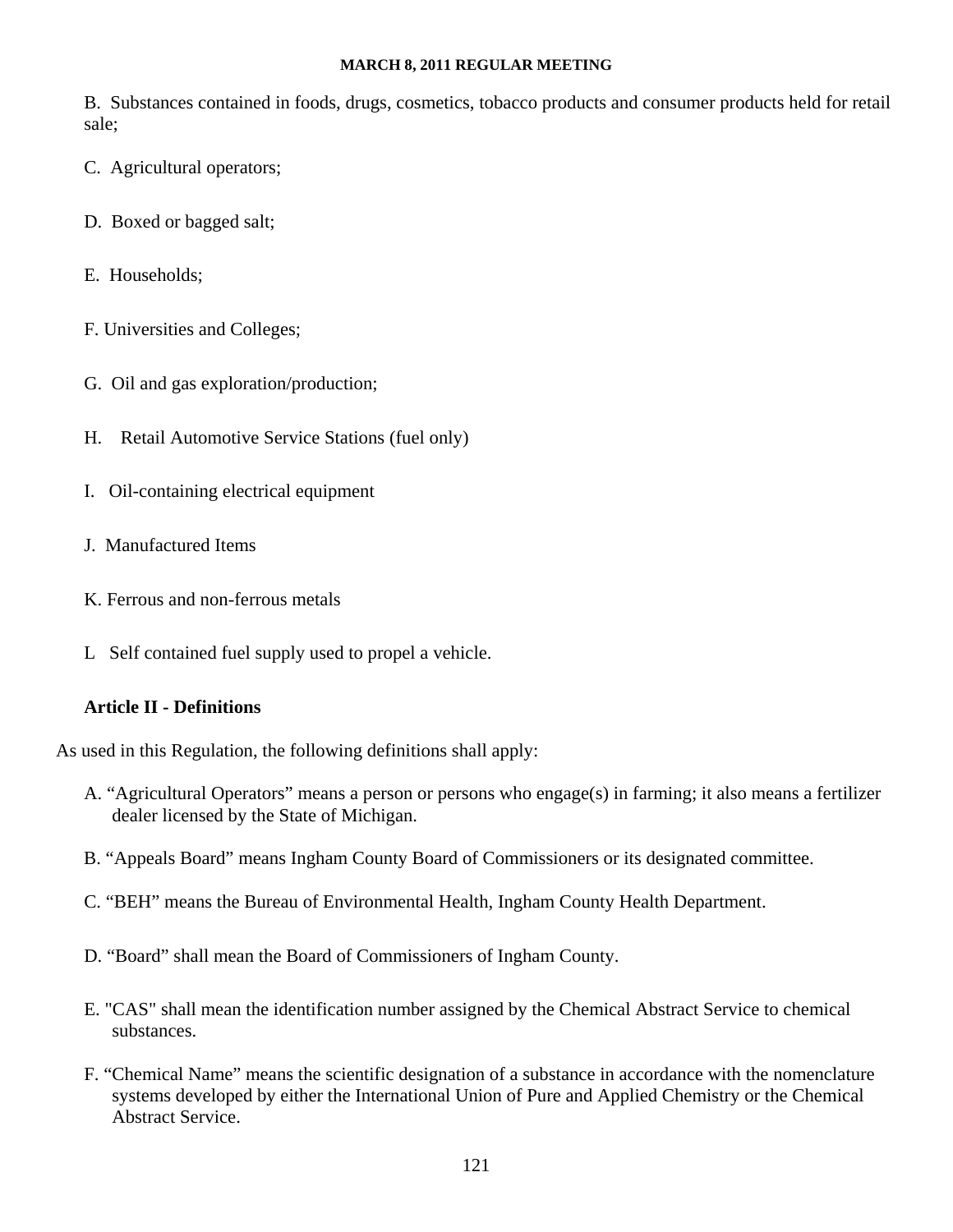- G. "Common Name" means any designation or identification, such as a trade name or number or code name or brand name, used by a facility to identify a substance other than by its chemical name.
- H. "Container" means any receptacle either formed or flexible covering a liquid, solid, or gaseous substance, including, but not limited to, bag, barrel, bottle, box, can, cylinder, drum, carton, stationary or mobile storage tank, vessel or vat.
- I. "Emergency" means an intended or unintended release of a toxic, hazardous, or polluting substance from its container or containers (including, but not limited to, equipment failure or human error) if the release meets one or more of the following criteria:
	- 1. The release constitutes a substantial threat to the health or life of a person or persons or constitutes a substantial threat to the environment.
	- 2. The release was not made pursuant to previously obtained license or permission from any government agency regulating discharges of toxic, hazardous, or polluting substances and was in an amount substantially greater than the amount the facility ordinarily releases in the routine course of manufacture, use or storage of the substance and said release may pose a threat to the public health or environment.
	- 3. A release which would require notification to the Director of the Michigan Department of Environmental Quality.
- J. "Employee" means any person who works with or without compensation in a work area.
- K. "Environment" means the air, water and land outside of a work area.
- L. "Facility" means all contiguous land, and structures, other appurtenances, and improvements on the land, used for treating, storing, or disposing of liquid industrial and/or hazardous waste and/or polluting materials and/or the party that owns or controls the facility.
- M. Ferrous and non-ferrous metals mean an item containing iron and/or metals other than iron or steel. The does not include dust, slag or other by-products emitted when the solid is being modified.
- N. "Hazard" means classes I-IX as defined in 49CFR173.2.
- O. "Health Officer" means the Director of the Ingham County Health Department or his/her designated representative.
- P. Manufactured Items mean any solid article, other than a container holding solid or liquid polluting material(s) which is formed to specific shape during manufacture, and which does not leach or otherwise release polluting materials to the groundwaters or surface waters of the state under normal conditions of use or storage.
- Q. "Maximum Storage Inventory" means the maximum volume or quantity of a toxic, hazardous, or polluting substance that is, or has been, or may be present in the work area during a specified calendar year.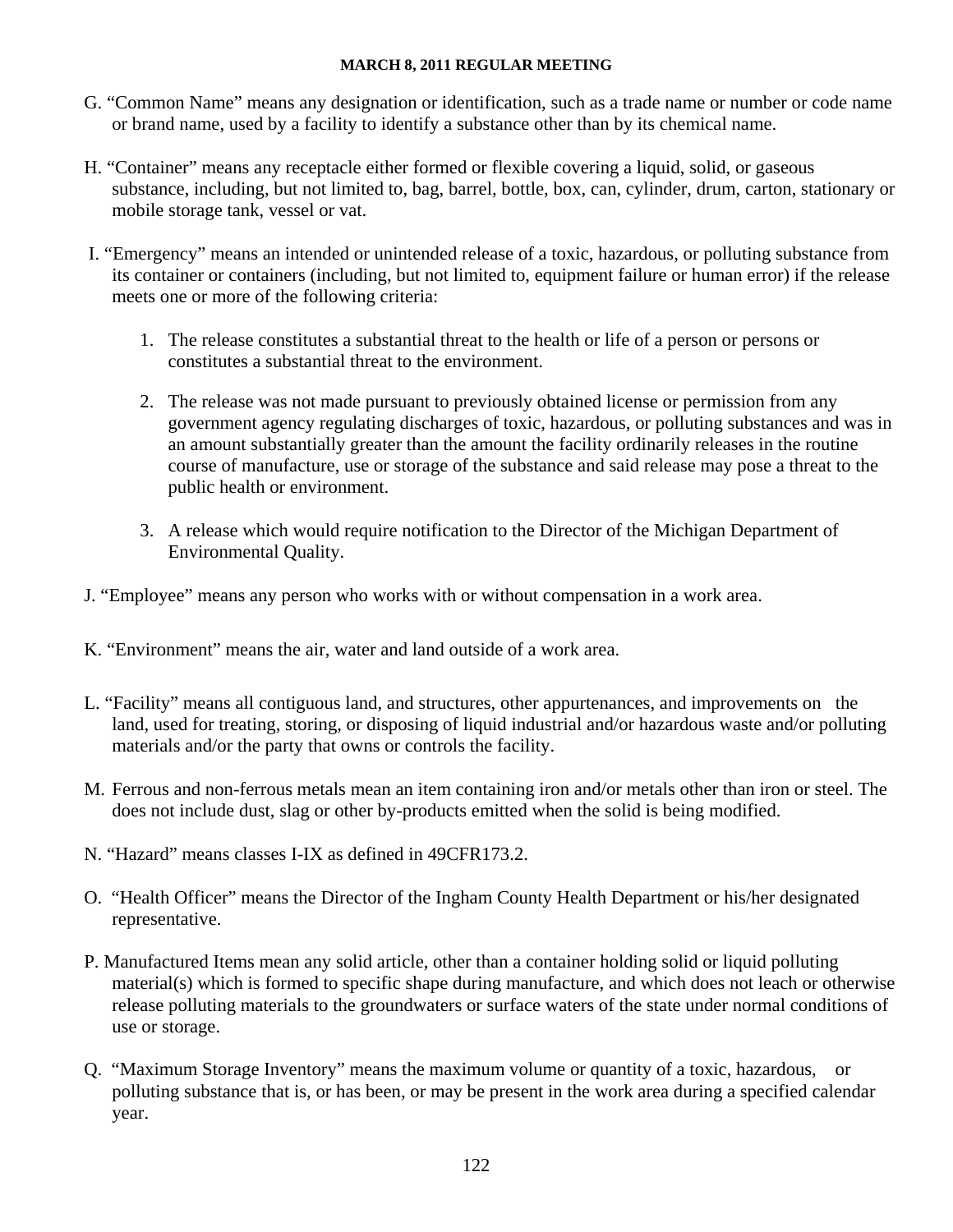- R. "Oil" includes petroleum, gasoline, fuel oil, grease, sludge, oil refuse and oil mixed with waste.
- S. "Party" means any person, firm, corporation, partnership, association or other entity (whether for-profit or not-for-profit) who or which has at least one (1) work area within the County of Ingham.
- T. "Polluting material" means all of the following:

1. Any compound or product that contains 1 %, or more, by weight, of any of the following materials based on their material safety data sheet;

## 2. Oil.

- 3. Bulk Salt (over five tons).
- 4. Toxic, hazardous, or polluting substances identified by this regulation.
- U. "Release" means any spilling, leaking, pumping, pouring, emitting, emptying, discharging, injecting, escaping, leaching, dumping, or disposing of any toxic, hazardous, or polluting substances into the environment at or above the State/Federal reporting requirements.
- V. "Retail Automotive Service Stations (fuel only)" means that portion of property where liquids that are used as motor fuels are stored and dispensed from equipment into the fuel tanks of motor vehicles.
- W. "Regulatory Category" means the level of polluting material(s) used and/or stored at a facility. For the purpose of this regulation the following categories shall apply: Category I; 56-499 gallons (450-4499 pounds), Category II; 500-4999 gallons (4500-44,999 pounds), Category III; 5000+ gallons (45,000 pounds+).
- X. "Retail Sale" means the sale or purchase of any toxic, hazardous, or polluting substance that is individually packaged and sealed in small quantities (not more than 5 gallons or 40 pounds) for distribution to the ultimate consumer.
- Y. "Salt" means sodium chloride, potassium chloride, calcium chloride, magnesium chloride, and solutions or mixtures of these compounds.
- Z. "Substance" means any element, chemical, compound, combination, or any mixture thereof, whether organic or inorganic.
- AA. "Toxic, hazardous, or polluting substance" means any substance which is defined and regulated by any of the following:
	- 1. 29 CFR Part 1910 Subpart Z, Toxic and Hazardous Substances, also known as the Worker Right-To-Know Act, which is administered by the Occupational and Safety and Health Administration (OSHA). A substance is deemed toxic, hazardous, or polluting under this Regulation if a Material Safety Data Sheet (MSDS) is required.
	- 2. 40 CFR 355, List of Extremely Hazardous Substances. This list is generated by the Environmental Protection Agency (EPA) under SARA Title III, section 302;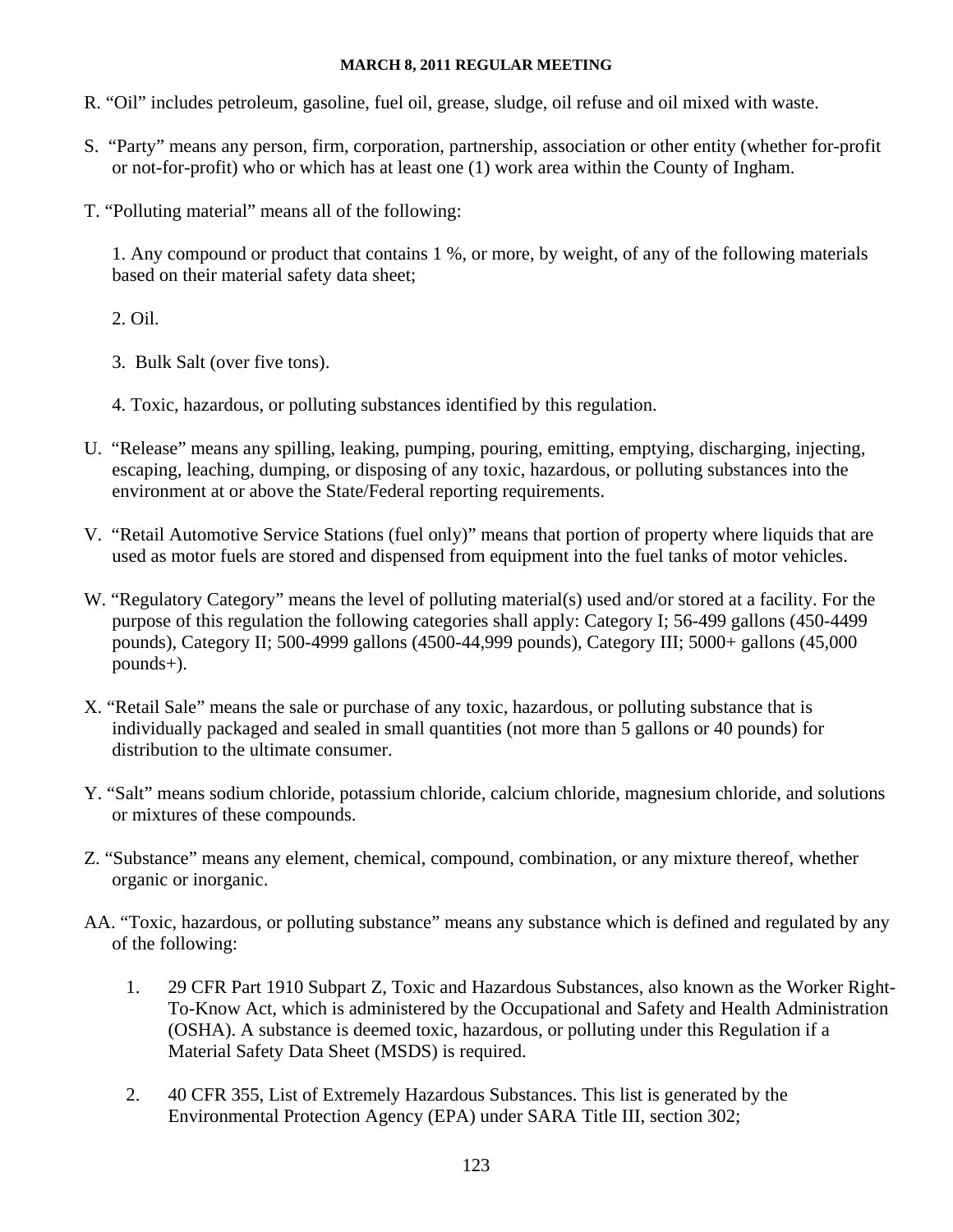- 3. 40 CFR 372.65, Subpart D Specific Toxic Chemical Listings. This is a list generated by the Environmental Protection Agency (EPA) under Sec. 313 of SARA Title III. It is also known as the Toxic Chemical Release Inventory (TCRI).
- 4. Natural Resources and Environmental Protection Act, Act 451 of 1994, as amended, Part 31, and the rules promulgated there under:
- 5. Polluting Materials. This list is generated by the Michigan Department of Environmental Quality. The list is located under R324.2009 of the Michigan Administrative Code.
- 6. 40 CFR Part 261, Appendix VIII, and 40 CFR 261.3. These are RCRA listed wastes and waste generating processes. Included are wastes that meet the criteria of: a) Ignitability; b) Corrosivity; c) Reactivity; or d) Toxicity Characteristic, or
- 7. Natural Resources and Environmental Protection Act, Act 415 of 1994, as amended, Part 121, Liquid Industrial Wastes. Liquid industrial waste means any liquid waste, other than unpolluted water, which is produced by or incident to or results from an industrial or commercial activity or the conduct of any enterprise.

BB. "Work Area" means a workplace, whether outdoors or inside a structure, where substances are stored, used, or manufactured, (and includes, but is not limited to, areas where substances are handled, mixed, processed, packaged, or re-packaged); and where employees, licensees, invitees, or other persons may be present. The term "work area" does not include principal and secondary residences and also does not include lawns or fields upon which fertilizers, pesticides, or herbicides are applied.

"Vehicle" means a private passenger automobile, a truck, an airplane, a watercraft, or a railroad locomotive.

CC. Addendum "A". List of Acronyms used in regulation.

## **Article III - Pollution Prevention Information for the Public**

**Section 3.1 - Reporting Requirements:** A facility that uses or stores toxic, hazardous, and/or polluting substance(s) at a work area on or after the effective date of this regulation shall compile and deliver the following documents to the BEH by the following deadlines:

- A. An initial status sheet pursuant with section 3.2, shall be prepared within 30 days.
- B. Existing plans prepared pursuant to SPCC, PIPP, RCRA or a Tier II Emergency and Hazardous Chemical Inventory as required by the USEPA SARA 302 and 312 regulations may be submitted in lieu of the initial/updated status sheet if all of the information required in this section is contained within the existing plan. This includes the "grouping" of substances with similar characteristics into categories, rather than reported individually by chemical, as allowed by the SARA 312 requirements.
- C. An updated status sheet shall be filed by March 1st of each reportable year and shall include, but not be limited to, the maximum storage inventory for the prior calendar year.
- D. If a change of ownership occurs; an updated status sheet must be submitted within 30 days.

**Section 3.2 - Status Sheet:** A status sheet shall include the following information: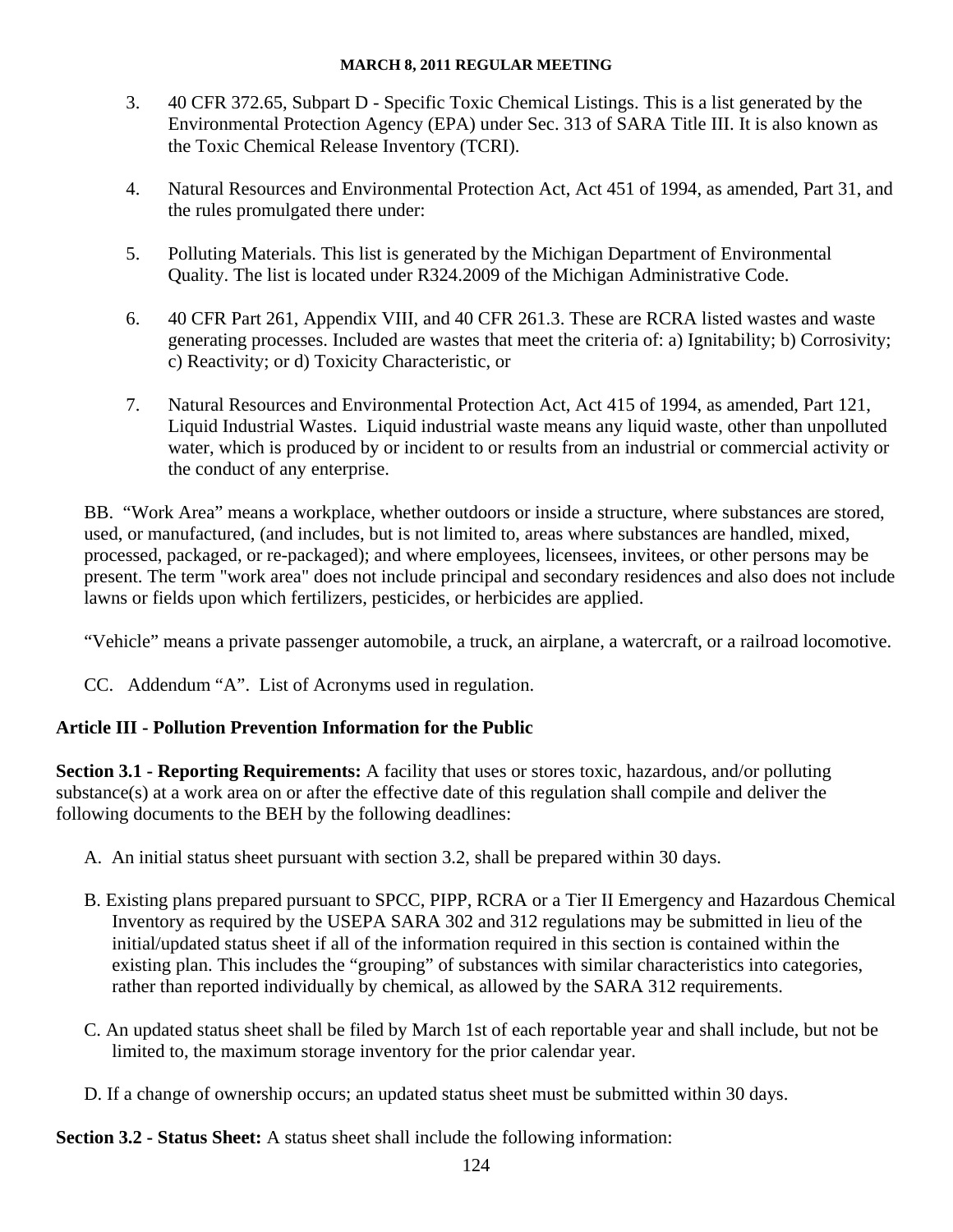- A. An inventory of all toxic, hazardous, or polluting substances stored, or used at the work area. The inventory shall include a listing of the common name, the chemical name, the CAS number, the storage location, hazards associated with the substance, and the maximum storage inventory for the applicable calendar year.
- B. The names, addresses and telephone numbers of two (2) persons in the facility organization with authority to make decisions for the facility in the event of any emergency involving the substance.
- C. The facility's plan for notification of emergency personnel and other personnel in the event of an emergency involving the substance, including names, addresses and telephone numbers of persons to be notified and the contents, if known, of emergency messages to be delivered.
- D. Information that assists emergency personnel to identify polluting material containers.
- E. A facility site plan showing the location of polluting material containers.
- F. The facility's intended plan for consuming, or ultimately removing, the substance from the work area, including: consumption of the substance in the process of manufacturing products, shipment in the ordinary course of business to retailers or wholesalers of the substance, shipment to a work area of the facility located outside the County, discharge of the substance into the local sanitary sewer system, loss of the substance by evaporation, etc.

**Section 3.3 - Accessibility:** The BEH shall keep on file a copy of all inventories and status sheets received, and make them readily available to the public, upon request, during regular business hours and at a reasonable cost for duplication. However, the site plan and information regarding the location of toxic, hazardous, or polluting materials containers shall not be available to the public.

**Section 3.4 - Public Notification:** Ingham County shall notify the public at least annually that the information required by this Regulation is available from the Ingham County Health Department and that the public has a right of access to the information provided in Section 3.3.

## **Article IV - Pollution Prevention Information for Emergency Personnel**

**Section 4.1 - Emergency Notification:** Every facility covered by this Regulation, in the event of an off-site or potential off-site release, shall immediately call 911.

**Section 4.2 - Posting:** Any facility required to be inspected under Section 5.1 of this Regulation shall post a decal provided by the Health Department at the principal outside entrances to the work area which would indicate participation in the Ingham County P2 Program.

## **Article V - Duties of the Health Officer**

The Health Officer, or designated representative, shall have jurisdiction throughout Ingham County, including all cities, villages, townships and charter townships, in the administration of this Regulation and any amendments hereafter adopted, unless otherwise specifically stated herein.

**Section 5.1 - Inspections:** The BEH shall conduct annual inspections of work areas within Ingham County are subject to this regulation. These inspections shall be for the purpose of, but not limited to, determining: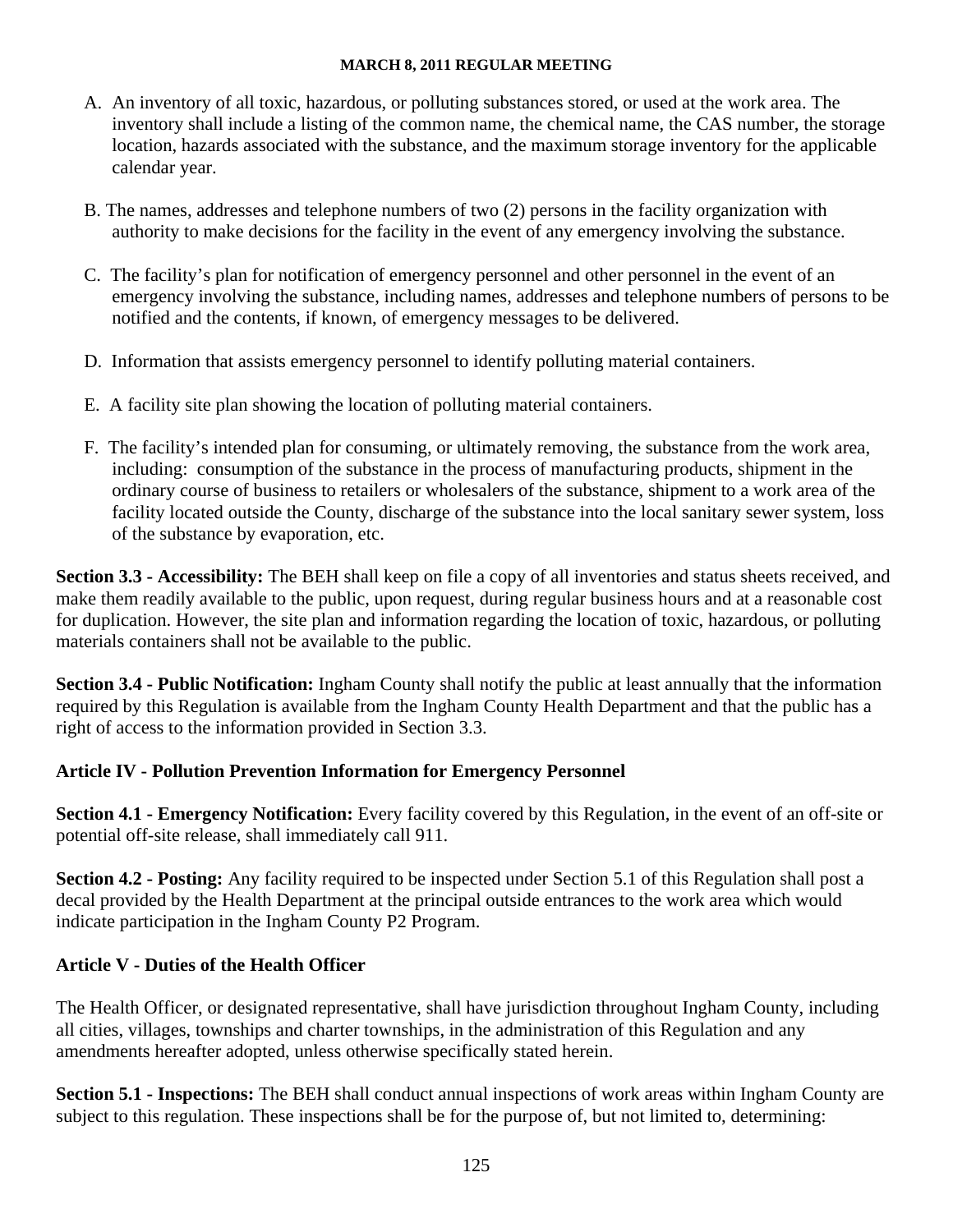- A. That all required inventories and status sheets have been completed accurately and have been submitted to the BEH as required in Article III.
- B. That adequate and appropriate safety, containment, and clean-up equipment is readily available.
- C. That decals are posted as required in Section 4.2.
- D. That proper storage practices and procedures are being followed as required in Section 5.4.

**Section 5.2 - Reduced Frequency Inspection Status:** Any facility that is found to be in compliance with this regulation at the time of the second annual inspection, will be placed on a schedule of reduced frequency inspections after staff review and approval.

To maintain reduced frequency inspection status, the facility must:

- A. Remain in compliance with this Regulation, including reporting requirements under Article III and fee payments under Article VIII.
- B. Inform the BEH of any significant or substantial changes occurring at the facility that might be relevant to emergency planning.
- C. Not increase the maximum storage inventory sufficient to alter the regulatory category since the most recent inspection without notifying the BEH.
- D. Adequately address any releases to avoid environmental health hazards.
- E. Submit an annual written verification as to items A D above to the BEH by March 1st of each year.

Reduced frequency inspections shall be conducted once every three (3) years for category I facilities, and once every two (2) years for categories II & III facilities.

Nothing in this section shall prohibit the BEH from conducting site visits as necessary to verify the accuracy and validity of reduced frequency status. If reduced frequency inspection status is found to be unwarranted, the site visit will be treated as an annual inspection. A change of ownership shall require a new inspection.

**Section 5.3 – Re-inspections:** The BEH shall conduct re-inspections of those work areas which have been found to be in violation of this Regulation. These re-inspections shall be conducted as necessary to verify correction of such violations.

**Section 5.4 - Storage Practices:** All parties shall store all toxic, hazardous, or polluting substances that may be at their work areas according to practices and procedures which will prevent contamination of air, groundwater and surface water.

The BEH shall review with each facility that is inspected whether the facility's storage practices and procedures meet criteria set forth in existing State and Federal regulations. The BEH, in proper cases, shall report suspected violations of state law to appropriate state agencies.

**Section 5.5 - Records:** The BEH shall also maintain the following information: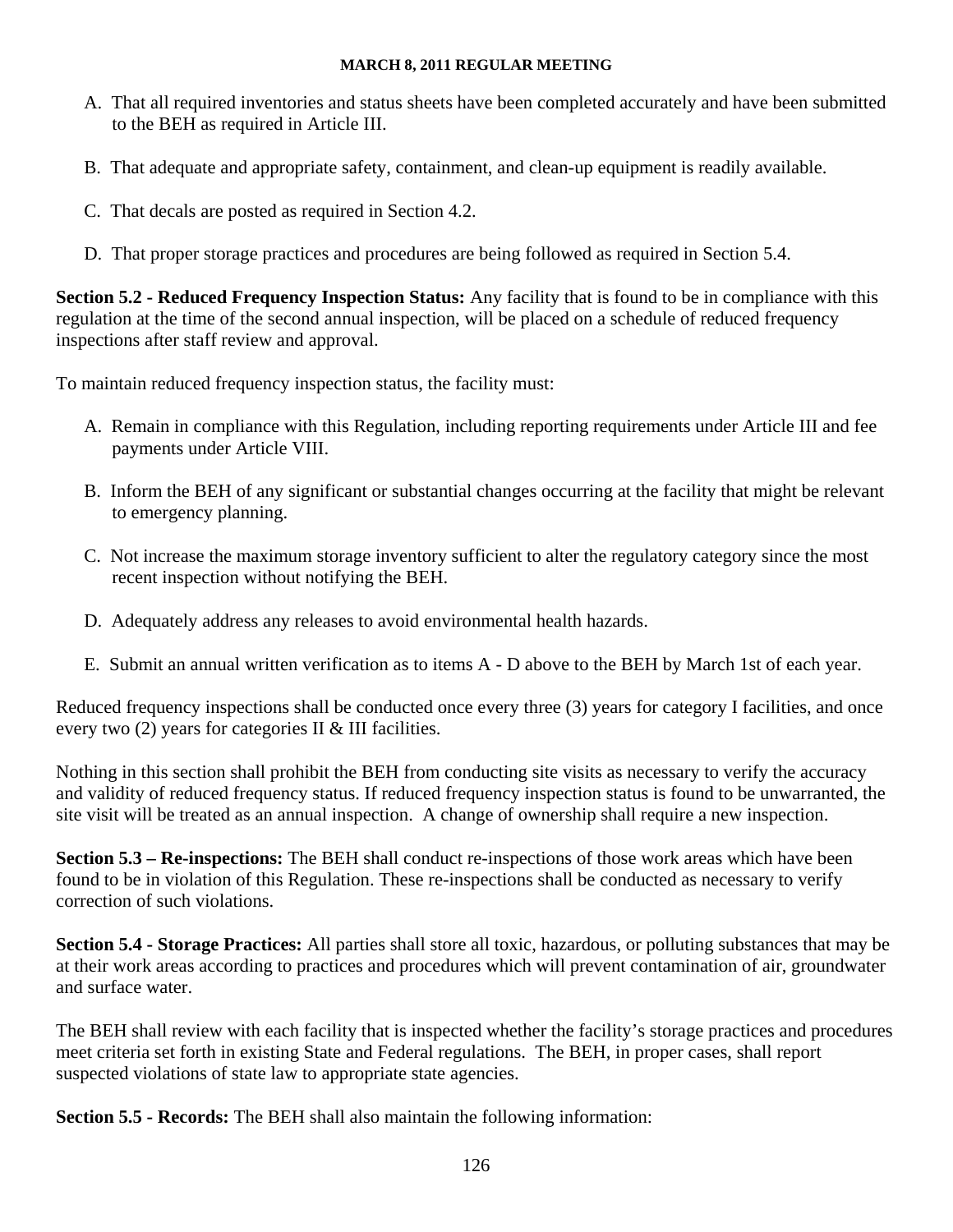- A. Inventories and status sheets filed pursuant to Article III of this regulation, indexed by name of the facility; and tax parcel number of the work area;
- B. Reports from on-site inspections, indexed by the name of the facility; and tax parcel number of the work area;
- C. Variances and applications for variances, as provided under Article IX of this regulation;
- D. Public health and environmental information of those toxic, hazardous, or polluting substances listed on the inventories received by the BEH.

## **Section 5.6 Remedies and Penalties:**

- A. The Health Officer or designated representative shall have the authority to issue citations for any violations of this regulation. Any person who shall fail to comply with any provision of this regulation shall be liable for monetary civil penalties of not more than One Hundred (\$100.00) Dollars for each violation. The citation shall be written and cite with particularity the section of this regulation alleged to have been violated and the right to appeal.
	- 1. Not later than twenty (20) days after receipt of the citation, the alleged violator may petition the appropriate appeals board of Ingham County for an administrative hearing to affirm, dismiss or modify the citation. This hearing shall be held thirty (30) days after the receipt of the petition. The decision of the appropriate appeals board of Ingham County shall be final, unless within sixty (60) days of the decision a review is granted.
	- 2. The person aggrieved by the decision may petition the Ingham County Circuit Court for review no later than sixty (60) days following receipt of the final decision.
	- 3. A civil penalty becomes final if a petition for an administrative hearing is not received within the time specified in this section.
- B. Notwithstanding the existence or pursuit of any other remedy, the Health Officer may maintain an action in the name of Ingham County in a court of competent jurisdiction for an injunction or other appropriate process against any facility to enforce this regulation.

**Section 5.7 - Confidentiality Protections:** The BEH shall adopt necessary practices to protect information identified pursuant to Article VII hereof as a trade secret from improper use or dissemination beyond the purposes of this regulation, except that trade secret information may be released when deemed necessary to properly protect health, safety, or property in an emergency.

**Section 5.8 - Power to Establish Policy and Guidelines:** The Health Officer is hereby granted the authority to establish policies and guidelines, not in conflict with the purpose and intent of this regulation for the purpose of carrying out the responsibilities herein delegated to the Health Officer by law. All such policies shall be in writing and shall be kept in a policy file available for public inspection upon request.

**Section 5.9 - Emergency Notification:** The BEH, upon learning of release of a toxic, hazardous, or polluting substance, shall notify the Ingham County Office of Emergency Management and the Office of Homeland Security and Emergency Management.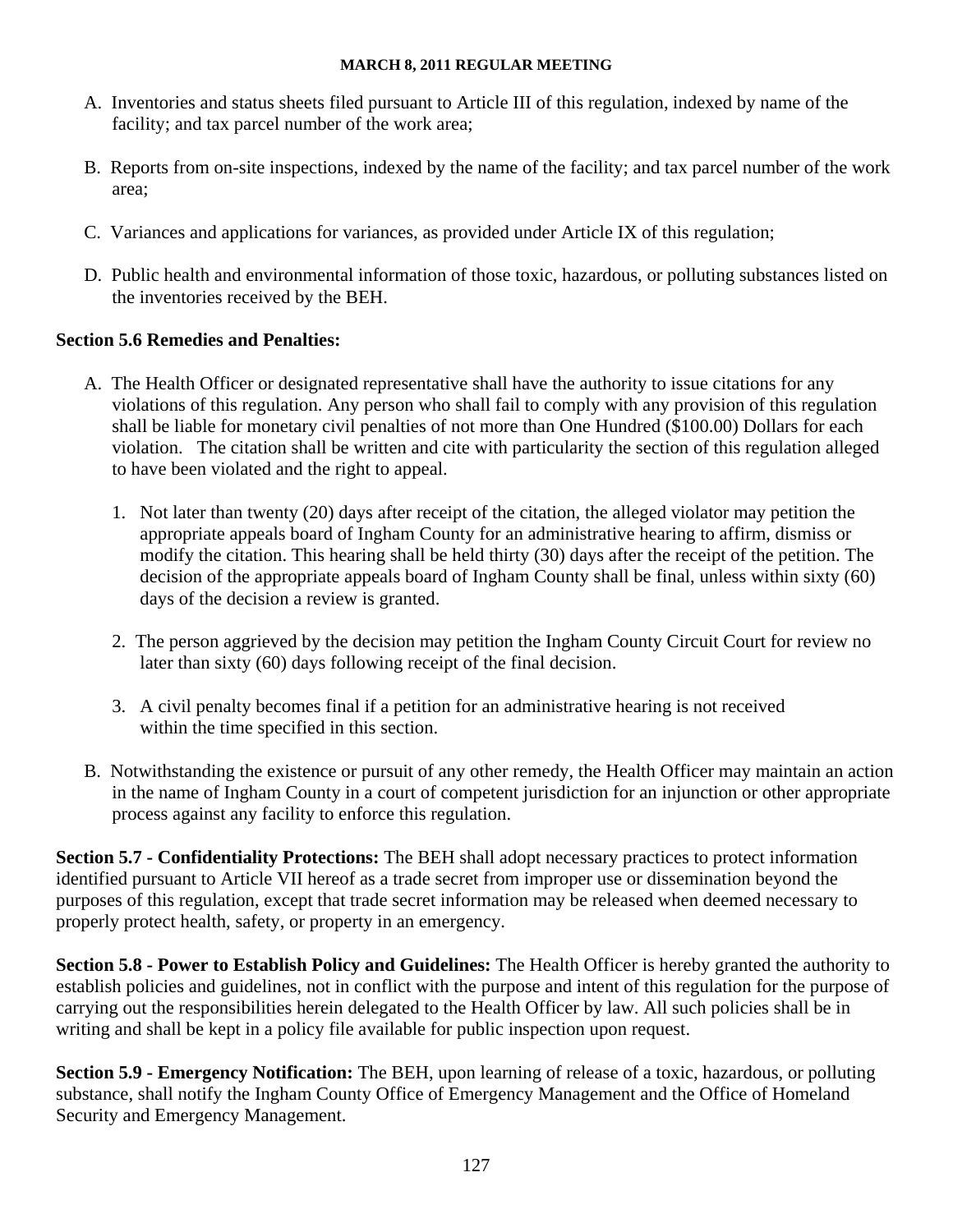**Section 5.10 - Annual Report:** Each year the Health Officer must report to the Board of Commissioners the number of businesses inspected and fees collected. County staff will provide electronic notice to all effected businesses about the Human Services Committee meeting.

## **Article VI - Falsification**

It shall be unlawful for a party or any officer, director or employee of a facility, to knowingly, or recklessly, or negligently fail to comply with the provisions of this regulation, or to misrepresent, falsify, conceal, destroy or fail to retain information necessary to comply with this regulation. The dissolution of a corporation shall not discharge its directors, officers or employees from liability for such conduct.

## **Article VII - Trade Secrets**

This regulation shall not be construed as limiting any rights, obligations, or remedies regarding trade secrets existing under applicable law, except as is necessary to achieve the objectives of this regulation and as expressly provided below.

**Section 7.1:** A facility may withhold the chemical name (but not the common name) of a toxic, hazardous, or polluting substance from inventories and the status sheets required by Article III provided that the facility shall:

- A. Establish that the substance is a trade secret by showing:
	- 1. That the specific substance has not been published or disseminated or has not otherwise become a matter of general public knowledge.
	- 2. That the substance has competitive value in regard to the portion or phase of any scientific or technical information design, process, procedure, or formula which shall be substantially harmed by disclosure; and
	- 3. That the specific substance cannot be discovered lawfully by analytical techniques, laboratory procedures, or other means available to any potential competitor, including reverse engineering; and
	- 4. The substance is not required to be disclosed to the public under any federal or state law.

B. Identify the substance on the inventory and status sheet by a generic chemical classification that would provide sufficient information upon which a health professional could render recommendations for adequate safeguards to prevent exposure to the toxic, hazardous, or polluting substance; and

C. Provide the withheld information on a confidential basis to a treating physician/nurse who states, (in writing, except in an emergency situation), that a patient's health problems may be related to exposure to the substance. A statement to this effect with the name and phone number of the person or persons authorized, on a 24-hour a day basis, to disclose the withheld information shall be included on the status sheet.

**Section 7.2:** Any facility that wishes to avail itself of the provisions of Section 7.1, to avoid disclosing the chemical name of a substance on an inventory and/or status sheet shall deliver to the BEH a trade secret request sheet each time an inventory or status sheet is required to be delivered. That trade secret request sheet shall contain, for each substance the facility wants treated as a trade secret, the following:

A. A statement of the information the facility deems to be a trade secret, protected under Section 5.7; and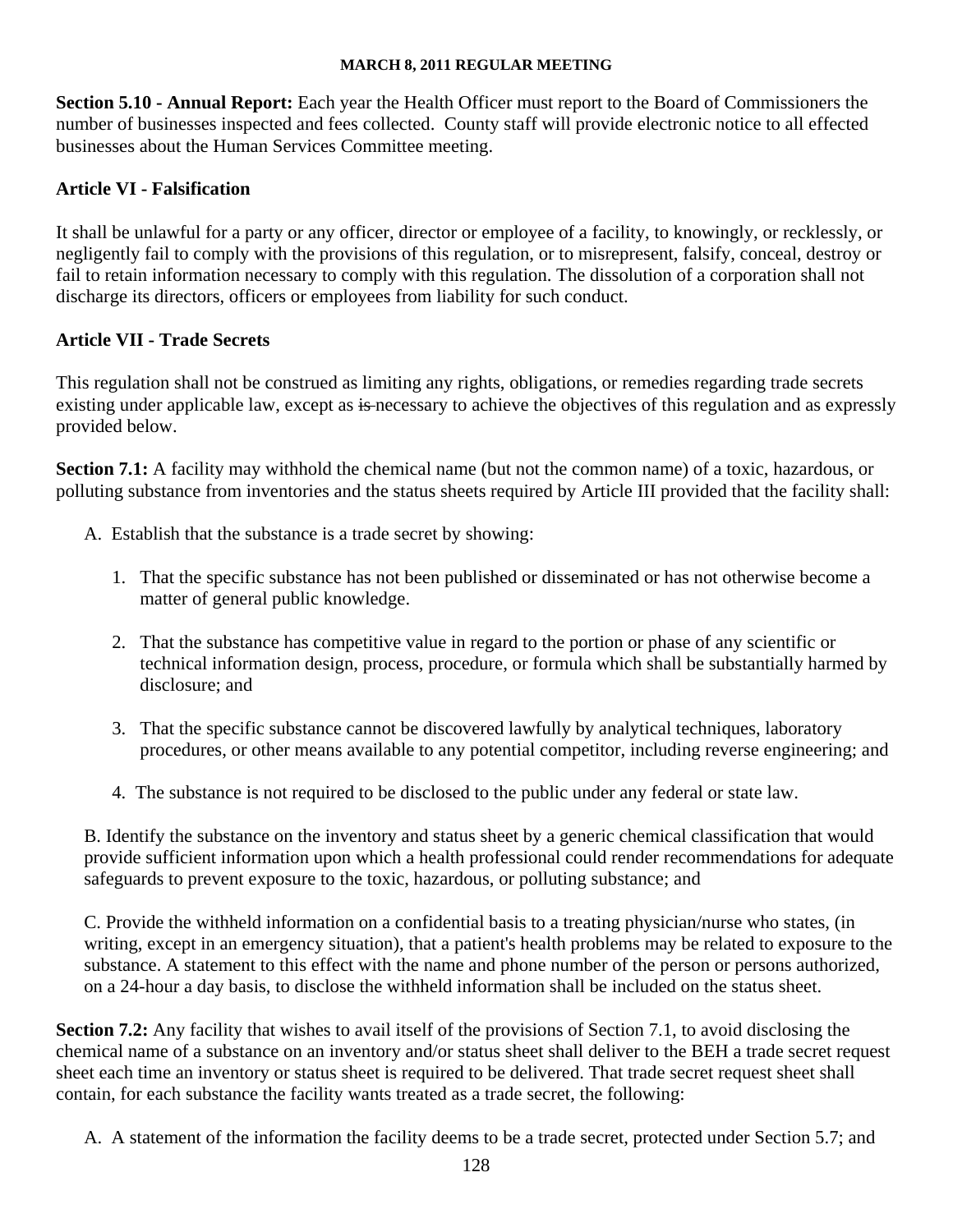- B. A true statement that the conditions of Section 7.1 have been met; and
- C. The chemical name that, but for Section 7.1, would have been required on the status sheet and on the inventory.

**Section 7.3:** No officer, employee, agent or contractor of any Ingham County department, division, bureau, board or commission shall knowingly and intentionally disclose to anyone in any manner unless authorized by law, any trade secret information, except as is required to administer or enforce the provisions of this regulation. Any person who violates this provision may be fined, suspended, or removed from office or employment, or subject to any other applicable proceedings and penalties for violation of trade secret protections provided for under existing law.

**Section 7.4:** Notwithstanding any other provision of this regulation, the BEH is authorized to disclose trade secret information when such action is necessary to properly protect health, safety or property in an emergency situation.

**Section 7.5:** Within sixty (60) days of receipt of a trade secret request sheet pursuant to Section 7.2 of this Article, the BEH shall consider the evidence to determine if the facility has supported the claim that the specific chemical identity is a trade secret pursuant to Section 7.1 of this Article. The BEH shall notify said facility in writing of his/her determination regarding the facility's trade secret request.

**Section 7.6:** If the trade secret request is denied, that facility is then required to comply with the full provisions of this regulation within ten (10) working days of receipt of the decision of the BEH.

**Section 7.7:** The BEH may revoke any trade secret designation upon the basis of new information showing that the original facts requested in Section 7.1 have changed; provided, however, that public disclosure of the claimed trade secret shall not be made until ten (10) calendar days after the holder of the trade secret is notified of the proposed revocation, unless the holder of the trade secret files an appeal of the revocation pursuant to Section 9.2, below, in which event public disclosure would be stayed pending the decision of the appropriate appeals board of Ingham County. If the appropriate appeals board of Ingham County upholds the proposed revocation, public disclosure shall not be made until ten (10) calendar days after receipt by the holder of the claimed trade secret of the written findings and decisions of the appropriate appeals board of Ingham County.

## **Article VIII - Fees**

**Section 8.1 - Reporting Fee:** Each facility required to report under Section 3.1 shall pay an annual reporting fee to the BEH with the submission of a toxic, hazardous or polluting materials status sheet. The annual reporting fee shall be based on the aggregate maximum storage inventory which must be reported on that status sheet and shall be paid by March 1 of each year.

**Section 8.2 - Inspection Fee:** Each facility whose work area is inspected under Section 5.1 shall pay an inspection fee to the BEH based on the aggregate maximum storage inventory for the calendar year in which the inspection occurs. The minimum threshold for inspection fees shall be established at 56 gallons (450 pounds).

**Section 8.3 – Re-inspection Fee:** For each re-inspection in which violations are found to persist, the reinspected facility shall pay a re-inspection fee to the BEH.

**Section 8.4 - Optional Service Fees:** Other fees may be assessed by the BEH for requested, non-mandated services, such as on-site consultations and plan reviews.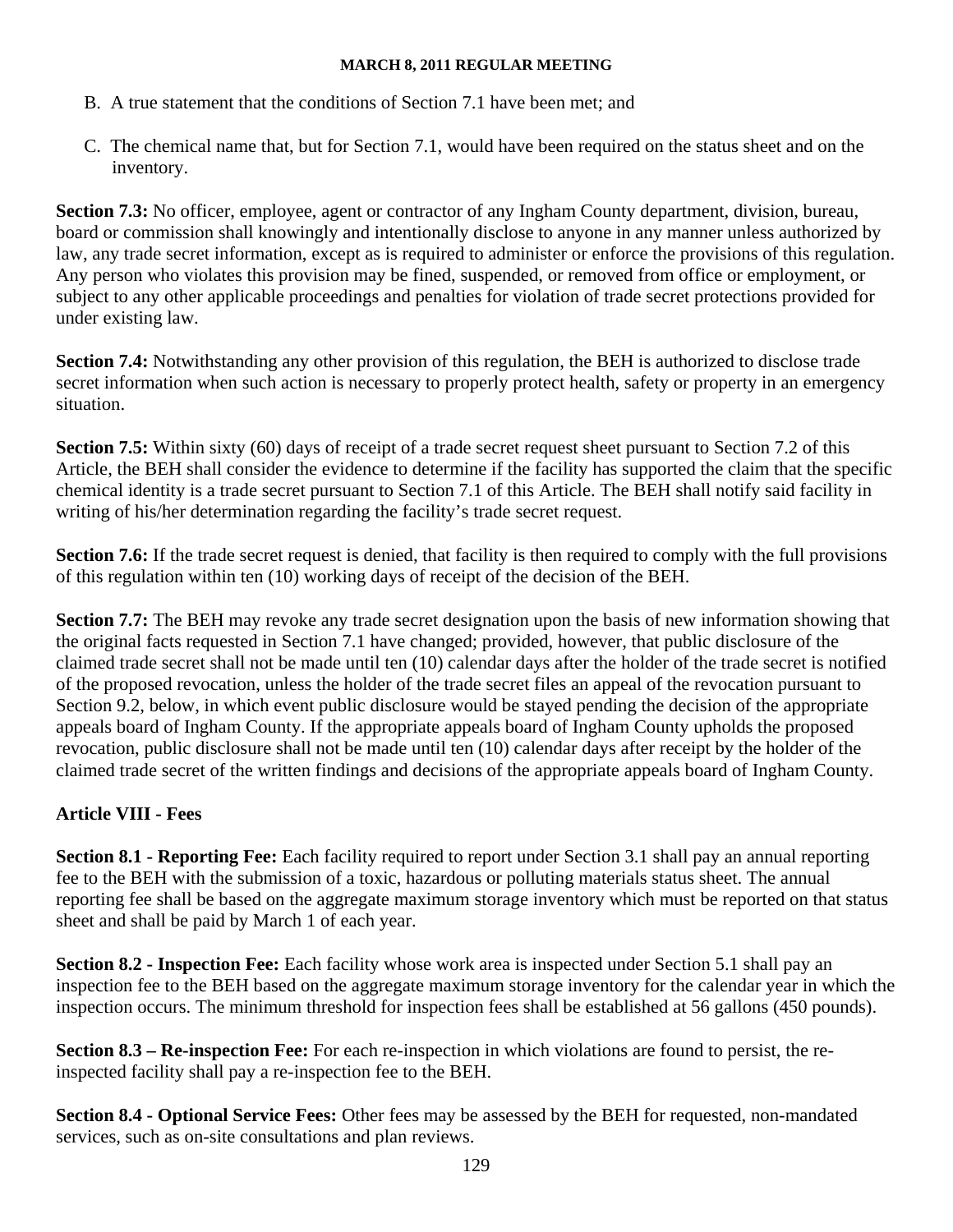**Section 8.5 - Fee Amounts:** The fee amounts shall be determined by a schedule to be approved and amended as necessary by resolution of the Ingham County Board of Commissioners.

## **Article IX - Variances and Appeals**

The appropriate appeals board of Ingham County shall hear appeals and may grant individual variances from provisions of this regulation by a concurring vote of the majority of its members where it is determined that no substantial health hazard is likely to occur from the requested variance and unnecessary hardship might result from strict compliance with this regulation.

**Section 9.1 - Variances:** A request for a variance shall be in writing and shall contain a detailed description of the variance sought. The request for a variance, together with a fee established by the Ingham County Fee Schedule, shall be filed with the BEH.

#### **Section 9.2 - Hearings and Appeals:**

If a party is adversely affected by any decision under this regulation, the party may request in writing a Hearing before the Ingham County Board of Commissioners or its designated committee within thirty (30) days of the date of such decision. The Department shall issue a Notice of Hearing within fifteen (15) days after receiving the request and payment of the appropriate Appeals fee. A Hearing shall then be held at the next regular meeting of the Ingham County Board of Commissioners or its designated committee, scheduled for such purposes; provided, however, that a Hearing shall be conducted no later than sixty (60) days after the Notice of Hearing is mailed to the owner or interested party. The Ingham County Board of Commissioners or its designated committee shall affirm, dismiss or modify the contested decision by a majority vote of the Board or committee. The decision by the Ingham County Board of Commissioners or its designated committee shall be in writing and state the reasons and grounds for such decision. A copy shall be furnished to the owner, any interested person, and the Department within thirty (30) days of the decision.

## **Article X- Severability**

**Section 10.1:** If any provision, section, or word of this regulation, or the enforcement thereof, is held to be invalid or unenforceable by a court of competent jurisdiction, such invalidity or unenforceability shall not affect or render invalid or unenforceable any other provision of this regulation. To this end, each of the provisions and sections of this regulation are severable.

**Section 10.2:** If this regulation or the enforcement of this regulation is held to be invalid for any geographical area within Ingham County, such a holding shall not affect the validity or enforceability of this regulation in any other area of Ingham County.

#### **Article XI– Implementation**

The effective date of this regulation is April 22, 2011, being 45 days after approval by resolution # 11-074 of the Ingham County Board of Commissioners.

#### **Article XII- Short Name**

This regulation will be referred to as the "The Ingham County Pollution Prevention Regulation".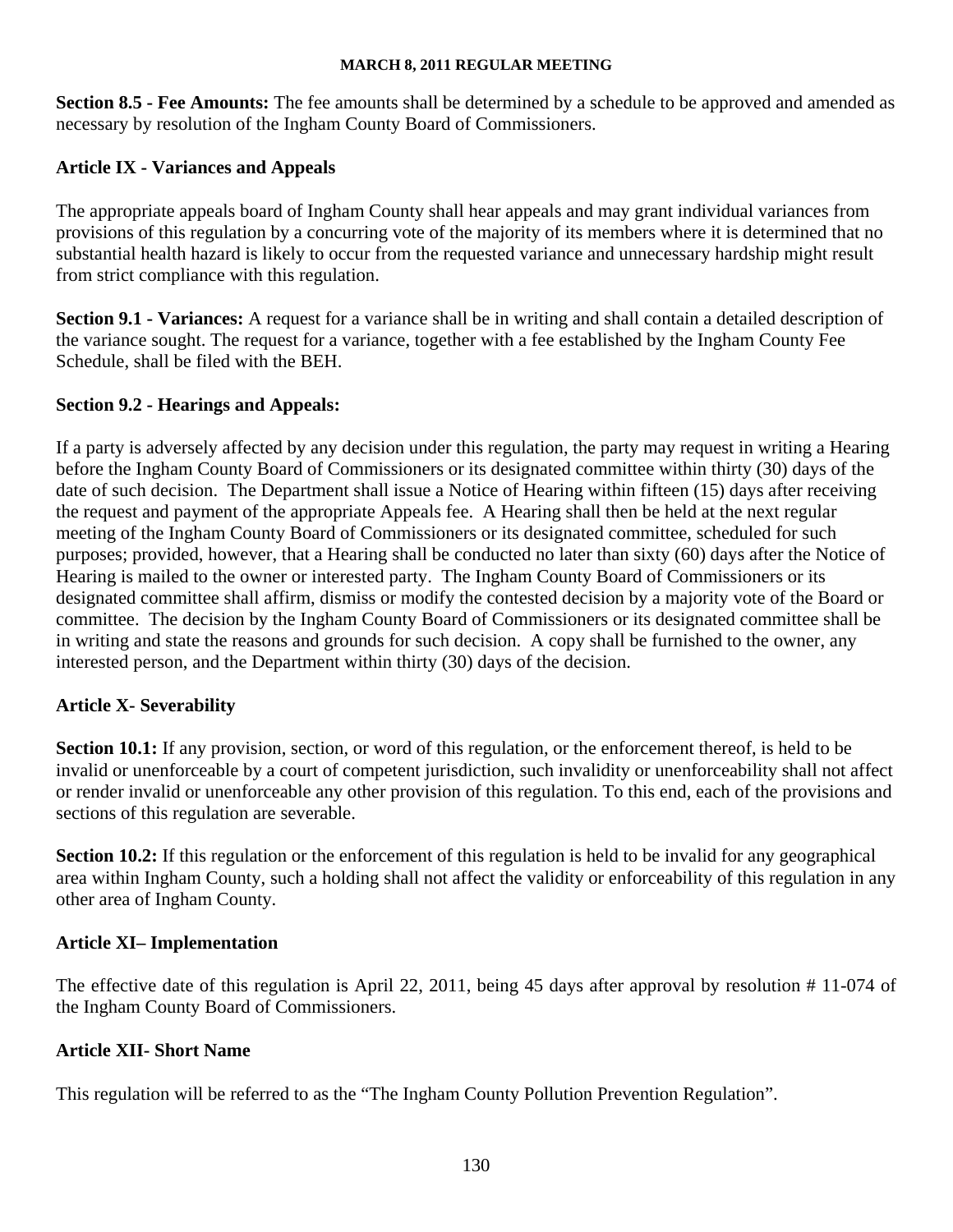# **Ingham County Pollution Prevention Regulation**

## **ADDENDUM "A"**

## **LIST OF ACRONYMS USED IN REGULATION**

| <b>BEH</b>  | <b>Bureau of Environmental Health</b>         |
|-------------|-----------------------------------------------|
| <b>CAS</b>  | <b>Chemical Abstract Service</b>              |
| <b>CFR</b>  | Code of Federal Regulations                   |
| EPA         | <b>Environmental Protection Agency</b>        |
| <b>MDEQ</b> | Michigan Department of Environmental Quality  |
| <b>MSDS</b> | <b>Material Safety Data Sheet</b>             |
| <b>OSHA</b> | Occupational Safety and Health Administration |
| <b>P2</b>   | <b>Pollution Prevention</b>                   |
| <b>PIPP</b> | <b>Pollution Incident Prevention</b>          |
| <b>RCRA</b> | Resource Conservation and Recovery Act        |
| <b>SARA</b> | Superfund Amendments and Reauthorization Act  |
| <b>SPCC</b> | Spill Prevention, Control and Countermeasure  |
| <b>TCRI</b> | <b>Toxic Chemical Release Inventory</b>       |

The following resolution was introduced by the Human Services and Finance Committees:

## **RESOLUTION TO ADOPT THE 2011 FEES FOR CHAPTER VIII OF THE INGHAM COUNTY SANITARY CODE (POLLUTION PREVENTION REGULATION)**

## **RESOLUTION #11-075**

WHEREAS, the Ingham County Board of Commissioners has approved an amendment to the Ingham County Sanitary Code to adopt a pollution prevention regulation through resolution #11-074; and

WHEREAS, this regulation will move pollution prevention efforts from a voluntary system supported through County general funds to a regulation that would be cost-shared by the County and the businesses being regulated; and

WHEREAS, section 8.5 of the regulation provides that fees shall be established by a separate resolution of the Board of Commissioners.

THEREFORE BE IT RESOLVED, that for FY 2011, the Ingham County Board of Commissioners adopts the CAT 1, CAT 2, and CAT 3 Reporting and Inspection Fees at a target of 50 percent as set forth in Attachment A.

BE IT FURTHER RESOLVED, fees for Hourly Rate Over Standard Service, P2 On-Site Consultation and P2 Plan Review fees are set at \$105.00 for FY 2011.

BE IT FURTHER RESOLVED, that these fees will be updated annually as a part of the County's annual review process.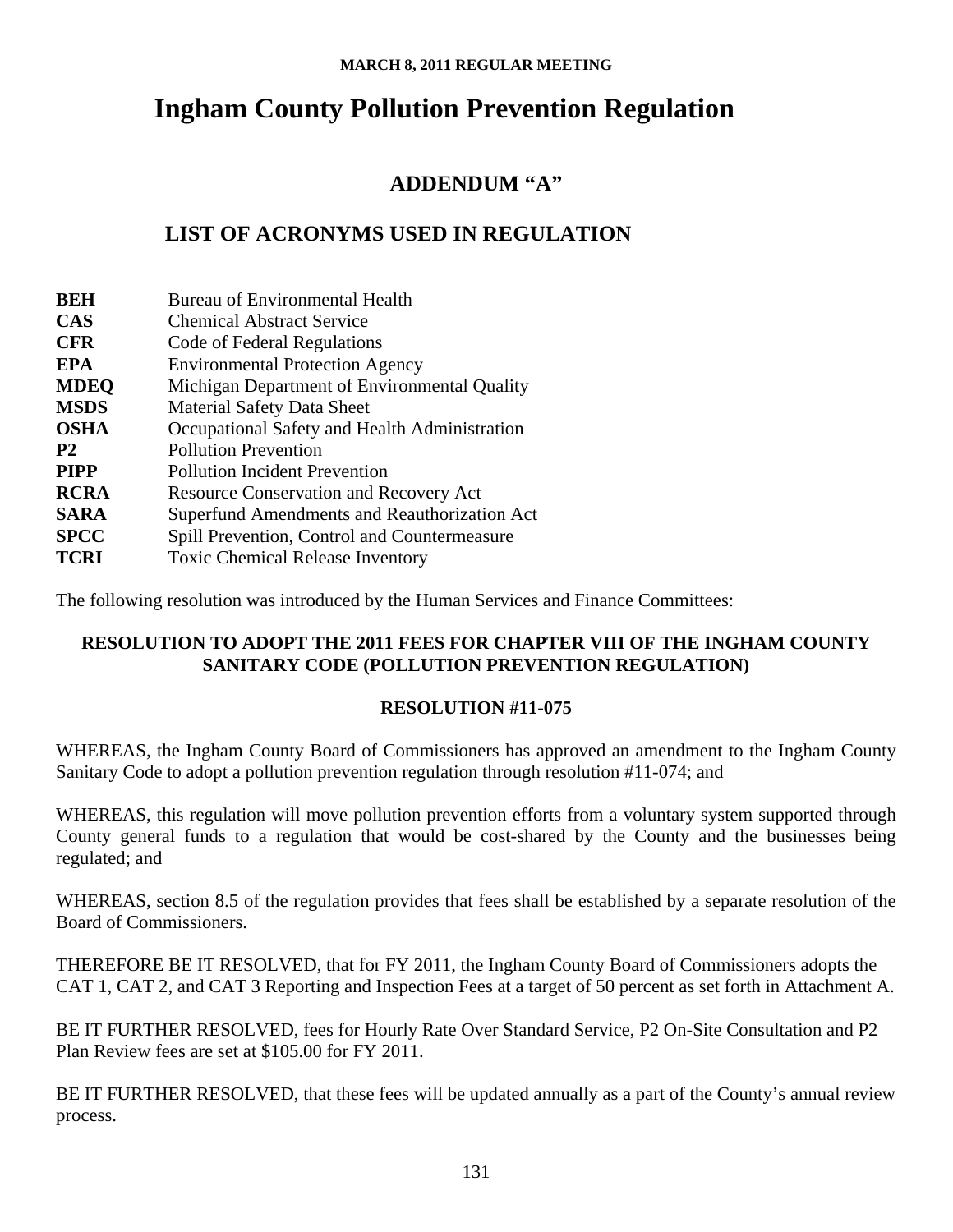## **HUMAN SERVICES:** Yeas: Tennis, McGrain, Koenig, Nolan  **Nays**: Vickers, Dougan **Absent:** None **Approved 2/28/11**

## **FINANCE: Yeas:** Tsernoglou, Nolan, Bahar-Cook, McGrain **Nays**: Schor, Dougan **Absent:** None **Approved 3/2/11**

Moved by Commissioner Tennis, supported by Commissioner Koenig to adopt the resolution.

Moved by Commissioner Celentino, supported by Commissioner Schor to amend the resolution to lower the Reporting and Inspection Fees at a target of 50 percent and to be set forth in Attachment A, also showing a reduction in the additional revenue from \$246,375 to \$164,250.

Moved by Commissioner Dougan, supported by Commissioner Vickers to amend the amendment to add an asterisk making the effective date for the Category 1 Reporting and Category 1 Inspection businesses effective January 1, 2012.

Motion to amend the amendment failed with Commissioners Grebner, Bahar-Cook, Copedge, De Leon, Koenig, McGrain, Nolan, Schor, Tennis and Tsernoglou voting no, all other voting yes.

Motion to amend carried with Commissioners Celentino, Copedge, Dougan, Dragonetti, Holman, McGrain, Nolan, Schafer, Schor and Tennis voting yes, all others voting no.

Moved by Commissioner Tennis, supported by Commissioner Celentino to amend the first THEREFORE BE IT RESOLVED to reflect the Reporting and Inspection Fees to reflect 50 percent not 75 percent.

Motion to amend carried unanimously.

Motion to adopt the resolution as amended carried with Commissioners Grebner, Bahar-Cook, Celentino, Copedge, De Leon, Holman, Koenig, McGrain, Nolan, Schafer, Schor, Tennis and Tsernoglou voting yes, all others voting no.

|            | 2011 County Sanitary Code Fees         |         |       |            |            |
|------------|----------------------------------------|---------|-------|------------|------------|
|            | <b>Pollution Prevention Regulation</b> |         |       |            |            |
|            |                                        |         |       |            |            |
| Location   |                                        |         |       | Proposed   |            |
| of         | Fee                                    | Target  |       | Department | Additional |
| Service    | Description                            | Percent | Units | Recommend. | Revenue    |
| Env Health | CAT 1 REPORTING (56-499 GALS.)         | 50.0%   | 395   | \$62.50    | \$24,688   |
|            | CAT 2 REPORTING (500-4,999             |         |       |            |            |
| Env Health | GAL <sub>s.</sub> )                    | 50.0%   | 126   | \$125.00   | \$15,750   |
|            | CAT 3 REPORTING (5000 PLUS             |         |       |            |            |
| Env Health | GAL <sub>s.</sub> )                    | 50.0%   | 101   | \$187.50   | \$18,938   |
|            |                                        |         |       |            |            |
| Env Health | CAT 1 INSPECTION (56-499 GALs.)        | 50.0%   | 395   | \$125.00   | \$49,375   |
|            | CAT 2 INSPECTION (500-4,999            |         |       |            |            |
| Env Health | GAL <sub>s.</sub> )                    | 50.0%   | 126   | \$200.00   | \$25,200   |
| Env Health | CAT 3 INSPECTION (5000 PLUS            | 50.0%   | 101   | \$300.00   | \$30,300   |

#### Attachment A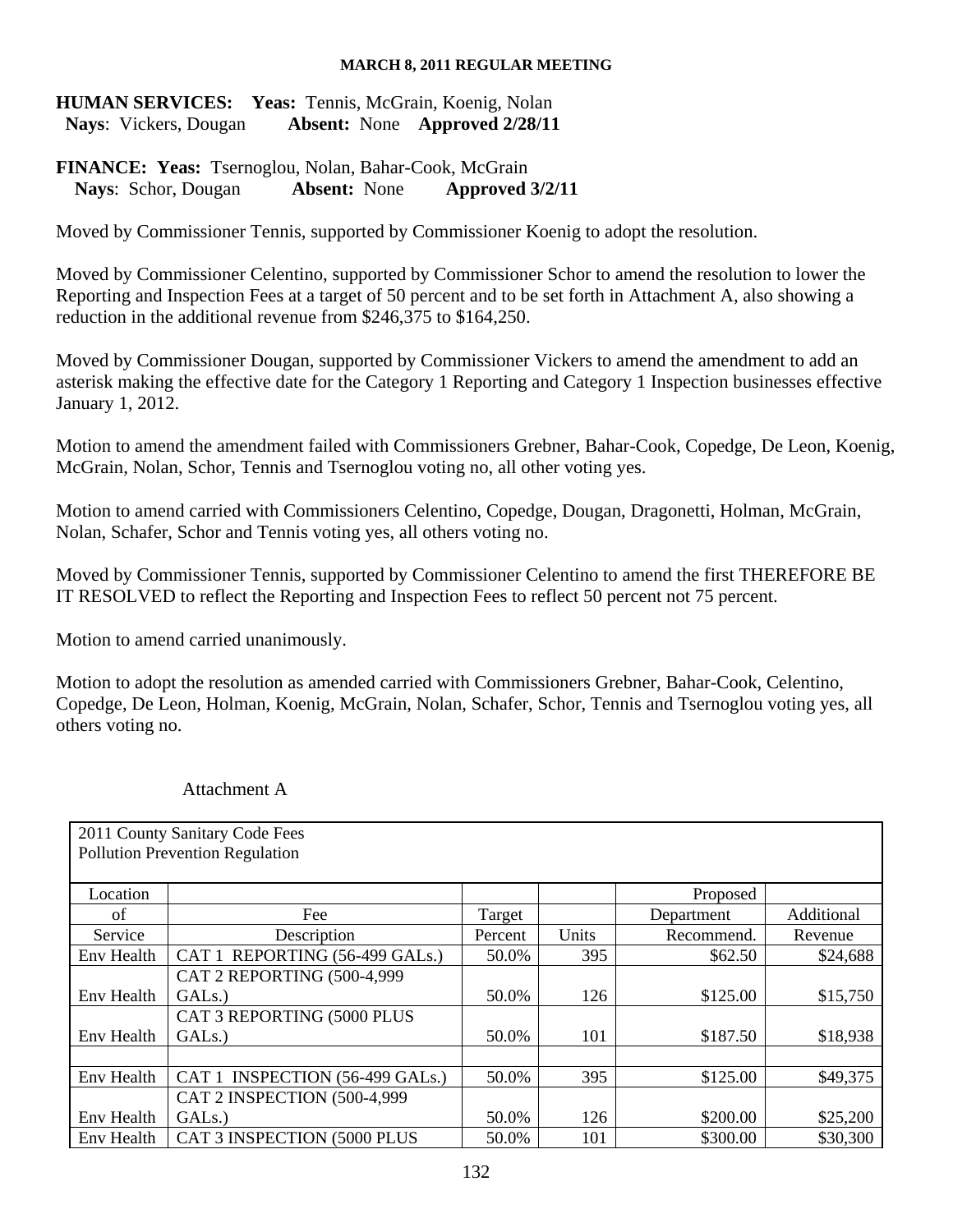|            | GAL <sub>s.</sub> )                      |      |          |           |
|------------|------------------------------------------|------|----------|-----------|
|            | TOTAL ADDITIONAL REVENUE                 |      |          | \$164,250 |
|            |                                          |      |          |           |
| Env Health | <b>Hourly Rate Over Standard Service</b> | 100% | \$105.00 | SC        |
|            |                                          |      |          |           |
| Env Health | P <sub>2</sub> On-Site Consultation      | 100% | \$105.00 | \$0       |
| Env Health | P2 Plan Review (2 hour minimum)          | 100% | \$105.00 | \$0       |
|            |                                          |      |          |           |

The following resolution was introduced by the Human Services Committee:

## **RESOLUTION TO AUTHORIZE AGREEMENTS WITH THE INGHAM COUNTY ROAD COMMISSION AND SALVATION ARMY**

#### **RESOLUTION #11-076**

WHEREAS, the Ingham County Health Department Emergency Preparedness division is responsible for the maintenance and revision of the Health Department's Emergency Response Plans; and

WHEREAS, the Ingham County Health Department Emergency Preparedness division would like to enter into agreements with the Ingham County Road Commission and Salvation Army for use of their facilities in the event of a large-scale public health emergency or terrorist event; and

WHEREAS, the Ingham County Health Department Emergency Preparedness division has identified sites owned by the Ingham County Road Commission and Salvation Army as Distribution Node sites which shall be used for receipt, sorting, and storing medical supplies to be used at a mass vaccination/pharmaceutical dispensing clinic in the event of a public health emergency or terrorist event; and

WHEREAS, the sites owned by the Ingham County Road Commission and Salvation Army will be made available for the Ingham County Health Department's use within 12 hours of the request and for the time period being requested; and

WHEREAS, the County shall bear the risk of loss or damage to the medical supplies and equipment stored on the facility's premises. The Agency shall bear the risk of loss or damage to the facility arising out of its use as a Distribution Node or from any other cause.

THEREFORE BE IT RESOLVED, that the Ingham County Board of Commissioners authorizes agreements with the Ingham County Road Commission and Salvation Army for use of their sites in the event of a largescale public health emergency.

BE IT FURTHER RESOLVED, the agreements are authorized effective upon the Board of Commissioners approval and will be in effect for ten (10) years.

BE IT FURTHER RESOLVED, that the Board Chair is authorized to sign the Memorandums of Agreement upon review by the County Attorney.

**HUMAN SERVICES: Yeas:** Tennis, McGrain, Koenig, Nolan, Vickers, Dougan **Nays**: None **Absent:** None **Approved 2/28/11**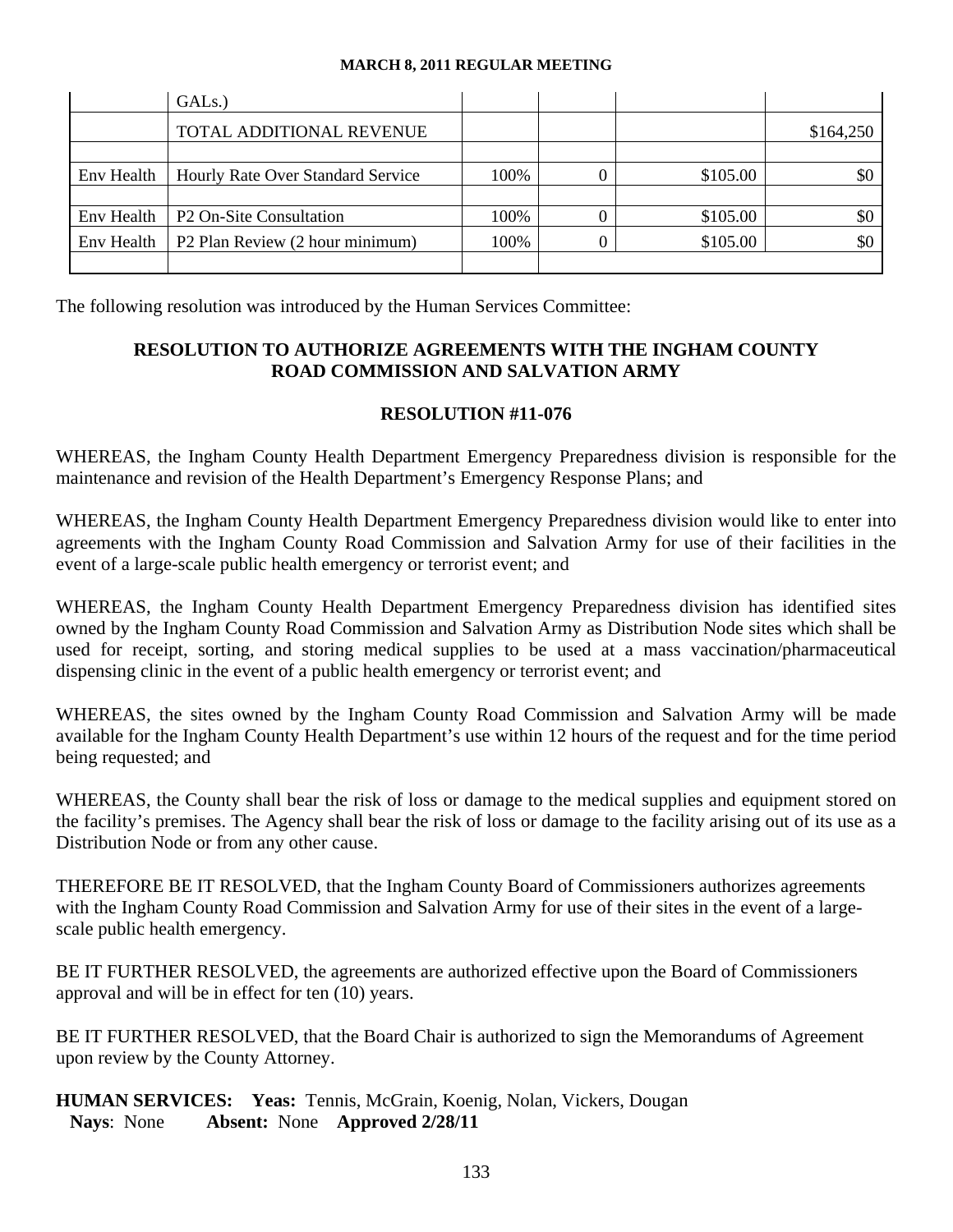Adopted as part of the consent agenda.

The following resolution was introduced by the Human Services Committee:

## **RESOLUTION HONORING GLORIA VORHAUER**

## **RESOLUTION #11-077**

WHEREAS, Gloria Vorhauer began her career with Ingham County in March 1982, as a part-time Medical Technologist providing assistance to the migrant workers in the migrant camps near Mason and Leslie; and

WHEREAS, in November 1993, Gloria became full-time in the Adult Health Center in the Ingham County Health Department; and

WHEREAS, Gloria's level of care and concern transferred to the many clients who sought services at the Ingham County Health Department, who didn't have a good command of the English language, and countless times Gloria was asked to translate in the clinics; and

WHEREAS, Gloria is always willing to go the extra mile for good patient care in the Health Department.

THEREFORE BE IT RESOLVED that the Ingham County Board of Commissioners hereby honors Gloria Vorhauer for her 29 years of dedicated service to the community and for the contributions she has made to the Ingham County Health Department.

BE IT FURTHER RESOLVED, that the Board wishes her continued success in all of her future endeavors.

**HUMAN SERVICES: Yeas:** Tennis, McGrain, Koenig, Nolan, Vickers, Dougan **Nays**: None **Absent:** None **Approved 2/28/11** 

Adopted as part of the consent agenda.

The following resolution was introduced by the Human Services Committee:

## **RESOLUTION HONORING MELANY MACK**

## **RESOLUTION #11-078**

WHEREAS, Ms. Mack began her career with Ingham County in June 1986, as a Child Support Enforcement Specialist at the Ingham County Friend of the Court; and

WHEREAS, in December 1992, Ms. Mack worked as a Probate Court Investigator in the Ingham County Probate Court and in March 1996, she assumed the position of Juvenile Court Officer in the Thirtieth Judicial Circuit Court, Family Division; and

WHEREAS, in July 2001, Ms. Mack joined the Health Department as a Health Analyst in the Community Health Assessment Unit; and in April 2006, Ms. Mack was appointed as the Interim Director of Planning and Special Services, and in April 2007, was appointed to the position permanently; and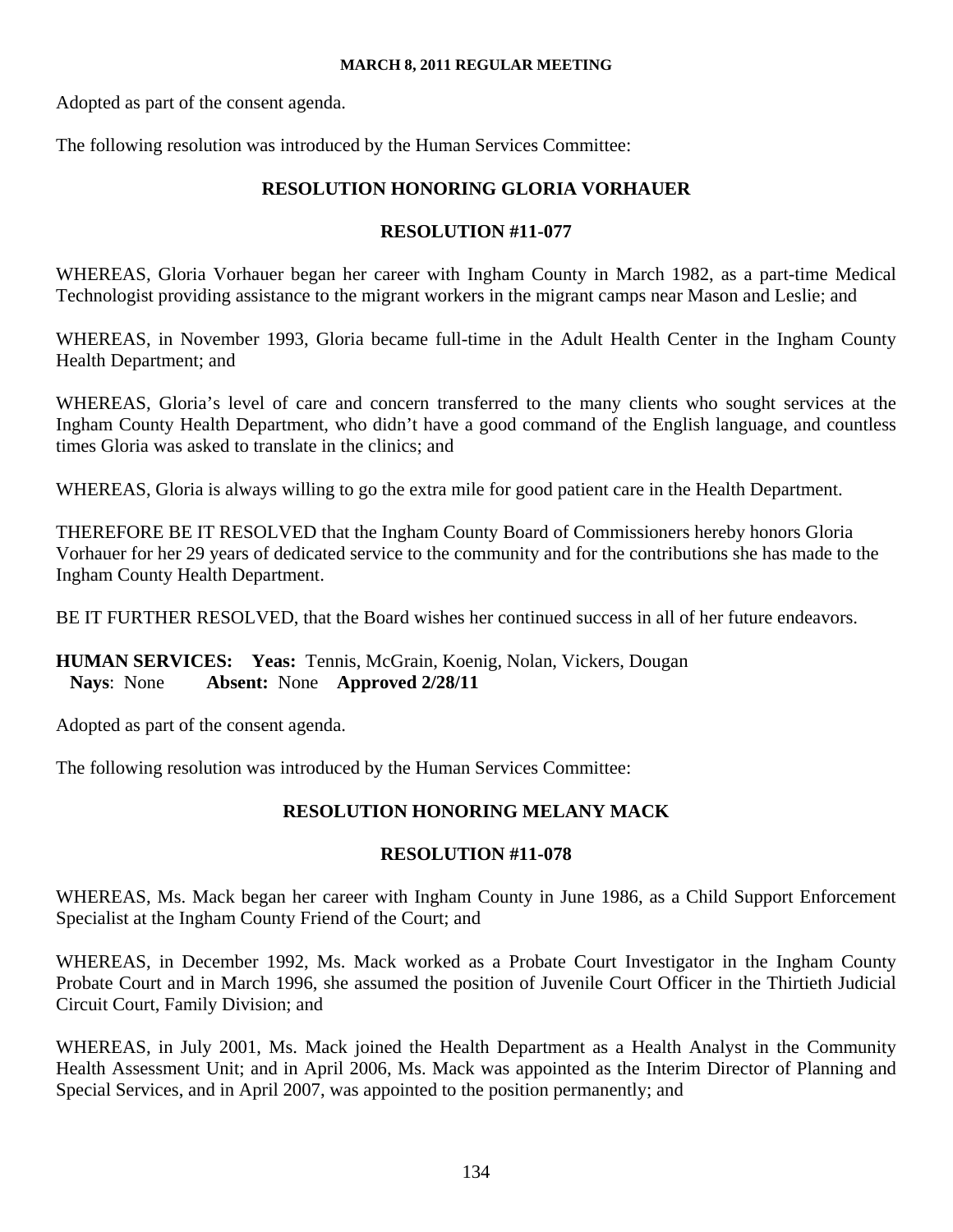WHEREAS, in March 2009, she was promoted to the Director of Public Health Services, overseeing Vision and Hearing, Public Health Nursing Services, Children's Special Health Care Services, Public Health Advocates, Office for Young Children, Women Infants & Children (WIC), and Community Health Assessment; and

WHEREAS, as Project Coordinator for the multi-million-dollar *Community Voices* initiative funded by the W.K. Kellogg Foundation, Ms. Mack was recognized for her leadership by local and national partners for improving access to health care and building authentic grassroots partnerships to improve the health of neighborhoods and communities in Ingham County; and

WHEREAS, as a tireless community advocate, Ms. Mack also supported the Power of We Consortium during the years of its greatest expansion, using her natural "can-do" enthusiasm to build strong relationships with a wide range of partners, including neighborhood associations, faith institutions, and large and small private organizations dedicated to promoting the quality of life in our community; and

WHEREAS, with dedication, hard-work and unyielding attention to detail, Ms. Mack has been a dependable force, encouraging her staff to anticipate needs and plan for future endeavors as we partner to deliver high quality public health services to the residents of the Ingham County; and

WHEREAS, Ms. Mack's legacy to the Ingham County Health Department will last many years, as staff continue the innovative programs she initiated. Her passion for public health, her warmth and sincerity, and her kind-hearted thoughtfulness will be missed.

THEREFORE BE IT RESOLVED, that the Ingham County Board of Commissioners hereby honors Ms. Mack for her 25 years of dedicated service to the community and for the contributions she has made to the Ingham County Health Department.

BE IT FURTHER RESOLVED, that the Board wishes her continued success in all of her future endeavors.

## **HUMAN SERVICES: Yeas:** Tennis, McGrain, Koenig, Nolan, Vickers, Dougan **Nays**: None **Absent:** None **Approved 2/28/11**

Adopted as part of the consent agenda.

The following resolution was introduced by the Human Services Committee:

## **RESOLUTION HONORING VICKY MORALES**

## **RESOLUTION #11-079**

WHEREAS, Vicky Morales began her career with Ingham County in November 1977, as a full-time Clerk-Typist I for Project Health in the Ingham County Health Department; and

WHEREAS, in January 1979, she was promoted to a full-time Clerk Typist II in the Child Health Center; and

WHEREAS, in November 1983, she was promoted to an Account Clerk II position in Health/Clinic Services unit; and

WHEREAS, in November 1985, she was assigned to the Health/Central Reception/Billing Unit and in October 1992, was reclassified as a Billing and Reporting Clerk; and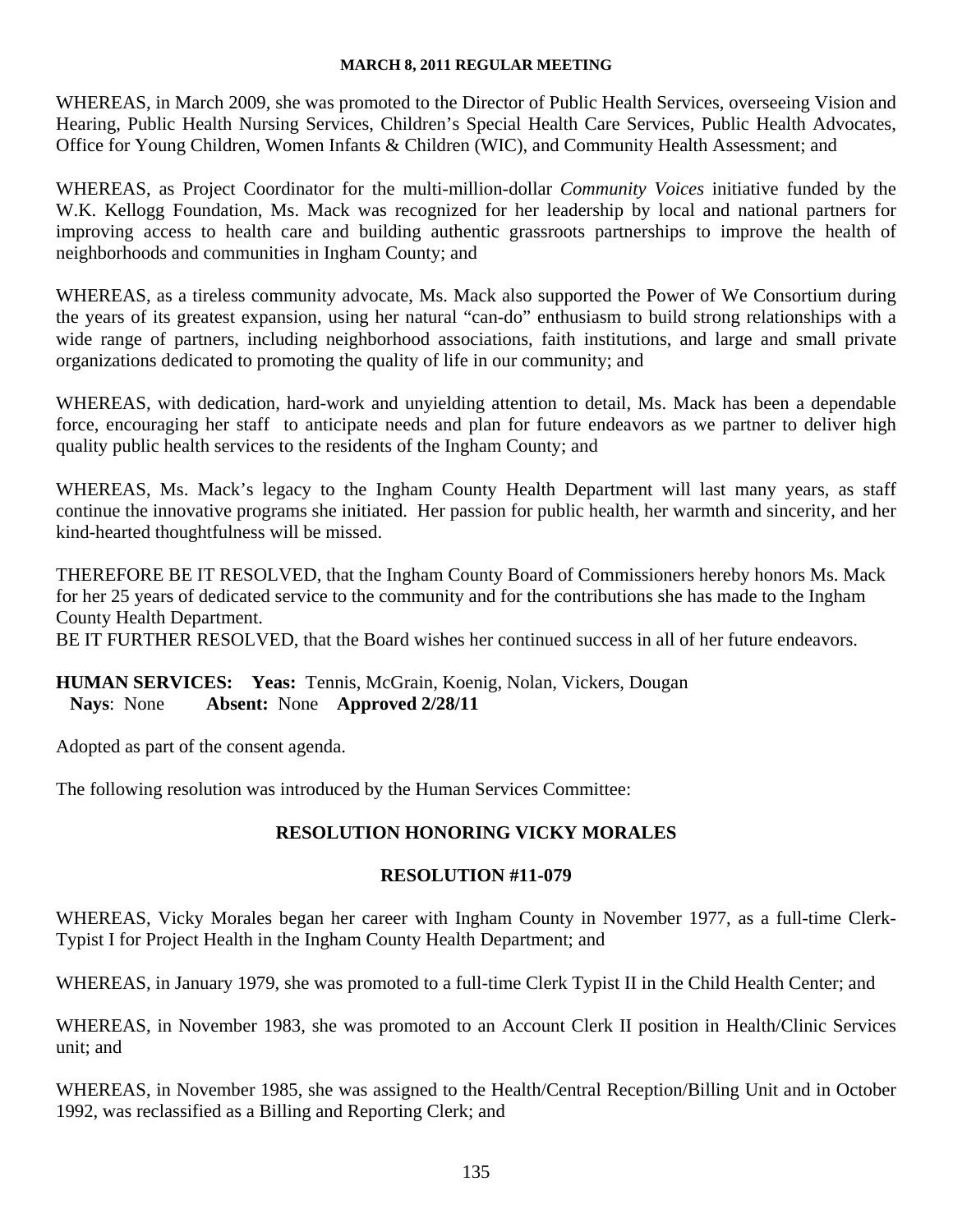WHEREAS, Vicky's level of care and concern transferred to the many clients who sought services at the Ingham County Health Department, who didn't have a good command of the English language, and countless times Vicky was asked to translate in the clinics; and

WHEREAS, Vicky helped organize many activities in the Health Department that helped build employee morale and camaraderie. She was instrumental in forming the Employee Wellness Committee, securing equipment for the fitness room in the Human Services Building.

THEREFORE BE IT RESOLVED, that the Ingham County Board of Commissioners hereby honors Vicky Morales for her 33 years of dedicated service to the community and for the contributions she has made to the Ingham County Health Department.

BE IT FURTHER RESOLVED, that the Board wishes her continued success in all of her future endeavors.

## **HUMAN SERVICES: Yeas:** Tennis, McGrain, Koenig, Nolan, Vickers, Dougan **Nays**: None **Absent:** None **Approved 2/28/11**

Adopted as part of the consent agenda.

The following resolution was introduced by the Human Services Committee:

## **RESOLUTION HONORING JUDITH PRICE**

## **RESOLUTION #11-080**

WHEREAS, Judith Price began her career with Ingham County in September 1987, as a full-time Vision & Hearing Technician in the Ingham County Health Department; and

WHEREAS, she has exemplified outstanding public health practice throughout her years of service as a Vision Technician; and

WHEREAS, having successfully maintained state credentials for 24 years, she provided more than 5,000 screenings each year to children throughout Ingham County; and

WHEREAS, the cumulative impact of her service included over 120,000 screenings to children and youth, which is a benefit as well to their families; and

WHEREAS, Judy's career touched the Ingham County Health Department Vision and Hearing Screening Program, area schools, and the community at large; and

WHEREAS, Judy's warm smile, laughter, and outspoken personality will be long remembered.

THEREFORE BE IT RESOLVED, that the Ingham County Board of Commissioners hereby honors Judith Price for her 24 years of dedicated service to the community and for the contributions she has made to the Ingham County Health Department.

BE IT FURTHER RESOLVED, that the Board wishes her continued success in all of her future endeavors.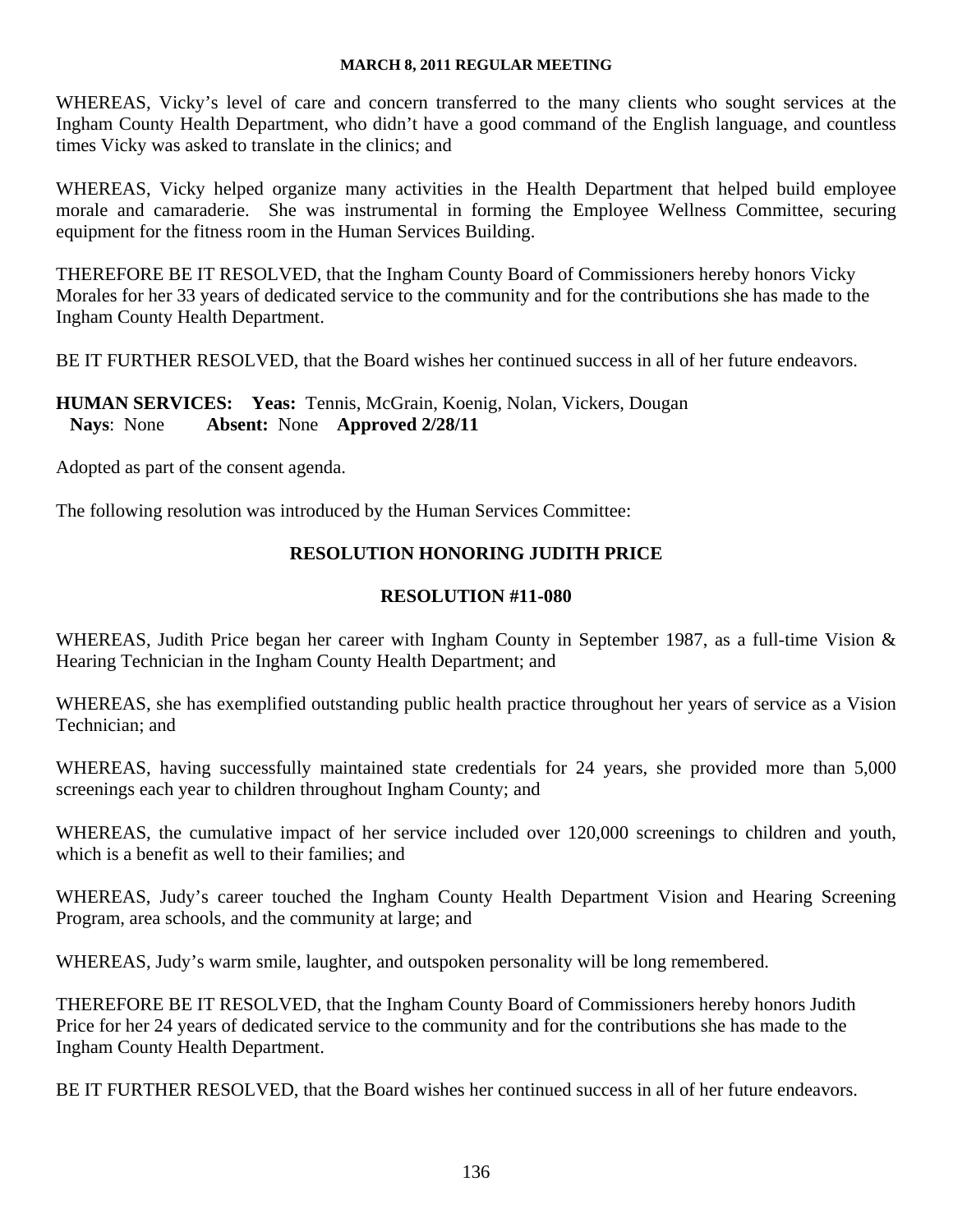**HUMAN SERVICES: Yeas:** Tennis, McGrain, Koenig, Nolan, Vickers, Dougan **Nays**: None **Absent:** None **Approved 2/28/11** 

Adopted as part of the consent agenda.

The following resolution was introduced by the Human Services and Finance Committees:

## **RESOLUTION TO AUTHORIZE A CONTRACT WITH HEALTH MANAGEMENT ASSOCIATES TO ASSIST WITH HEALTH PLAN MANAGEMENT SERVICES' STRATEGIC PLANNING**

## **RESOLUTION #11-081**

WHEREAS, the Ingham County Health Department requires assistance to analyze and strategically plan for the future of Health Plan Management Services; and

WHEREAS, Health Management Associates is a leading consulting firm on such issues; and

WHEREAS, the Ingham County Health Department desires to retain the services of Health Management Associates.

THEREFORE BE IT RESOLVED, that the Ingham County Board of Commissioners authorizes an agreement with Health Management Associates.

BE IT FURTHER RESOLVED, that the amount of the agreement is \$12,500 for the analysis and strategic planning for the future of Health Plan Management Services.

BE IT FURTHER RESOLVED, that the period of the agreement shall be from March 1, 2011 through September 30, 2011.

BE IT FURTHER RESOLVED, that the County Clerk and the Chairperson of the Board of Commissioners are hereby authorized to sign the necessary contract documents on behalf of the County after approval as to form by the County Attorney.

**HUMAN SERVICES: Yeas:** Tennis, McGrain, Koenig, Nolan, Vickers, Dougan **Nays**: None **Absent:** None **Approved 2/28/11** 

**FINANCE: Yeas:** Schor, Tsernoglou, Nolan, Bahar-Cook, McGrain, Dougan **Nays**: None **Absent:** None **Approved 3/2/11**

Adopted as part of the consent agenda.

## **SPECIAL ORDERS OF THE DAY:**

None.

## **PUBLIC COMMENT:**

John Addiss addressed the Board of Commissioners regarding his opposition to governmental taxes, fees and passage of the P2 Regulation.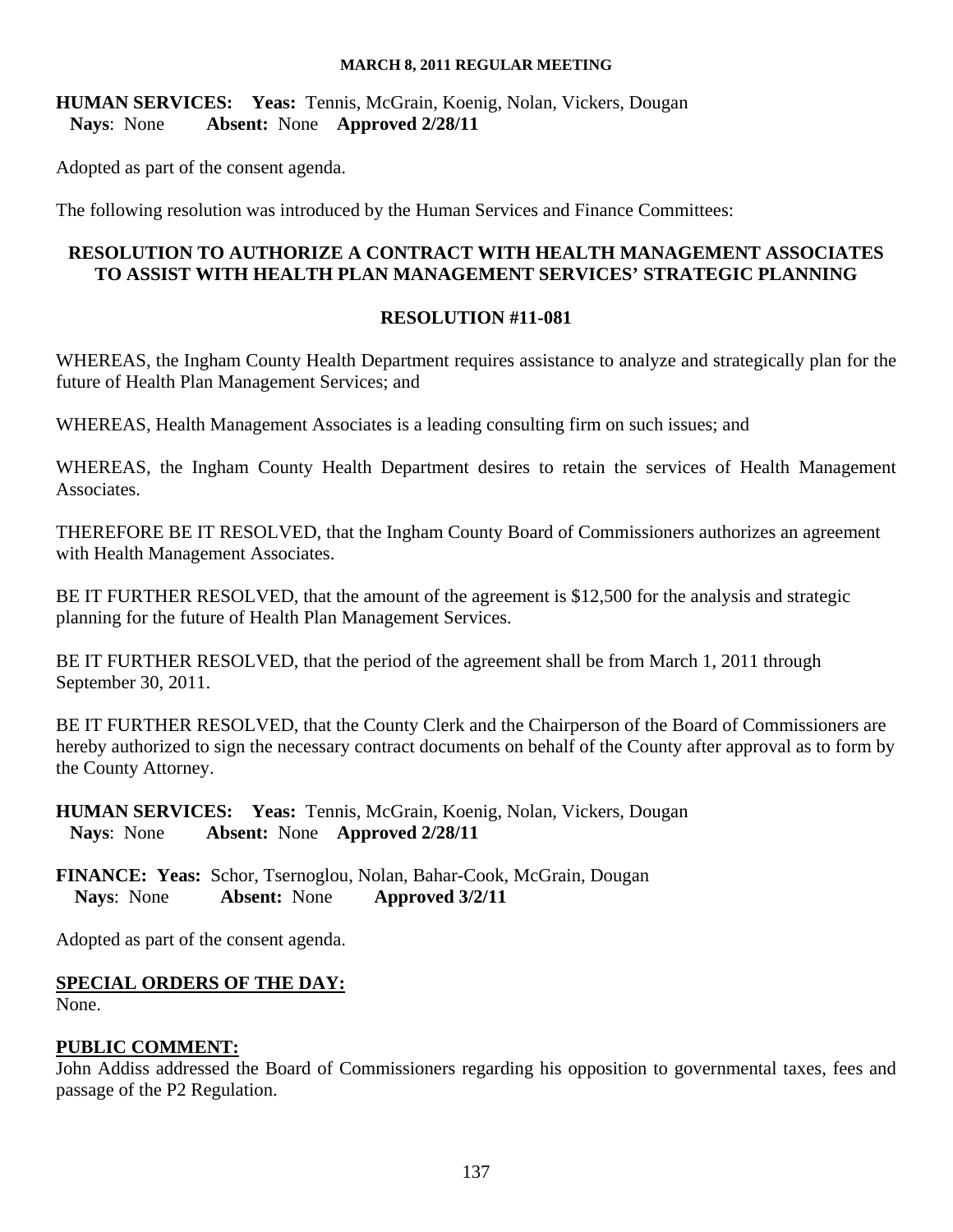#### **COMMISSIONER ANNOUNCEMENTS:**

Commissioner Dragonetti stated that Holt High School will hold an underage drinking prevention session at 7:00 p.m. on March 17, 2011 it is about a 1 hour presentation, and the Commissioners are invited.

Commissioner Schor asked anyone interested in serving on the Task Force to please let Commissioner McGrain or himself know.

Commissioner McGrain stated on behalf of Mr. Schertzing, there are good articles about the County in the Greater Lansing Women magazine.

Commissioner Bahar-Cook gave her congratulations to the Lansing area Links and Athena PowerLink White Rose Event. She also noted that at the Judiciary Committee meeting on Thursday, the 55<sup>th</sup> District Court will be giving an update.

Commissioner Copedge stated that Rev. Foreman at Reach Out will be having a 25<sup>th</sup> Anniversary dinner on Sunday. He also noted that the Lansing Black Lawyer Association is doing their 14<sup>th</sup> annual scholarship dinner on the  $18<sup>th</sup>$  where awards will be given out. Tickets are \$60.00.

## **CONSIDERATION AND ALLOWANCE OF CLAIMS:**

Moved by Commissioner Tsernoglou, supported by Commissioner Koenig to approve payment of the claims submitted by the County Clerk and Financial Services Department in the amount of \$108,438.48. Motion carried unanimously.

\_\_\_\_\_\_\_\_\_\_\_\_\_\_\_\_\_\_\_\_\_\_\_\_\_\_\_\_\_\_\_\_\_\_\_\_\_\_\_ \_\_\_\_\_\_\_\_\_\_\_\_\_\_\_\_\_\_\_\_\_\_\_\_\_\_\_\_\_\_\_\_\_\_\_\_\_\_\_\_\_\_\_\_\_\_\_\_

\_\_\_\_\_\_\_\_\_\_\_\_\_\_\_\_\_\_\_\_\_\_\_\_\_\_\_\_\_\_\_\_\_\_\_\_\_\_\_\_\_\_\_\_\_\_\_

#### **ADJOURNMENT:**

There being no further business, the meeting was adjourned at 9:03 p.m.

**MARK GREBNER, CHAIRPERSON MIKE BRYANTON, INGHAM COUNTY CLERK** 

Julie Buckmaster, Recording Secretary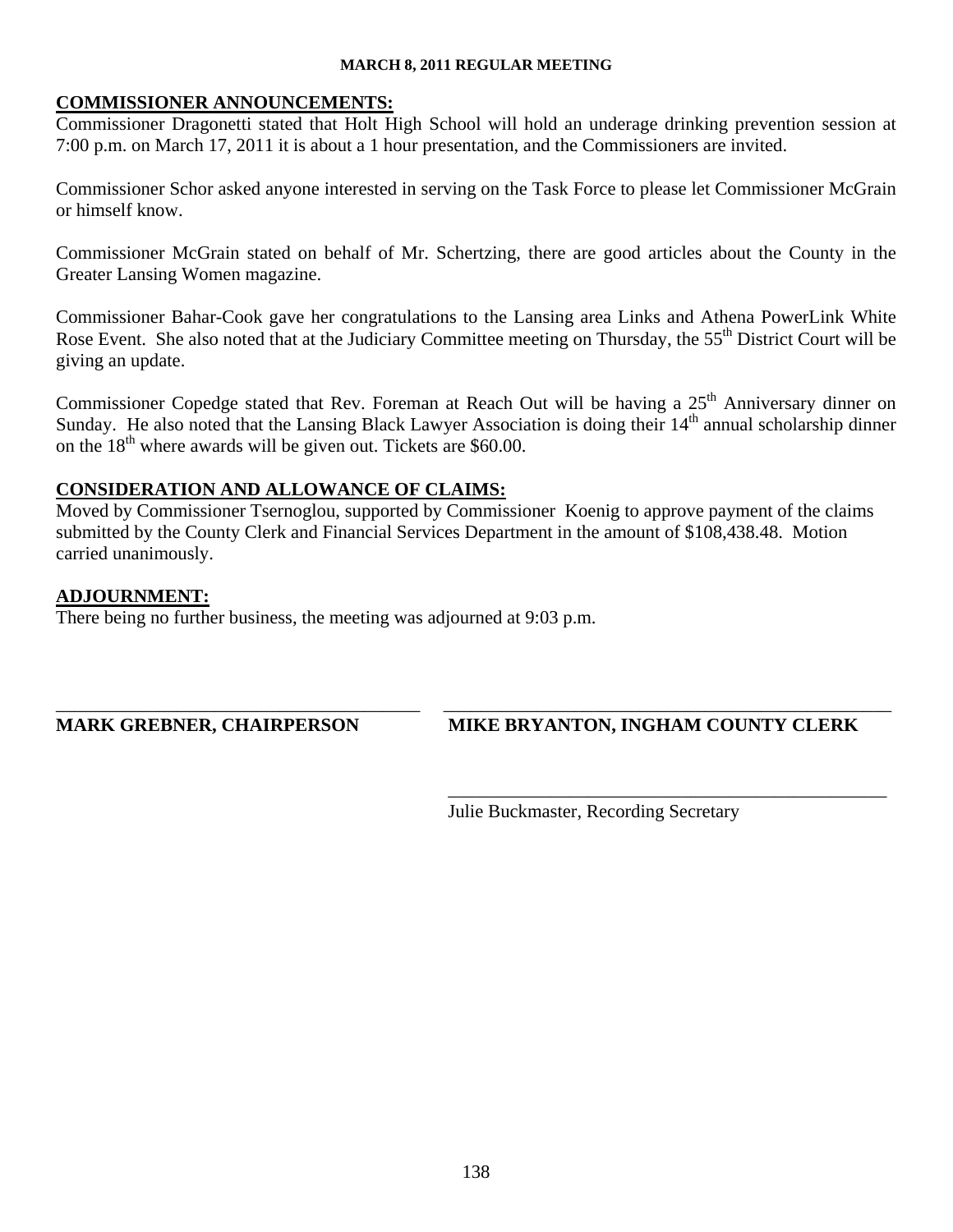<span id="page-39-0"></span>

STATE OF MICHIGAN AGENDA ITEM

DEPARTMENT OF NATURAL RESOURCES ENVIRONMENT

Lansing

March 8, 2011

Dear Interested Party:

Pursuant to Act 451, Section 5511, the Michigan Department of Natural Resources and Environment, Air Quality Division's Pending New Source Review Application Report is enclosed. This report lists all of the pending applications submitted for sources within your county.

The Pending New Source Review Applications Report includes the following information: county, city, date received, applicant's name, site address, application permit number, and a brief description of the nature of the source or process.

This report will be sent to you on a monthly basis unless you request that your name be deleted from our mailing list. Please note that this information is updated weekly and is also available on the Internet. A query is accessible on the Permits page at the following address: http://www.deq.state.mi.us/aps. Click on "NSR Pending Application Query," select the county name from the drop down list, then click the "Submit Query" button. You may obtain information on sources located in neighboring counties by accessing the above query or by contacting me.

Thank you for your interest in this matter.

Sincerely,

Sue Thelen Permit Section Air Quality Division 517-373-7068

**Enclosure** 

RECEIVED **MAR 11 2011**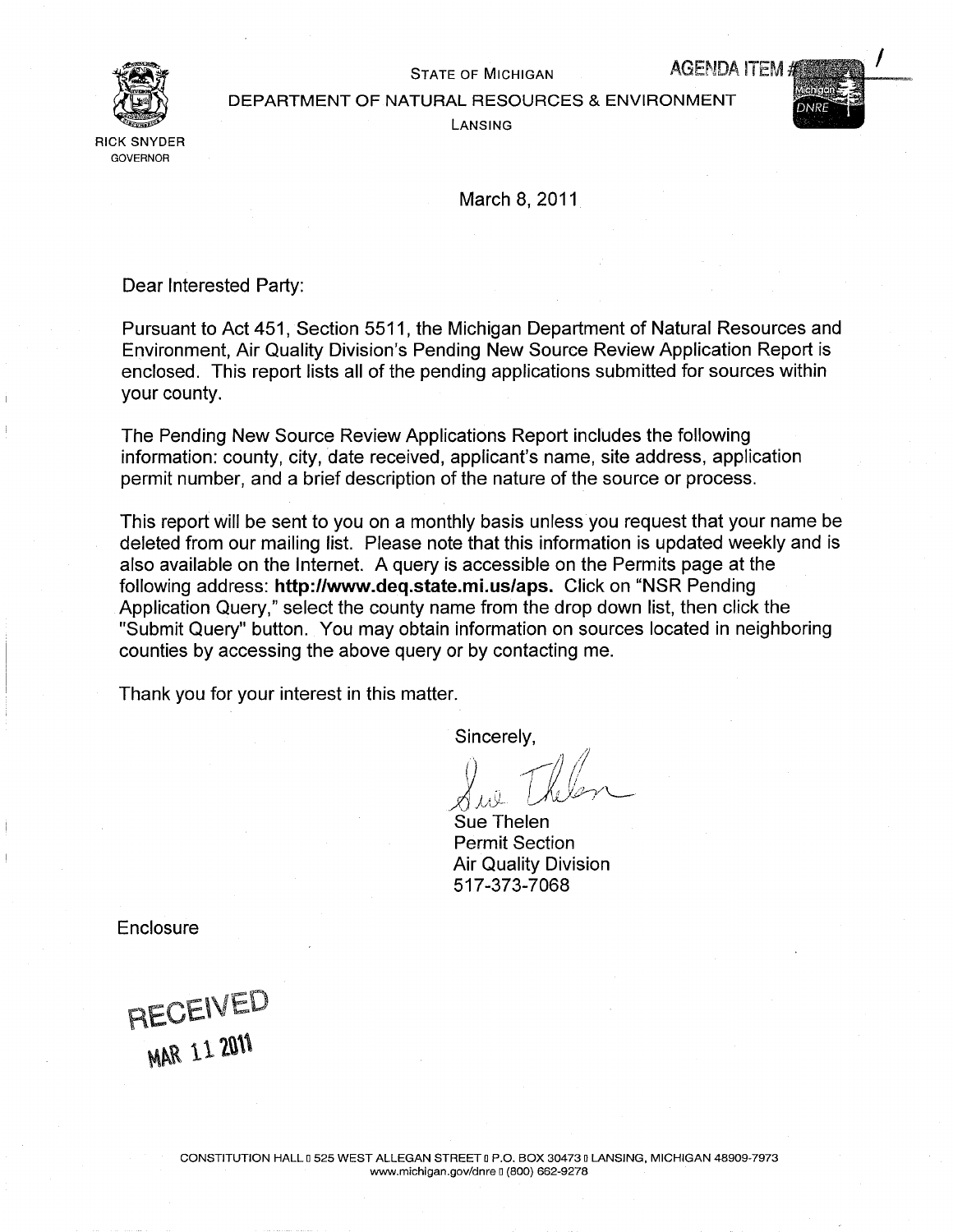| District: Lansing            |                     |                                                           |                                     |                      |                                                   |
|------------------------------|---------------------|-----------------------------------------------------------|-------------------------------------|----------------------|---------------------------------------------------|
| <b>Viunc</b><br><b>NOLVE</b> | <b>LANSING</b><br>흯 | 8/28/2009 LANSING BOARD OF<br>Received Applicant<br>WATER | 3725 S CANAL ROAD<br>Site Address   | Permit No.<br>220-09 | COAL FIRED BOILER<br>Equipment                    |
| <b>NOLY:</b>                 | <b>LANSING</b>      | 1/18/2011 SUPERIOR ASPHALT,<br>$\frac{c}{2}$              | 3888 S CANAL ROAD                   | $12 - 11$            | BAGHOUSE, COLD FEED BINS, ASPHALT<br>CEMENT TANKS |
| <b>NOTA</b>                  | <b>LANSING</b>      | <b>&amp; LIGHT</b><br>3/4/2011 LANSING BD OF<br>WATER     | 3725 SOUTH CANAL<br>ROAD            | 130-10A              | EXTENSION TRIAL BURN                              |
| <b>GENESEE</b>               | FLINT               | AUTOMOTIVE<br>SYSTEMS<br>5/13/2009 DELPHI                 | 1300 N DORT HIGHWAY 132-09          |                      | EMISSION<br>UNITS                                 |
| <b>GENESEE</b>               | FLINT               | 11/19/2009 GENESEE POWER                                  | G-5310 NORTH DORT<br><b>HIGHWAY</b> | 265-06B              | EXTENSION OF TRIAL BURN                           |
| <b>GENESEE</b>               | FLINT               | 9/20/2010 GENESEE POWER<br>STATION                        | G-5310 NORTH DORT<br>HIGHWAY        | 265-06C              | TRIAL OF DIFFERENT WASTE FUEL SOURCE              |
| <b>GENESEE</b>               | FLINT               | 1/14/2011 HURLEY MEDICAL<br>CENTER                        | ONE HURLEY PLAZA                    | 47-07A               | GENERATOR                                         |
| NGHAM                        | EAST LANSING        | 2/11/2011 MICHIGAN STATE<br>UNIVERSITY                    | 65 SERVICE ROAD                     | $25 - 11$            | USE OF BIOFUEL                                    |
| NGHAM                        | <b>LANSING</b>      | & LIGHT<br>3/4/2011 LANSING BD OF<br>WATER                | 601 ISLAND AVENUE                   | 134-10A              | EXTENSION TRIAL BURN                              |
| <b>APEER</b>                 | METAMORA            | 1/1/1980 METAMORA PRODUCTS                                | 4057 S OAK ST                       | 48-80F               |                                                   |
| <b>APEER</b>                 | METAMORA            | PRODUCTS CORP<br>1/1/1980 METAMORA                        | 4057 S OAK ST                       | 48-80F               |                                                   |
| NOLSDRING                    | <b>BRIGHTON</b>     | 10/20/2009 BATTERY SOLUTIONS<br>$\frac{6}{5}$             | 7266 KENSINGTON<br><b>ROAD</b>      | 248-09               | GRIND DRY CELL BATTERIES                          |
|                              |                     |                                                           |                                     |                      |                                                   |

**MDEQ Air Quality Pending Permit to Install Applications** 

Printed Tuesday, March 08, 2011

 $\mathbf{r}$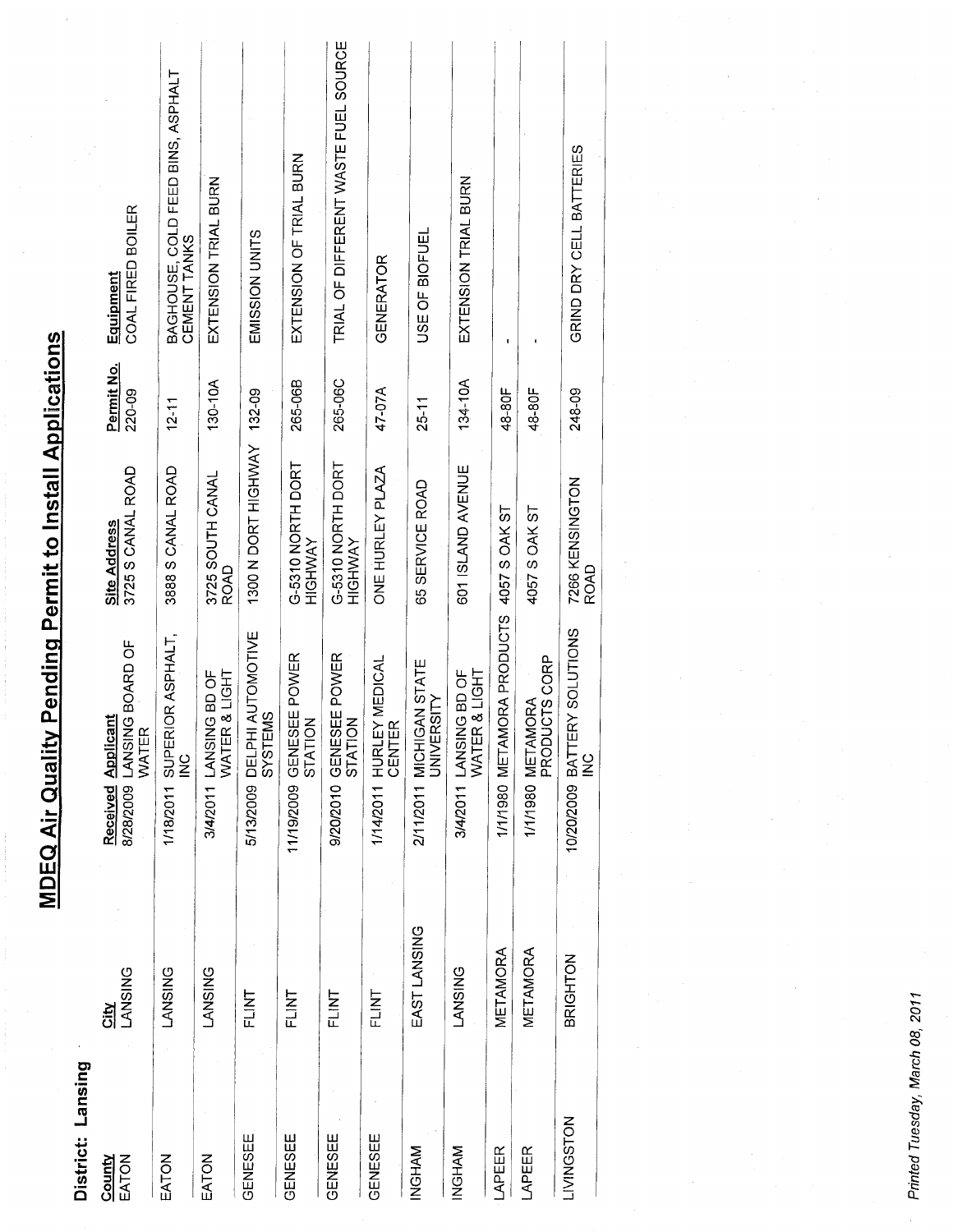# <span id="page-41-0"></span>RECEIVED

**MAR 16 2011** 



## **AGENDA ITEM #**

STATE OF MICHIGAN DEPARTMENT OF COMMUNITY HEALTH Lansing

OLGA DAZZO DIRECTOR

March 8, 2011

RICK SNYDER **GOVERNOR** 

> Dean Sienko, M.D. Health Officer/Medical Director Ingham County Health Department 5303 S. Cedar Street P.O. Box 30101 Lansing, Michigan 48909

Mark Grebner Chairperson, Board of Commissioners Ingham County Board of Commissioners Ingham County Courthouse P.O. Box 319 Mason, Michigan 48854

Dear Health Officer Sienko and Chairperson Grebner:

The Michigan Department of Community Health (MDCH) has completed its review of the Ingham County Health Department Plan of Organization. The plan describes the structural framework for the primary provision of public health services. In conjunction with review under the Michigan Local Public Health Accreditation Program, the plan assures the MDCH that you possess the administrative capacity to perform your required duties and responsibilities. The documents you submitted serve as verification that your local health department is organized to carry out functions prescribed by law.

I am pleased to convey we have approved your plan. It is valid for three years beginning March 8, 2011. Please retain a copy of this approval letter for use during your next accreditation on-site review (evaluation of Local Health Department Powers and Duties).

We appreciate your efforts in producing this plan and hope it also has utility for you, your staff, and your local governing entity. If you have questions regarding this approval, please contact Local Health Services at 517-335-8024.

Sincerely,

Olga Dazzo Director

cc: Local Health Services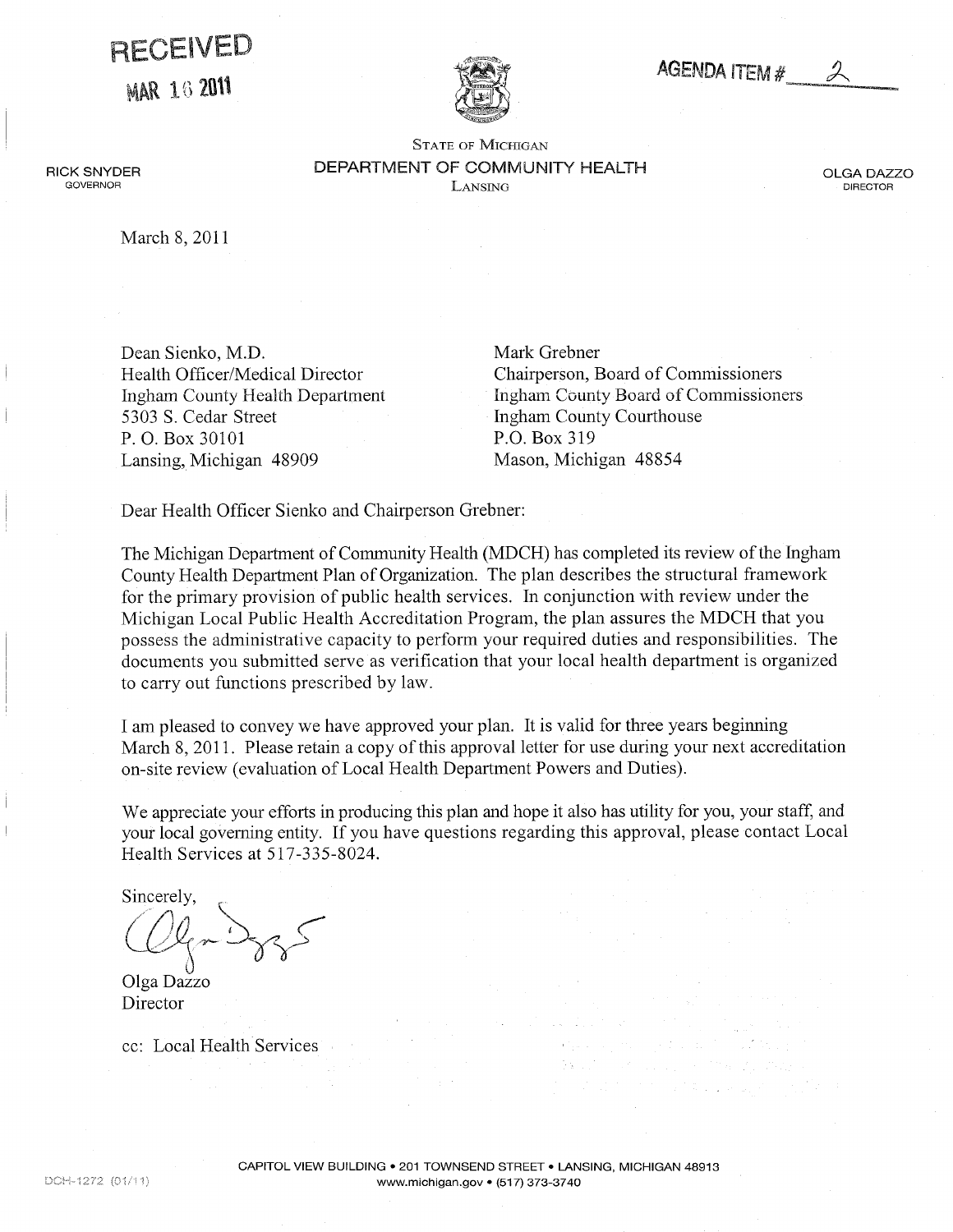#### INGHAM COUNTY BOARD OF COMMISSIONERS

## <span id="page-42-0"></span>**RESOLUTION AUTHORIZING A CONTRACT EXTENSION AGREEMENT WITH THE MICHIGAN ASSOCIATION OF POLICE**

#### **RESOLUTION #11-**

WHEREAS, the previous collective bargaining agreement expired December 31, 2010; and

WHEREAS, Management and Labor negotiated and reached tentative agreement; and

WHEREAS, the MAP Membership did not ratify the tentative agreement; and

WHEREAS, the parties are in Mediation.

THEREFORE BE IT RESOLVED, the Ingham County Board of Commissioners authorizes execution of the Contract Extension Agreement.

BE IT FURTHER RESOLVED, this resolution will take immediate effect upon Board of Commissioners approval.

**COUNTY SERVICES: Yeas:** De Leon, Copedge, Celentino, Schor, Vickers, Dragonetti **Nays:** None **Absent:** None **Approved 3/15/11**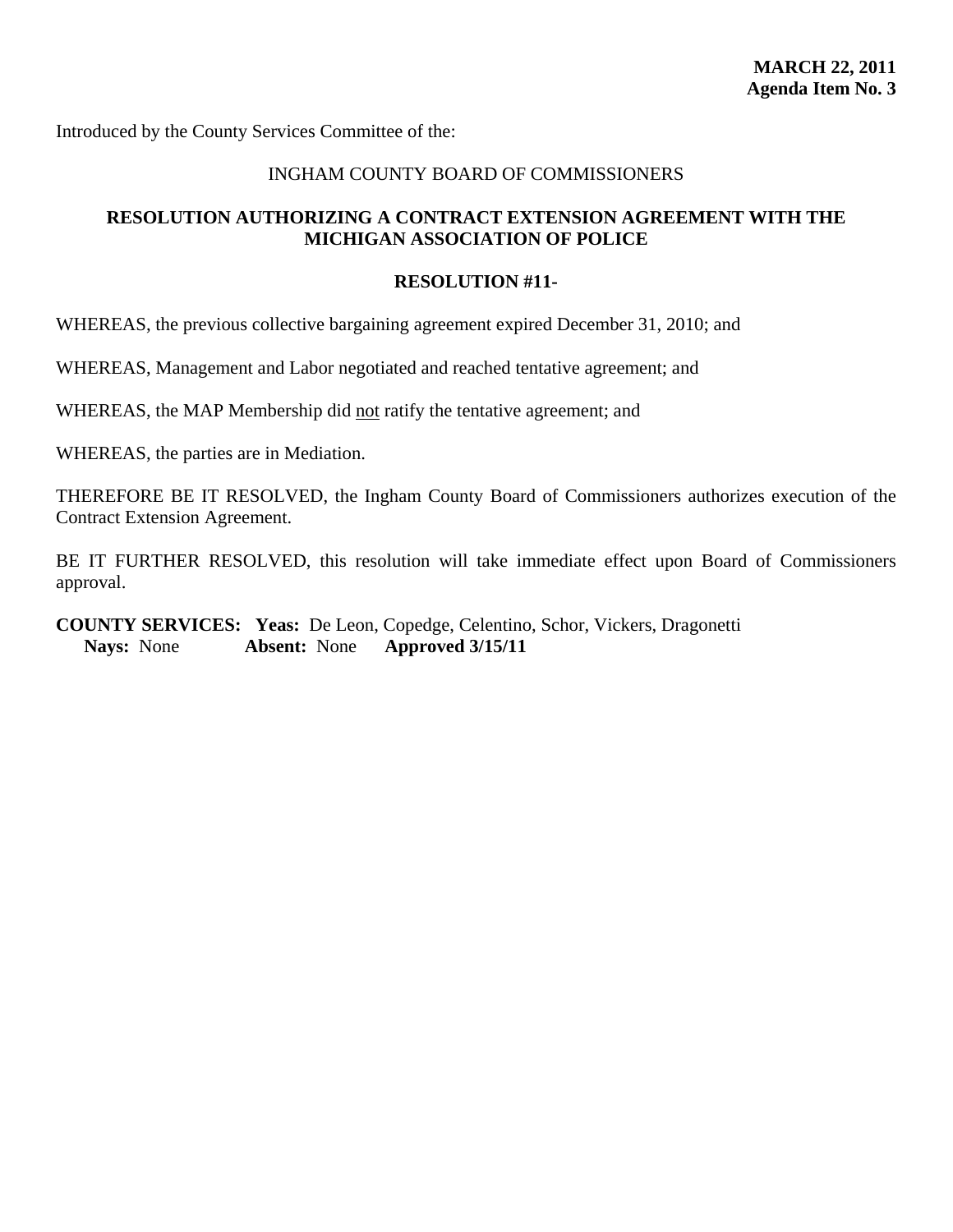## INGHAM COUNTY BOARD OF COMMISSIONERS

## <span id="page-43-0"></span>**RESOLUTION CALLING ON THE STATE OF MICHIGAN TO ADD PUBLIC LIBRARIES TO ITS GUN FREE ZONES**

#### **RESOLUTION #11-**

WHEREAS, the State of Michigan has legislation in place prohibiting the carrying of concealed weapons and openly carried firearms on certain premises; and

WHEREAS, these premises include schools, public and private day care centers, sports arenas and stadiums, taverns, places of worship, entertainment facilities with a capacity of over 2,500, hospitals, college dormitories and classrooms, and casinos; and

WHEREAS, an estimated 41% of gun-related homicides would not occur under the same circumstances had no guns been present; and

WHEREAS, guns are used to intimidate or threaten 4 to 6 times more often than they are used to thwart crime; and

WHEREAS, a 2009 study found that people in possession of a gun are 4.5 times more likely to be shot in an assault.

THEREFORE BE IT RESOLVED, that the Ingham County Board of Commissioners calls on the Legislature of the State of Michigan to add public libraries to the list of premises on which carrying concealed weapons and openly carried firearms is prohibited.

BE IT FURTHER RESOLVED, that the Ingham County Board of Commissioners also calls on the legislature to reject House Bill 4009 and other similar legislation and to keep legislation in place requiring certain firearm free zones in Michigan.

BE IT FURTHER RESOLVED, that the County Clerk shall send copies of this resolution to Governor Rick Snyder, the Ingham County State Legislative Delegation, and the Michigan Association of Counties.

**COUNTY SERVICES: Yeas:** De Leon, Copedge, Celentino, Schor, Dragonetti **Nays:** Vickers **Absent:** None **Approved 3/15/11**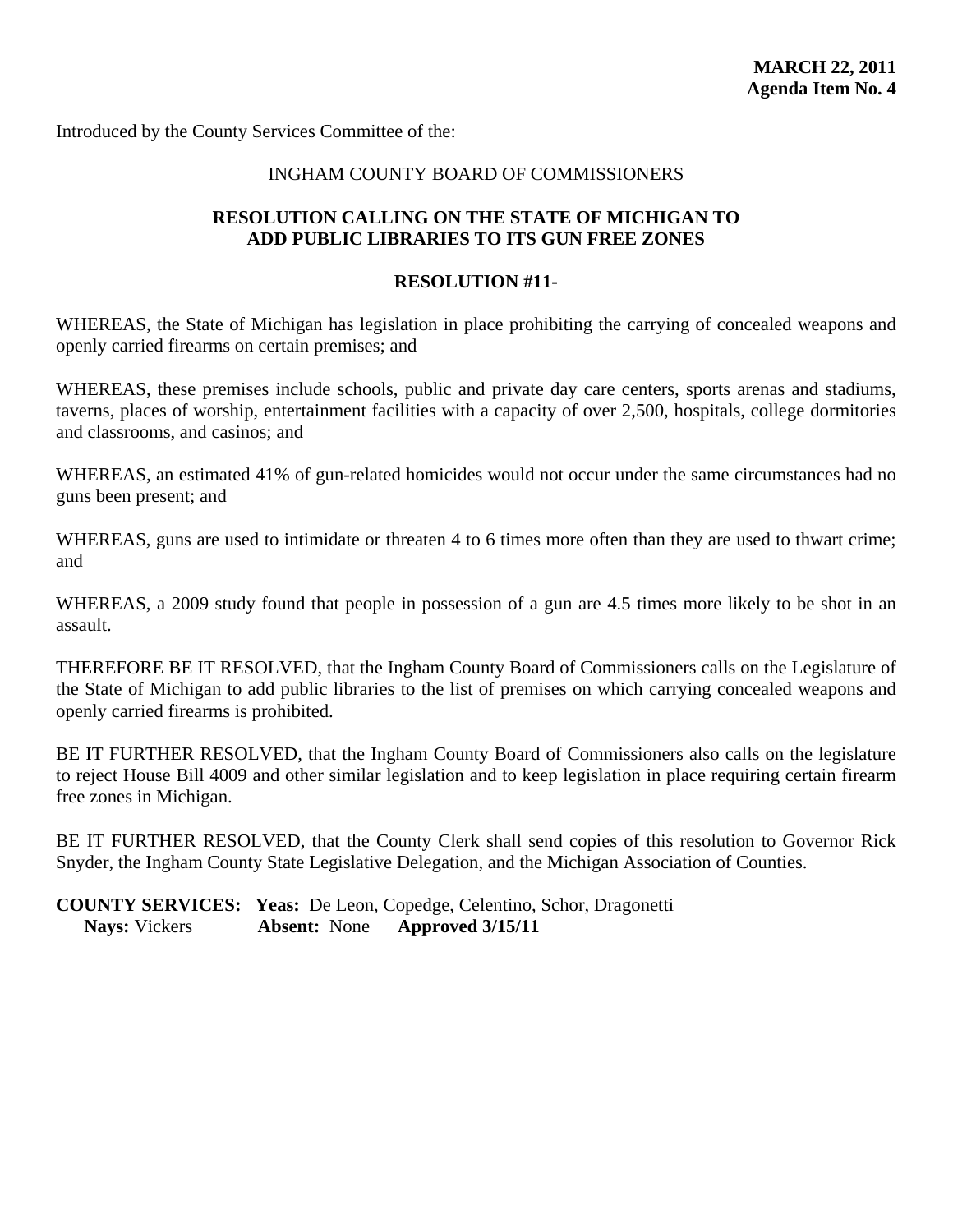## INGHAM COUNTY BOARD OF COMMISSIONERS

## <span id="page-44-0"></span>**RESOLUTION DESIGNATING MARCH, 2011 AS "CERTIFIED GOVERNMENT FINANCIAL MANAGER MONTH" IN INGHAM COUNTY**

#### **RESOLUTION #11-**

WHEREAS**,** the Greater Lansing Chapter of the Association of Government Accountants is a professional organization, part of the Association of Government Accountants (AGA); and

WHEREAS, the AGA has a network of 15,000 members in over 99 chapters in the United States and around the world, with approximately 200 active members in Michigan representing state, municipal, and private sector accountants, auditors, and financial managers; and

WHEREAS, Greater Lansing Chapter members have responded to AGA's mission of advancing government accountability, as it continues to broaden educational efforts with emphasis on high standards of conduct, honor, and character in its Code of Ethics; and

WHEREAS, Greater Lansing Chapter members are making significant advances both in professional ability and in service to the citizens of Michigan by mastering increasingly technical and complex requirements; and

WHEREAS, the Certified Government Financial Manager (CGFM) program of AGA provides a means of demonstrating professionalism and competency by requiring CGFM candidates to have appropriate educational and employment history, to abide by AGA's Code of Ethics, and to pass a three-part examination requiring expertise in Governmental Environment, Governmental Financial Management and Control, and Governmental Accounting, Financial Reporting and Budgeting.

THEREFORE BE IT RESOLVED, that the Ingham County Board of Commissioners hereby designates the month of March, 2011 as "Certified Government Financial Manager Month" in Ingham County.

**COUNTY SERVICES: Yeas:** De Leon, Copedge, Celentino, Schor, Vickers, Dragonetti **Nays:** None **Absent:** None **Approved 3/15/11**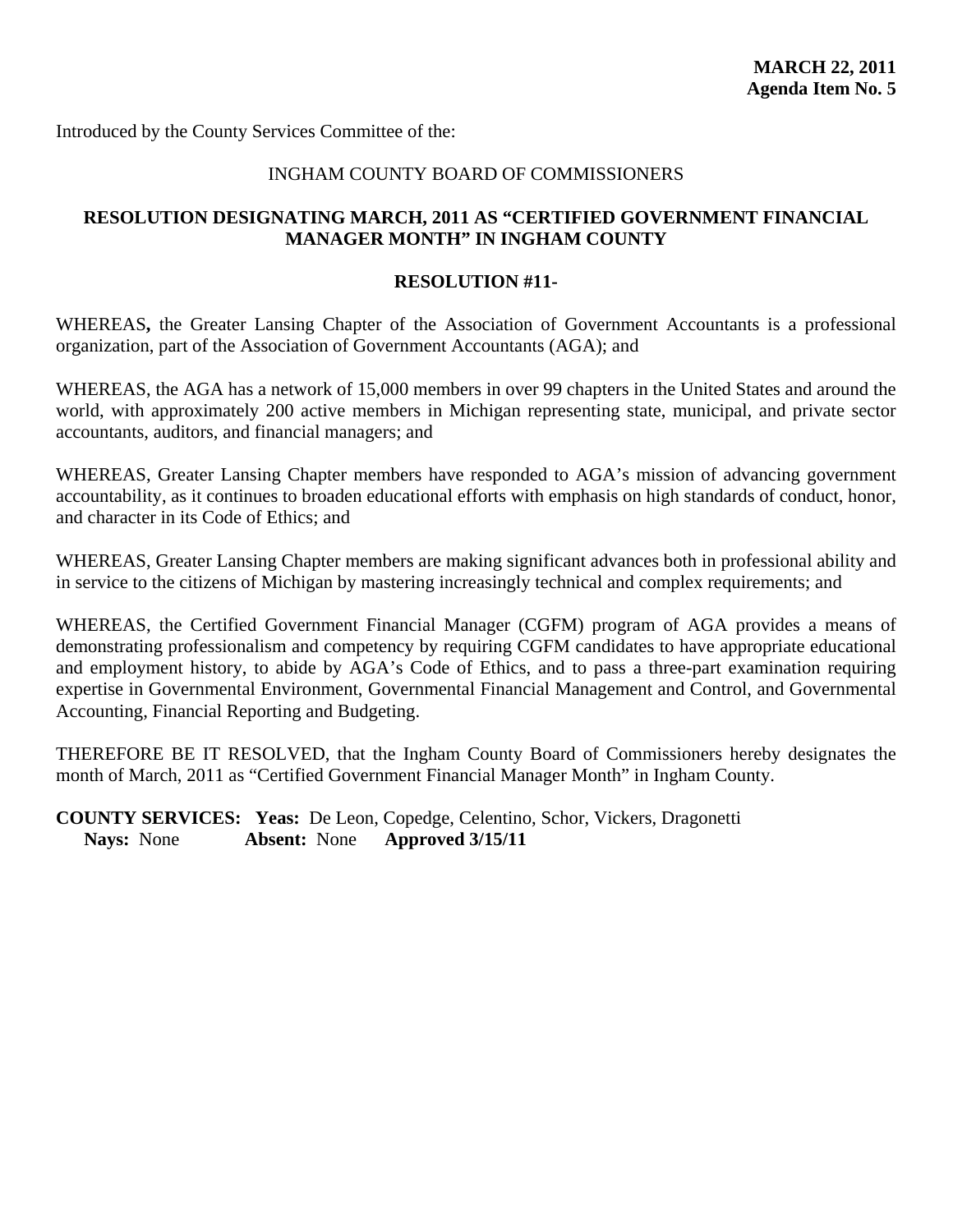## INGHAM COUNTY BOARD OF COMMISSIONERS

## <span id="page-45-0"></span>**RESOLUTION RECOGNIZING MARCH, 2011 AS "WOMEN'S HISTORY MONTH" IN INGHAM COUNTY**

#### **RESOLUTION #11-**

WHEREAS, the month of March is recognized as Women's History Month and we honor the extraordinary women of our nation's past and recognize the countless women who are demonstrating leadership in every aspect of America life today; and

WHEREAS, American women of every race, class and ethnic background have made historical contributions to the growth and strength of our nation in countless ways; and

WHEREAS, American women have played and continue to play critical economic, cultural and social roles by entering and becoming a significant portion of the labor force; and

WHEREAS, American women have been leaders not only in securing their own rights of suffrage and equal opportunity but also in the abolitionist movement, the emancipation movement, the industrial labor movement and the civil rights movement to name a few; and

WHEREAS, inspiration can be found in the women who have broken social and professional barriers in pursuit of their dreams; and

WHEREAS, Susan B. Anthony was one of the most powerful women's movement organizers of the 19th century, she fought for women's right to vote and also was very involved for the fight against slavery; and

WHEREAS, trailblazing first lady Eleanor Roosevelt spent her adult years working in politics and social reform, her warmth and compassion inspired the nation, and she later became the U.S. Delegate to the United Nations; and

WHEREAS, despite these contributions, the role of American women in history has been overlooked in literature and the teaching and study of American history.

THEREFORE BE IT RESOLVED, that the Ingham County Board of Commissioners joins the Ingham County Women's Commission in recognizing March 2011 as Women's History Month in Ingham County.

BE IT FURTHER RESOLVED, that Ingham County residents are encouraged to reflect on what this month means and to observe and celebrate it with programs, ceremonies, and activities that honor the history, accomplishments, and contributions of American women.

**COUNTY SERVICES: Yeas:** De Leon, Copedge, Celentino, Schor, Vickers, Dragonetti **Nays:** None **Absent:** None **Approved 3/15/11**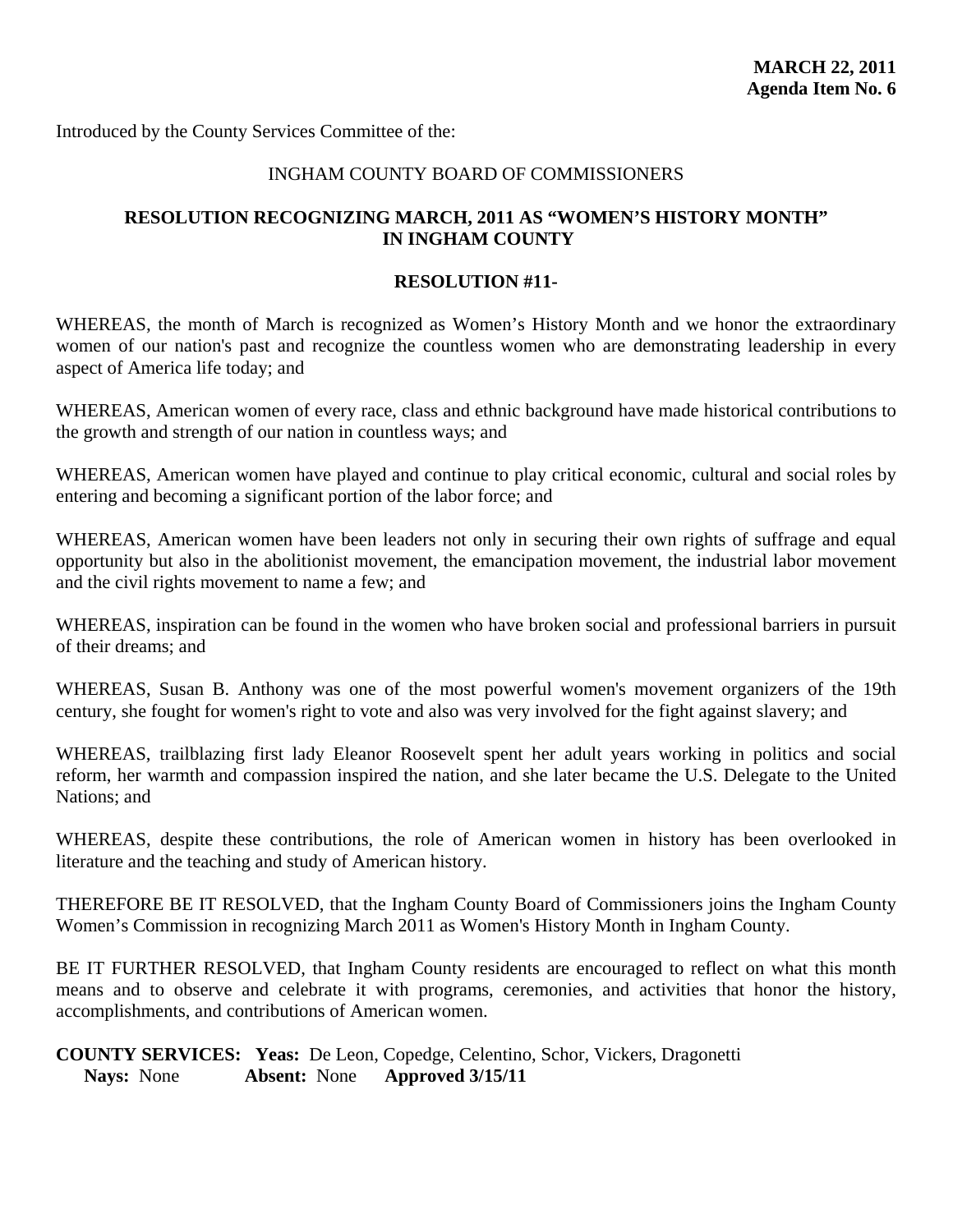## INGHAM COUNTY BOARD OF COMMISSIONERS

## <span id="page-46-0"></span>**RESOLUTION AUTHORIZING ENTERING INTO A PERMANENT CONSERVATION EASEMENT AGREEMENT WITH MERIDIAN TOWNSHIP**

#### **RESOLUTION #11-**

WHEREAS, the Board of Commissioners Resolution #09-296 authorized the acceptance of a Michigan Natural Resources Trust Fund grant to fund the acquisition of 120 acres of natural area to expand Lake Lansing Park-North; and

WHEREAS, the required matching funds of \$850,000 came from \$675,000 provided by the Meridian Township Land Preservation Board, \$150,000 raised by over 1,000 donors to the Preserve Lake Lansing Trails group in conjunction with the Friends of Ingham County Parks, and \$25,000 from Ingham County; and

WHEREAS, in order to receive the \$675,000 in matching funds from Meridian Township, the County must enter into a Permanent Conservation Easement with Meridian Township; and

WHEREAS, the Ingham County Parks & Recreation Commission supported entering into the conservation easement at their March 14, 2011 meeting.

THEREFORE BE IT RESOLVED, that the Ingham County Board of Commissioners authorizes the conveyance of a Permanent Conservation Easement to Meridian Township.

BE IT FURTHER RESOLVED, that the Ingham County Board of Commissioners accepts the \$675,000 in matching funds from Meridian Township for the Michigan Natural Resources Trust Fund grant to fund the acquisition of 120 acres of natural area to expand Lake Lansing Park-North.

BE IT FURTHER RESOLVED, that the Ingham County Board Chairperson and County Clerk are authorized to sign any contract documents consistent with the Resolution after approval as to form by the County Attorney.

**COUNTY SERVICES: Yeas:** De Leon, Copedge, Celentino, Schor, Vickers, Dragonetti **Nays:** None **Absent:** None **Approved 3/15/11**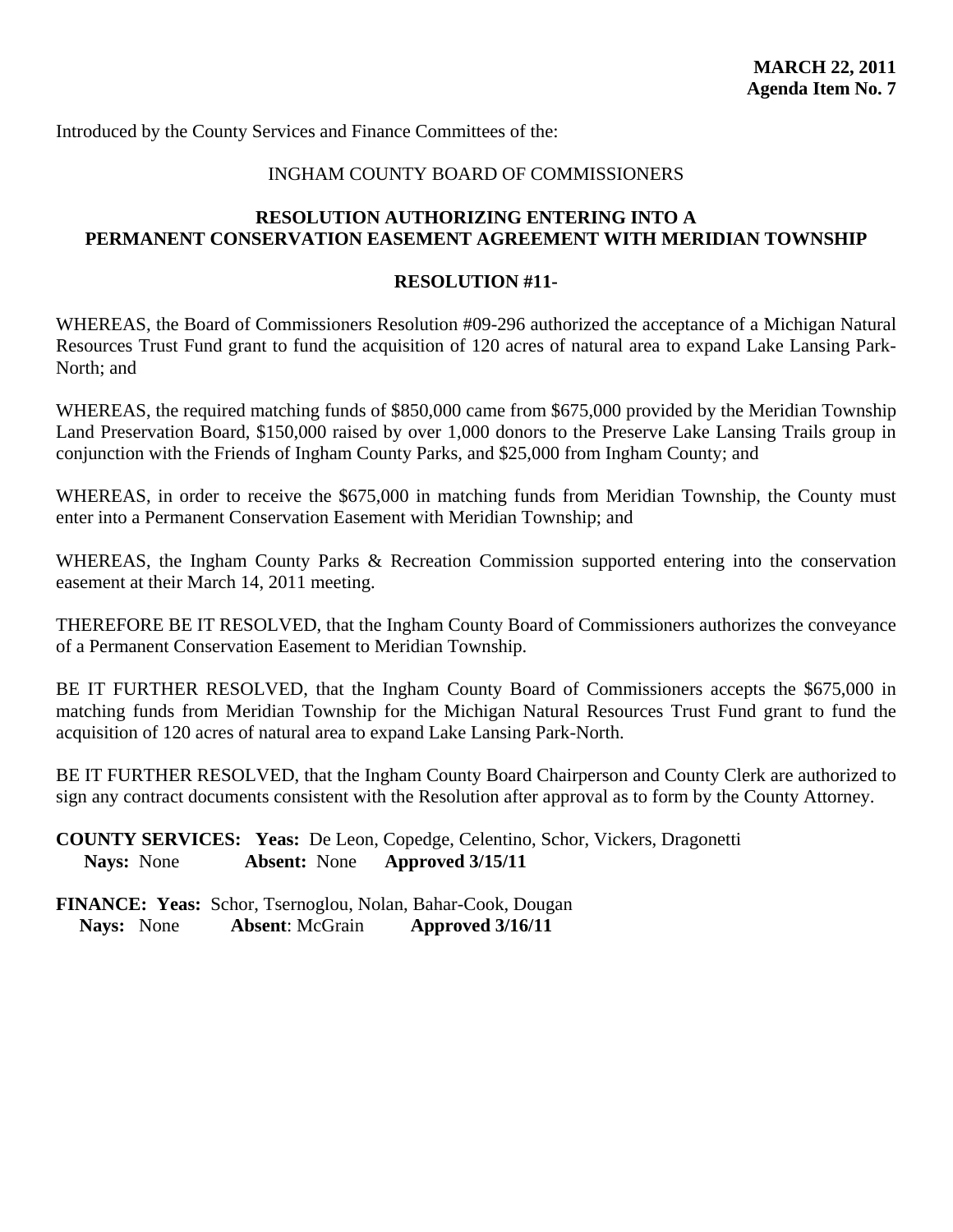#### INGHAM COUNTY BOARD OF COMMISSIONERS

## <span id="page-47-0"></span>**RESOLUTION AUTHORIZING A CONTRACT RENEWAL WITH SMITHS DETECTION FOR THE MAINTENANCE OF THE X-RAY SCREENING DEVICE AT THE GRADY PORTER BUILDING AND VETERANS MEMORIAL COURTHOUSE**

#### **RESOLUTION #11-**

WHEREAS, the County currently uses Smiths Detection to provide preventative maintenance and service on the Hi-Scan 6040I screening machines at the Grady Porter Building and the Veterans Memorial Courthouse; and

WHEREAS, it needs to be renewed and the new contract would run from June 4, 2011 through June 3, 2013; and

WHEREAS, Smiths Detection shall perform inspection, maintenance and/or repair services; and

WHEREAS, the funds for this service are available within the Veterans Memorial Courthouse Maintenance Contractual line item 631-26720-931100.

THEREFORE BE IT RESOLVED, the Ingham County Board of Commissioners hereby authorizes awarding a contract to Smiths Detection, 60A Columbia Road, Morristown, NJ 07960, for the comprehensive annual inspection service, for a total cost not to exceed \$8,294.50 annually for a total cost of \$16,589 for the two year period.

BE IT FURTHER RESOLVED, the Ingham County Board of Commissioners authorizes the Board Chairperson and the County Clerk to sign any necessary documents that are consistent with this resolution and approved as to form by the County Attorney.

 **COUNTY SERVICES: Yeas:** De Leon, Copedge, Celentino, Schor, Vickers, Dragonetti **Nays:** None **Absent:** None **Approved 3/15/11**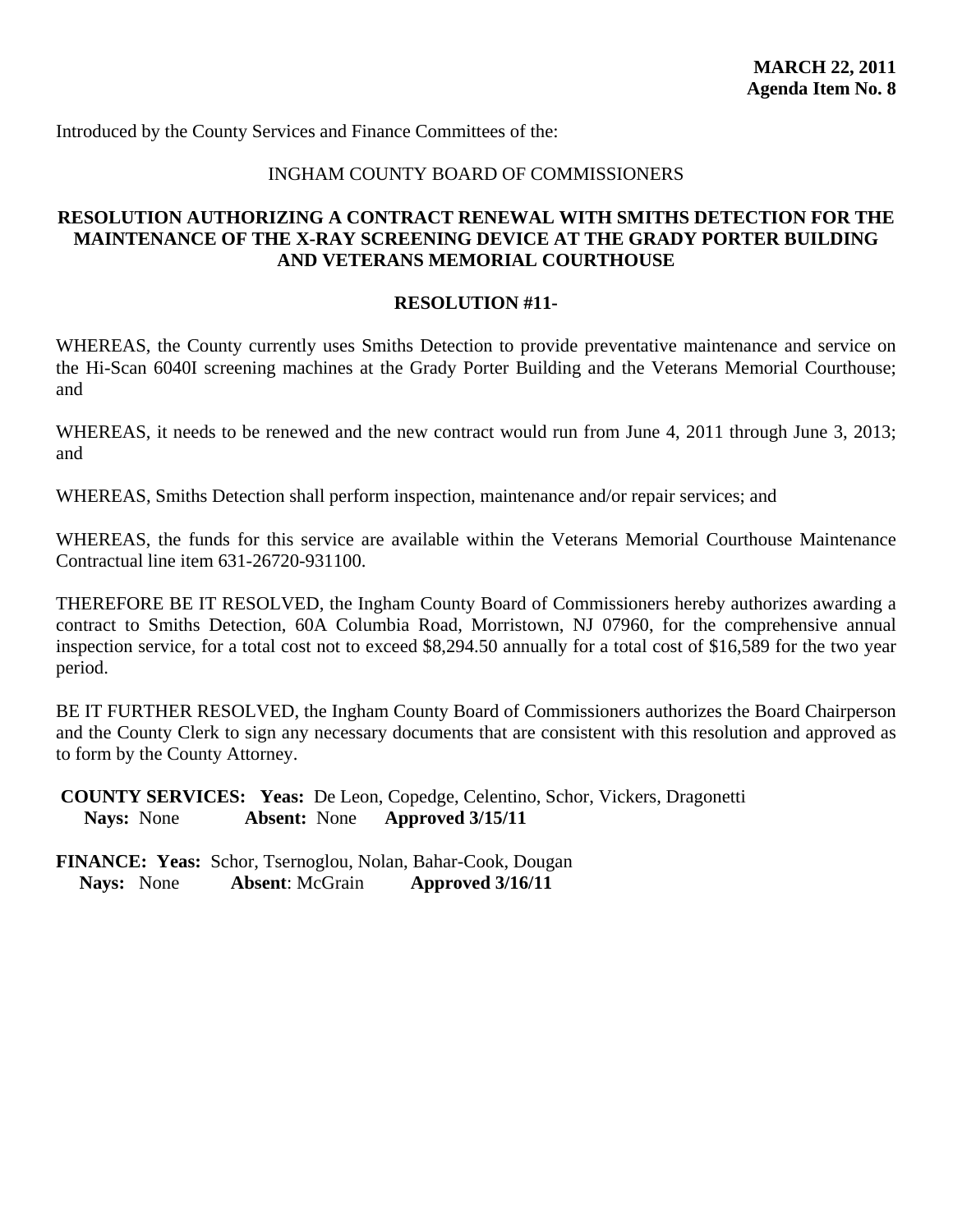## INGHAM COUNTY BOARD OF COMMISSIONERS

## <span id="page-48-0"></span>**RESOLUTION AUTHORIZING AN AGREEMENT WITH NELSON TRANE (RESOLUTION #10- 111) FOR THE AIR-COOLED ROTARY SCREW WATER CHILLER AT THE INGHAM COUNTY HUMAN SERVICES BUILDING, YOUTH CENTER AND JAIL**

#### **RESOLUTION #11-**

WHEREAS, the County currently uses Nelson Trane to provide preventative maintenance and service on the water chillers at the Human Services Building, Youth Center and Jail; and

WHEREAS, the contract needs to be renewed and the new contract would run through April 30, 2012; and

WHEREAS, Nelson Trane shall perform inspection, maintenance and/or repair services; and

WHEREAS, the cost to provide these services would be \$12,185.50 annually; and

WHEREAS, the funds for these services are available as follows:

- Human Services Building \$5,290.50, line item 631-23304-931100;
- Youth Center \$1,680, line item 101-23303-931100;
- Jail \$5215, line item 101-31100-931100.

THEREFORE BE IT RESOLVED, the Ingham County Board of Commissioners hereby authorizes awarding a contract to Nelson Trane, 5335 Hill Drive, Flint, MI 48507-3906, for the comprehensive annual inspection service, for a total cost not to exceed \$12,185.50 annually.

BE IT FURTHER RESOLVED, the Ingham County Board of Commissioners authorizes the Board Chairperson and the County Clerk to sign any necessary documents that are consistent with this resolution and approved as to form by the County Attorney.

**COUNTY SERVICES: Yeas:** De Leon, Copedge, Celentino, Schor, Vickers, Dragonetti **Nays:** None **Absent:** None **Approved 3/15/11**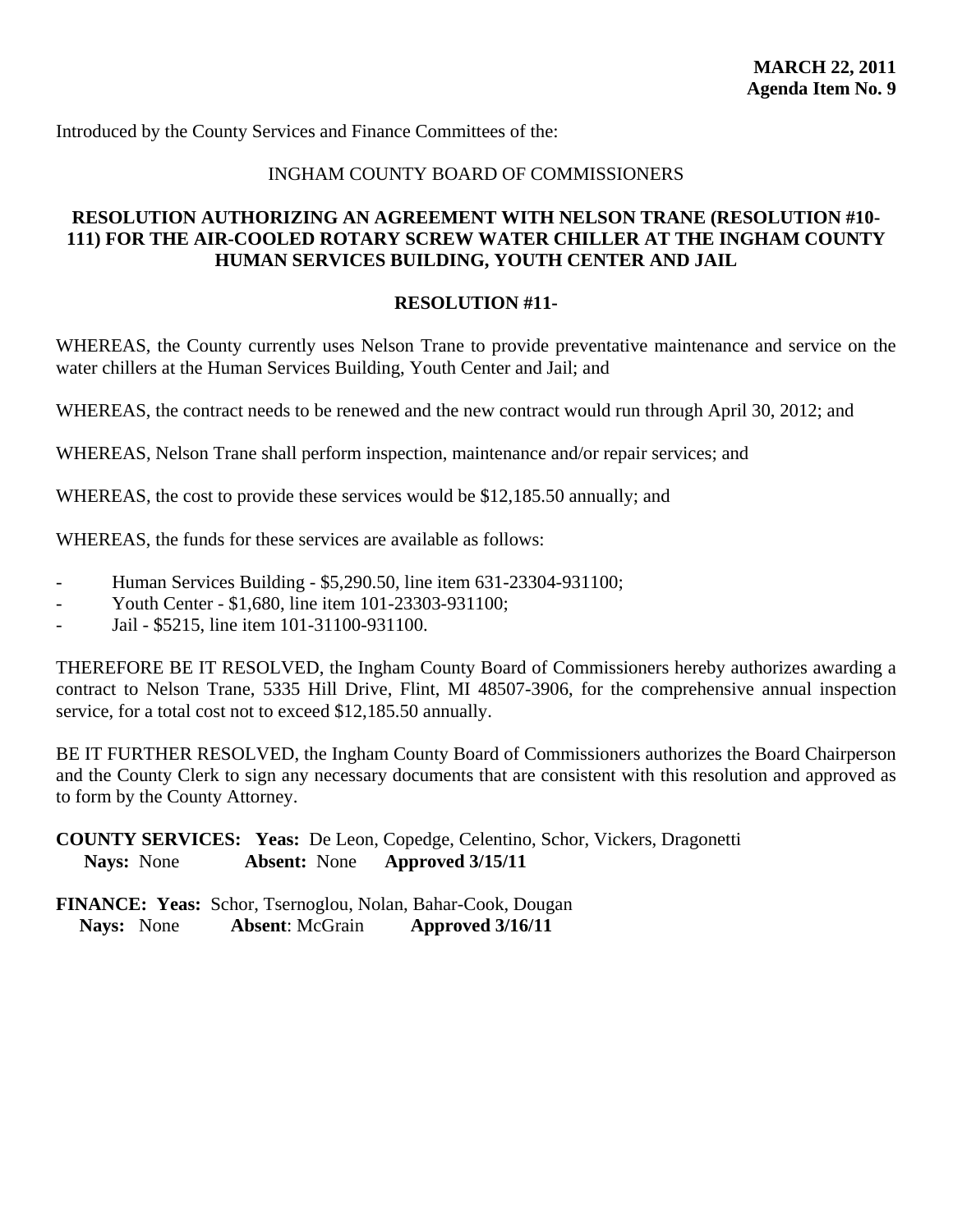## INGHAM COUNTY BOARD OF COMMISSIONERS

## <span id="page-49-0"></span>**RESOLUTION AUTHORIZING AN AGREEMENT WITH ASTROPHYSICS FOR THE MAINTENANCE OF THE X-RAY SCREENING DEVICE AT THE INGHAM COUNTY FAMILY CENTER**

#### **RESOLUTION #11-**

WHEREAS, the X-ray screening machines at the Youth Center will need comprehensive annual inspection and preventative maintenance services; and

WHEREAS, the agreement with Astrophysics would run from June 4, 2011 through June 3, 2012; and

WHEREAS, Astrophysics shall perform inspection, maintenance and/or repair services; and

WHEREAS, the funds for this service are available within the Facilities Maintenance Contractual line item 292- 66229-931100.

THEREFORE BE IT RESOLVED, the Ingham County Board of Commissioners hereby authorizes awarding a one year contract to Astrophysics, Inc. 21481 Ferrero Parkway, City of Industry, CA, 91789 for the comprehensive annual inspection service, for a total cost not to exceed \$5,800.00 annually.

BE IT FURTHER RESOLVED, the Ingham County Board of Commissioners authorizes the Board Chairperson and the County Clerk to sign any necessary documents that are consistent with this resolution and approved as to form by the County Attorney.

**COUNTY SERVICES: Yeas:** De Leon, Copedge, Celentino, Schor, Vickers, Dragonetti **Nays:** None **Absent:** None **Approved 3/15/11**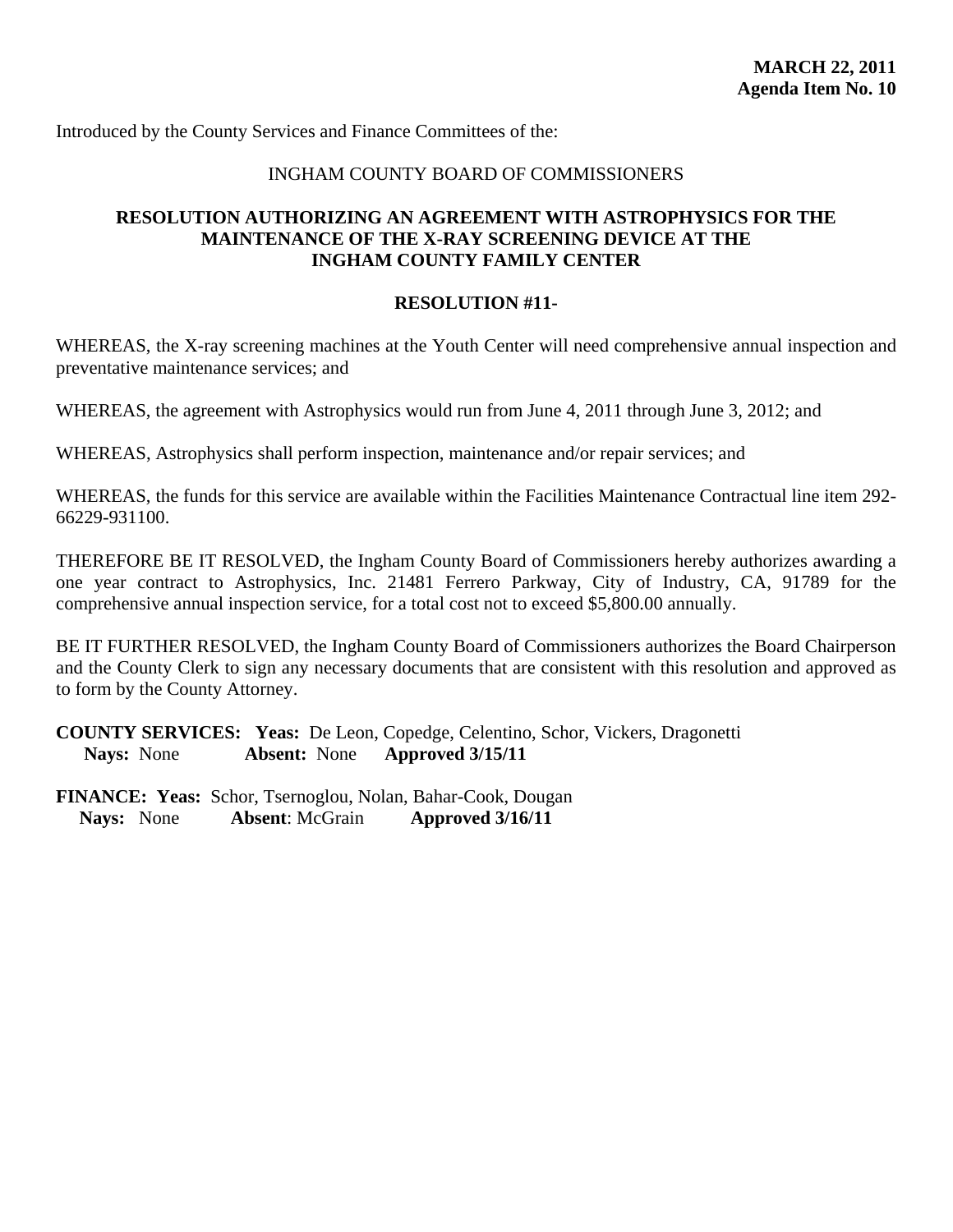## INGHAM COUNTY BOARD OF COMMISSIONERS

## <span id="page-50-0"></span>**RESOLUTION AUTHORIZING AN AGREEMENT WITH GABRIEL ROEDER SMITH AND COMPANY TO CONDUCT A BI-ANNUAL RETIREE HEALTH CARE VALUATION**

#### **RESOLUTION #11-**

WHEREAS, Ingham County currently uses Gabriel Roeder Smith and Company to conduct its actuarial reporting; and

WHEREAS, generally accepted accounting principles require that an actuarial valuation of retiree health care be prepared at least bi-annually; and

WHEREAS, the last actuarial report was issued for the year ended December 31, 2008; and

WHEREAS, Gabriel Roeder Smith and Company, One Town Square, Suite 800, Southfield, MI 48076-3723 has agreed to conduct this valuation for the year ended December 31, 2010 at a cost of \$15,500.

THEREFORE BE IT RESOLVED, that the Ingham County Board of Commissioners authorizes entering in a contract with Gabriel Roeder Smith and Company to conduct a bi-annual retiree health care valuation.

BE IT FURTHER RESOLVED, the total cost of \$15,500 will be paid from the Employee Benefit Fund.

BE IT FURTHER RESOLVED, that the Controller/Administrator is authorized to make any necessary budget adjustments.

BE IT FURTHER RESOLVED, that the Chairperson of the Ingham County Board of Commissioners and the County Clerk are authorized to sign any contract documents consistent with this resolution and approved as to form by the County Attorney.

**COUNTY SERVICES: Yeas:** De Leon, Copedge, Celentino, Schor, Vickers, Dragonetti **Nays:** None **Absent:** None **Approved 3/15/11**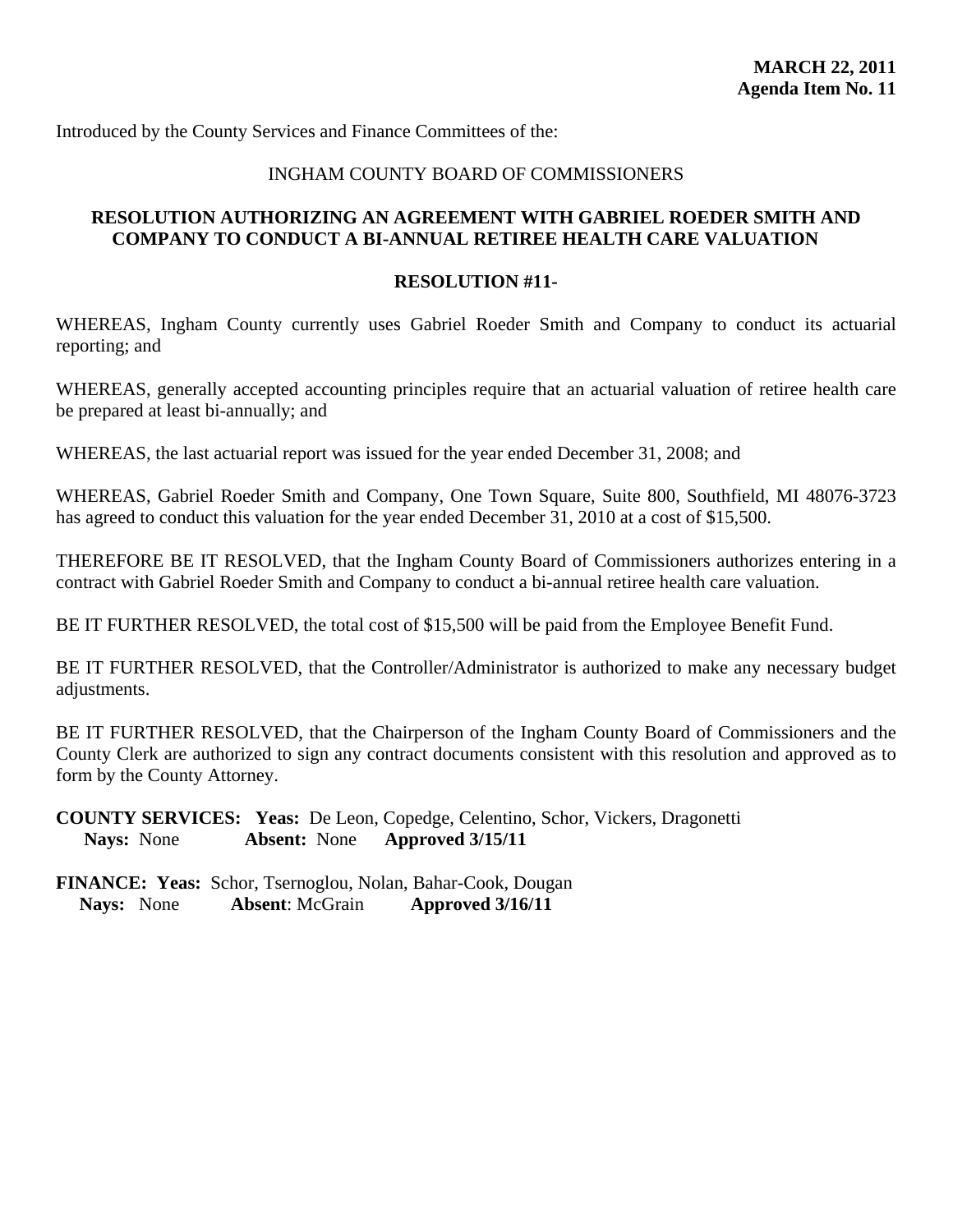## INGHAM COUNTY BOARD OF COMMISSIONERS

## <span id="page-51-0"></span>**RESOLUTION TO APPROVE INFINISOURCE, INC. AS THE COUNTY'S THIRD PARTY ADMINISTRATOR FOR THE EMPLOYEE'S FLEXIBLE SPENDING ACCOUNT**

#### **RESOLUTION #11-**

WHEREAS, Ingham County has a flexible spending account and needs a third party administrator.

THEREFORE BE IT RESOLVED, that the Ingham County Board of Commissioners authorizes the contract with Infinisource, Inc. to provide third party administrator services concerning the County's Flexible Spending Account.

BE IT FURTHER RESOLVED, the total estimated annual cost of \$14,011 will be paid from the Employee Benefit Fund.

BE IT FURTHER RESOLVED, that the Controller/Administrator is authorized to make any necessary budget adjustments.

BE IT FURTHER RESOLVED, that the Chairperson of the Ingham County Board of Commissioners and the County Clerk are authorized to sign any contract documents consistent with this resolution and approved as to form by the County Attorney.

**COUNTY SERVICES: Yeas:** De Leon, Copedge, Celentino, Schor, Vickers, Dragonetti **Nays:** None **Absent:** None **Approved 3/15/11**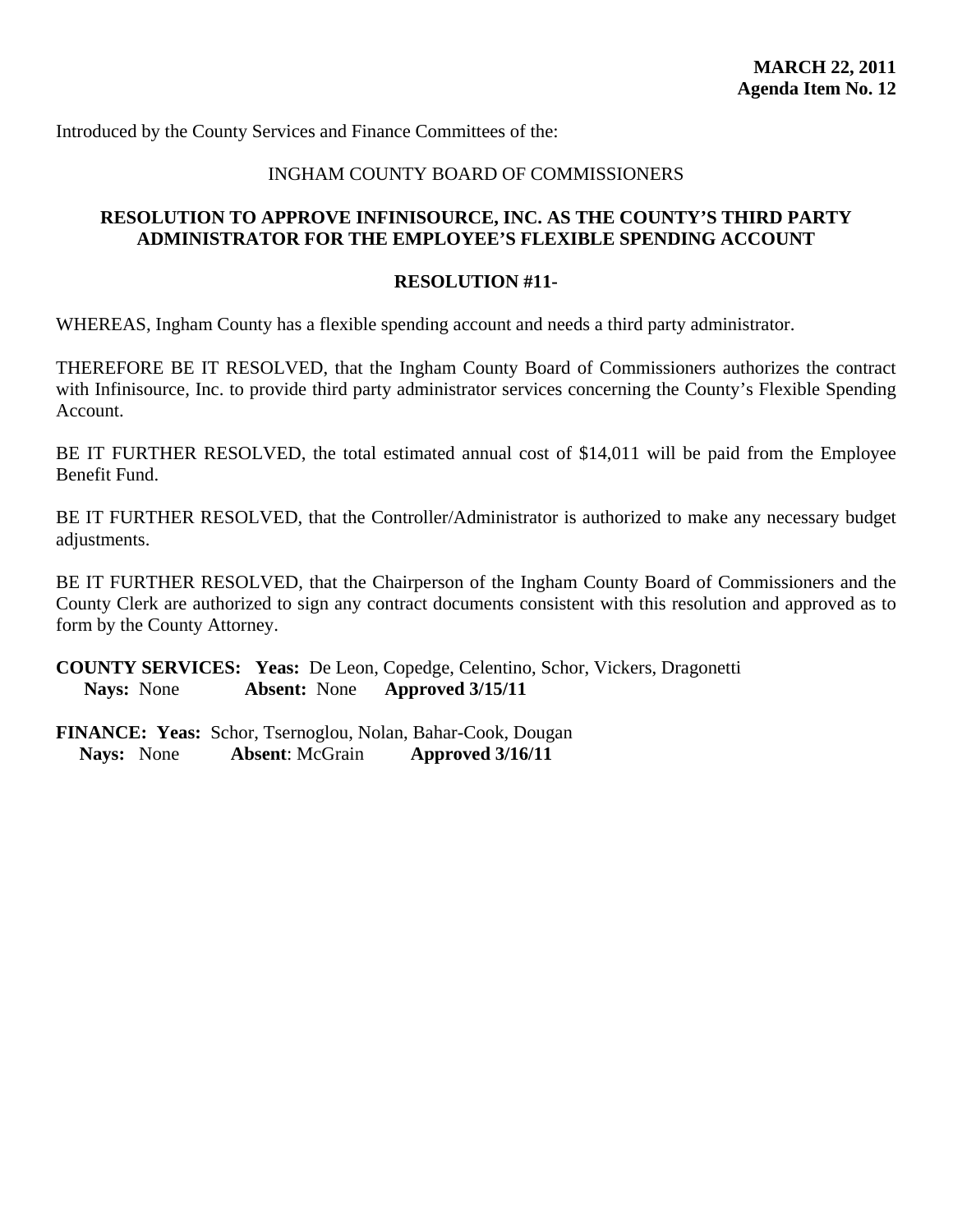#### INGHAM COUNTY BOARD OF COMMISSIONERS

#### <span id="page-52-0"></span>**RESOLUTION MAKING AN APPOINTMENT TO THE SENIOR CITIZENS ADVISORY BOARD**

#### **RESOLUTION #11-**

WHEREAS, a vacancy exists on the Senior Citizens Advisory Board; and

WHEREAS, the Human Services Committee interviewed those interested in serving on this Board.

THEREFORE BE IT RESOLVED, that the Ingham County Board of Commissioners hereby appoints

Valerie Lafferty, 4097 Shoals, Okemos, 48864

to the Senior Citizens Advisory Board to a term expiring December 31, 2011.

**HUMAN SERVICES: Yeas:** Tennis, McGrain, Koenig, Nolan, Vickers, Dougan  **Nays:** None **Absent:** None **Approved 3/14/11**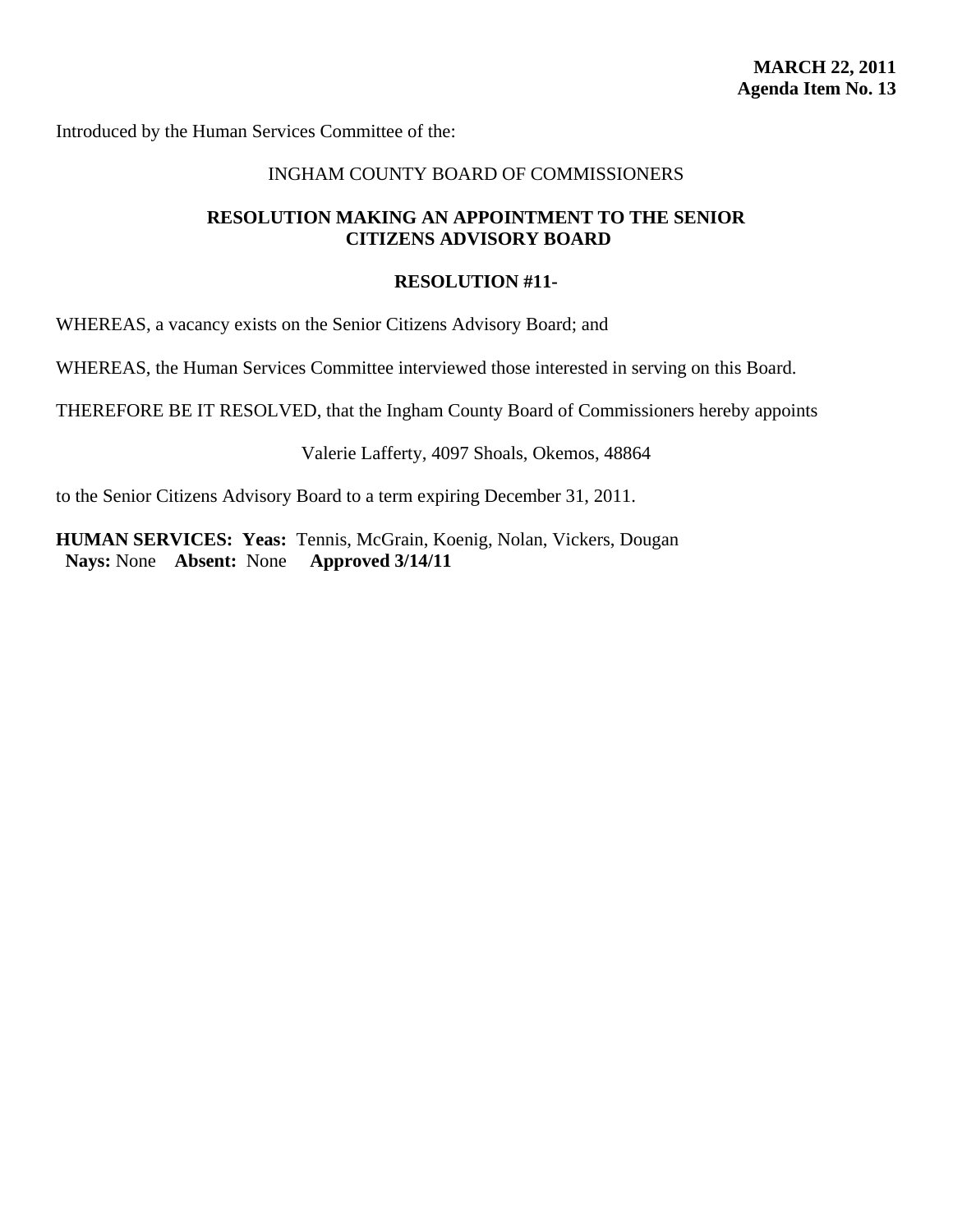## INGHAM COUNTY BOARD OF COMMISSIONERS

## <span id="page-53-0"></span>**RESOLUTION TO AUTHORIZE AN AMENDMENT TO THE PEDIATRIC PHYSICIAN AGREEMENT WITH THE COLLEGE OF HUMAN MEDICINE AT MICHIGAN STATE UNIVERSITY**

#### **RESOLUTION #11-**

WHEREAS, in Resolution #09-124, the Ingham County Board of Commissioners authorized the existing agreement between the Ingham County Health Department and Michigan State University's College of Human Medicine (CHM); and

WHEREAS, the Ingham County Health Department is required to fully comply with the Bureau of Primary Health Care's (BPHC's) Program Expectations as outlined in the Policy Information Notice (PIN) 98-23 for all health center programs covered under section 330 of the Public Health Service Act (P.L. 104-299); and

WHEREAS, in order to comply with PIN 98-23, the Ingham County Health Department is required to provide certain services, either directly or through contracts or cooperative arrangements, including primary care and well child services, among other required services; and

WHEREAS, the Ingham County Health Department requires a 1.0 full-time equivalent pediatric physician to provide these required services; and

WHEREAS, the County has contracted with the Michigan State University College of Human Medicine (MSU CHM) since July 2005 for pediatric physician services, to support the primary care provided to children through Ingham County's Community Health Center Network; and

WHEREAS, the Health Officer has advised the Board of Commissioners that the associated projected program income (reimbursement) will financially offset the MSU CHM contractual expenditure.

THEREFORE BE IT RESOLVED, that the Ingham County Board of Commissioners authorizes the execution of Pediatric Physician Services agreement with Michigan State University's College of Human Medicine, not to exceed \$1,302,513 through February 28, 2016.

BE IT FURTHER RESOLVED, that the Ingham County Board of Commissioners establishes the contractual rate as follows:

- 1. During Calendar Year 2011 the rate per 1.0 FTE pediatric physician is \$206,482.
- 2. During Calendar Year 2012 the rate per 1.0 FTE pediatric physician is \$210,612.
- 3. During Calendar Year 2013 the rate per 1.0 FTE pediatric physician is \$214,824.
- 4. During Calendar Year 2014 the rate per 1.0 FTE pediatric physician is \$219,120.
- 5. During Calendar Year 2015 the rate per 1.0 FTE pediatric physician is \$223,503.
- 6. During Calendar Year 2016 the rate per 1.0 FTE pediatric physician is \$227,972.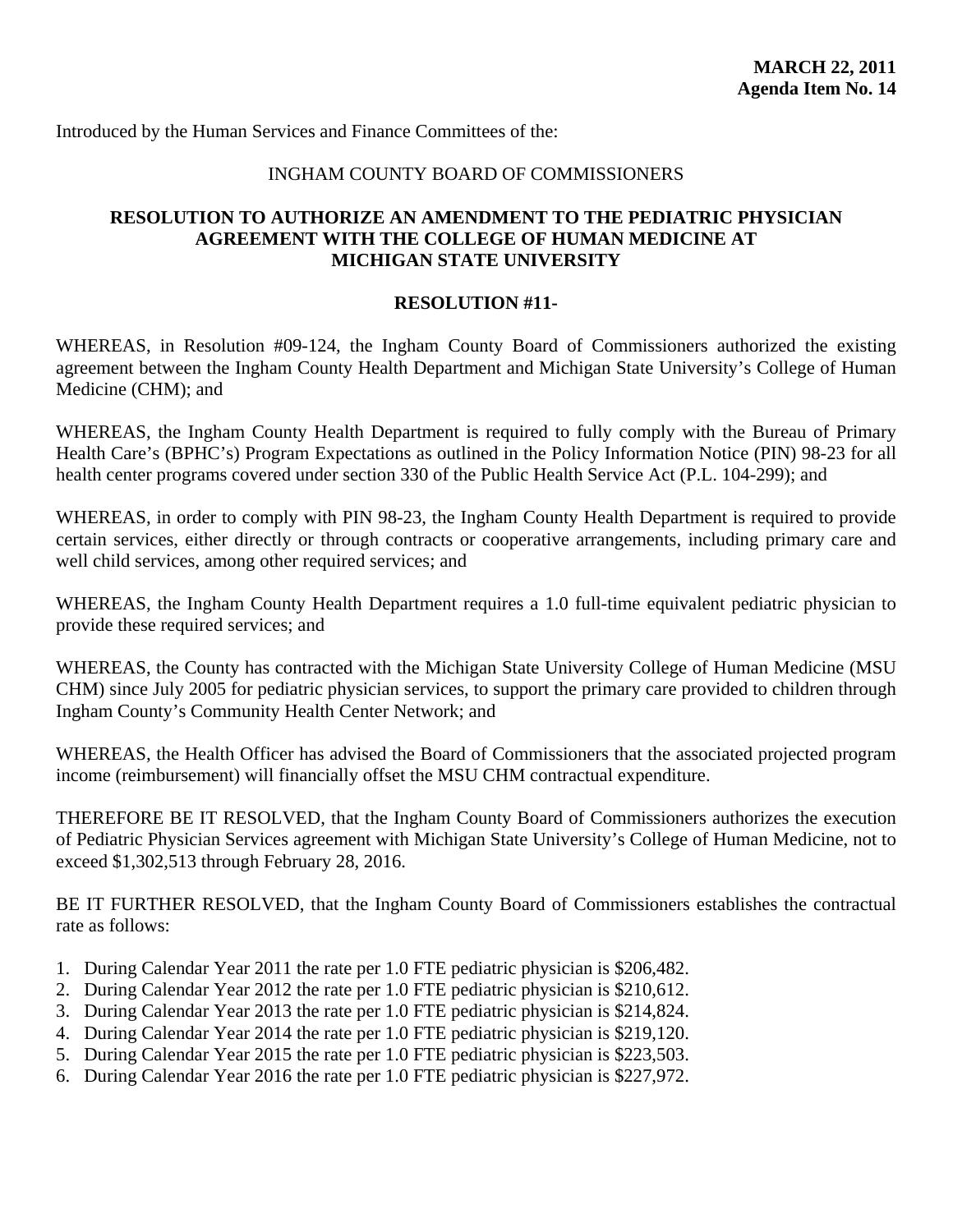## **RESOLUTION #11-**

BE IT FURTHER RESOLVED, that MSU CHM shall provide 1.0 full-time equivalent board certified physicians trained in pediatrics and adolescent medicine to implement the following scope of services:

- 1. Direct patient care (a minimum of 36 hours) to pediatric and adolescent patients of the Ingham County Community Health Center Network.
- 2. Provide medical consultation to registered nurses and other health team members on pediatric and adolescent health care matters.
- 3. Provide medical consultation related to pediatric and adolescent health care to other Community Health Center staff.
- 4. Provide and arrange emergency coverage (telephone triage) 24-hours a day, 7 days a week for the Health Department's pediatric patients.
- 5. Provide inpatient admissions, rounding and discharge when necessary and appropriate.
- 6. Referral of patients for specialty care.
- 7. Participate in team meetings with other staff members.
- 8. Provide routine physicals of children entering foster care.
- 9. Provide physical assessments by trained physicians in the area of abuse and neglect, for children who are suspected victims of abuse and neglect.
- 10. When services are provided by the contractor under the agreement to members/patients of a health plan that has contracted with Ingham County, the Contractor and its physicians shall comply with the applicable terms and conditions of the County's contract with the member's health plan.

BE IT FURTHER RESOLVED, that the County Clerk and the Chairperson of the Board of Commissioners are hereby authorized to sign the necessary contract documents on behalf of the County after approval as to form by the County Attorney.

**HUMAN SERVICES: Yeas:** Tennis, McGrain, Koenig, Nolan, Vickers, Dougan **Nays:** None **Absent:** None **Approved 3/14/11**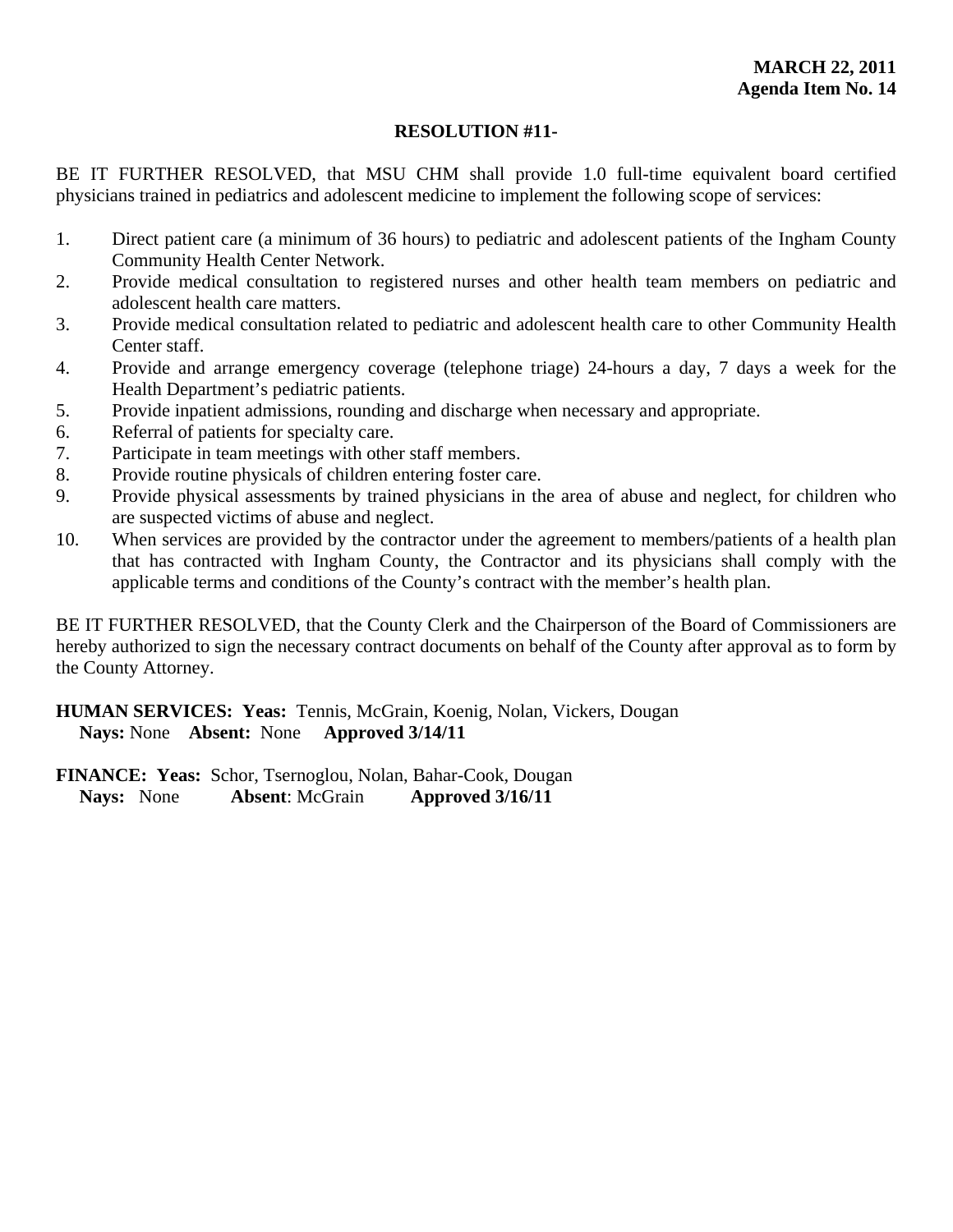#### INGHAM COUNTY BOARD OF COMMISSIONERS

## <span id="page-55-0"></span>**RESOLUTION TO AUTHORIZE PROVIDER CONTRACTS WITH BARRY-EATON HEALTH PLAN**

#### **RESOLUTION #11-**

WHEREAS, Ingham County has historically contracted with the Ingham Health Plan Corporation to serve lowincome populations in Ingham County; and

WHEREAS, Barry-Eaton Health Plan proposes to contract with Ingham County to purchase covered medical services from the Ingham County Health Department for people enrolled in its Plan; and

WHEREAS, the Health Officer has recommended that the Board of Commissioners authorize an agreement with Barry-Eaton Health Plan.

THEREFORE BE IT RESOLVED, that the Ingham County Board of Commissioners authorizes an agreement with Barry-Eaton Health Plan, through which Barry-Eaton Health Plan will pay Ingham County for covered medical services provided to persons enrolled in the Barry-Eaton Health Plan.

BE IT FURTHER RESOLVED, that Barry-Eaton Health Plan will pay Ingham County at least Medicaid rates through the contract on a fee-for-service basis.

BE IT FURTHER RESOLVED, that the term of the agreement will be from April 22, 2010, and shall continue from year to year unless terminated as set forth in the agreement.

BE IT FURTHER RESOLVED, that the County Clerk and the Chairperson of the Board of Commissioners are hereby authorized to sign the necessary contract documents on behalf of the County after approval as to form by the County Attorney.

**HUMAN SERVICES: Yeas:** Tennis, McGrain, Koenig, Nolan, Vickers, Dougan **Nays:** None **Absent:** None **Approved 3/14/11**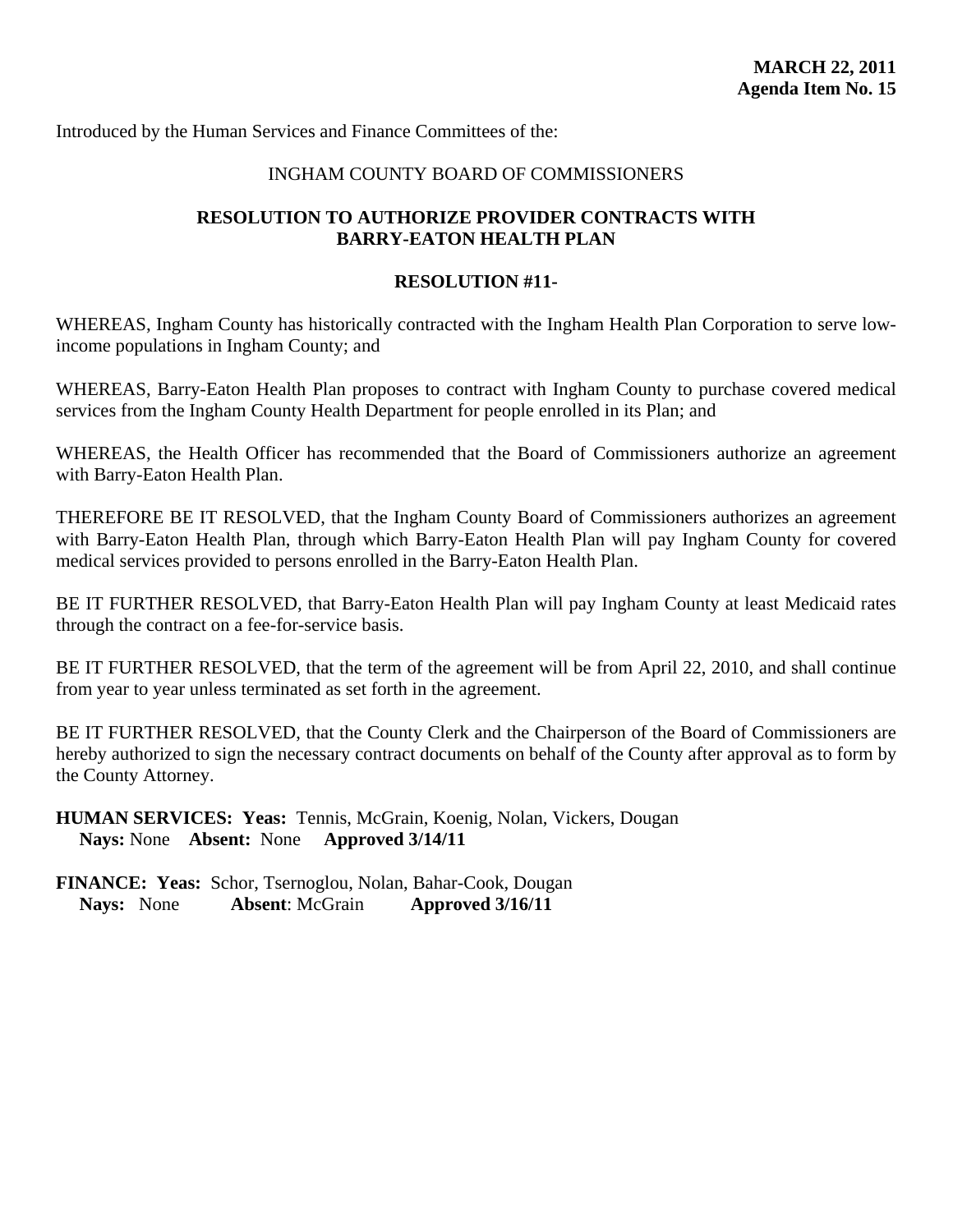<span id="page-56-0"></span>Introduced by the Judiciary and Finance Committees of the:

#### INGHAM COUNTY BOARD OF COMMISSIONERS

## **RESOLUTION FOR AUTHORIZATION TO AMEND THE CONTRACT AMOUNT FOR THE INGHAM ACADEMY DAY TREATMENT PROGRAM**

#### **RESOLUTION #11-**

WHEREAS, county policy requires that all contracts over \$5,000 be approved by the Board of Commissioners; and

WHEREAS, Resolution #10-371, adopted on November 23, 2010, included contract amounts for the Ingham Academy Day Treatment Program for both Highfields, Inc. and Ingham Intermediate School District that are incorrect; and

WHEREAS, the funds listed in Resolution #10-371 do not include the additional funds to expand the Day Treatment Program with another classroom as approved in Resolution #10-240; and

WHEREAS, the correct budget amount for Highfields, Inc. is \$639,050 and the correct budget amount for Ingham Intermediate School District is \$579,827, which is reflected in the approved 2011 Budget.

THEREFORE BE IT RESOLVED, that the Ingham County Board of Commissioners hereby authorizes an amended agreement with Highfields, Inc. for an amount not to exceed \$639,050, to provide transportation and behavioral intervention for the Ingham Academy Day Treatment Program for the time period of October 1, 2010 through September 30, 2011.

BE IT FURTHER RESOLVED, that the Ingham County Board of Commissioners authorizes an amended agreement with Ingham Intermediate School District for an amount not to exceed \$579,827, to provide teachers and para professionals for the Ingham Academy Day Treatment Program for the time period of October 1, 2010 through September 30, 2011.

BE IT FURTHER RESOLVED, that the funds for these services are budgeted within the Family Division's 2010/2011 Child Care Fund Budget.

BE IT FURTHER RESOLVED, that the Chairperson of the Ingham County Board of Commissioners and the County Clerk are authorized to sign any contract documents consistent with this resolution and approved as to form by the County Attorney.

**JUDICIARY: Yeas:** Bahar-Cook, Koenig, Holman, Tennis, Tsernoglou, Schafer **Nays:** None **Absent:** None **Approved 3/10/11**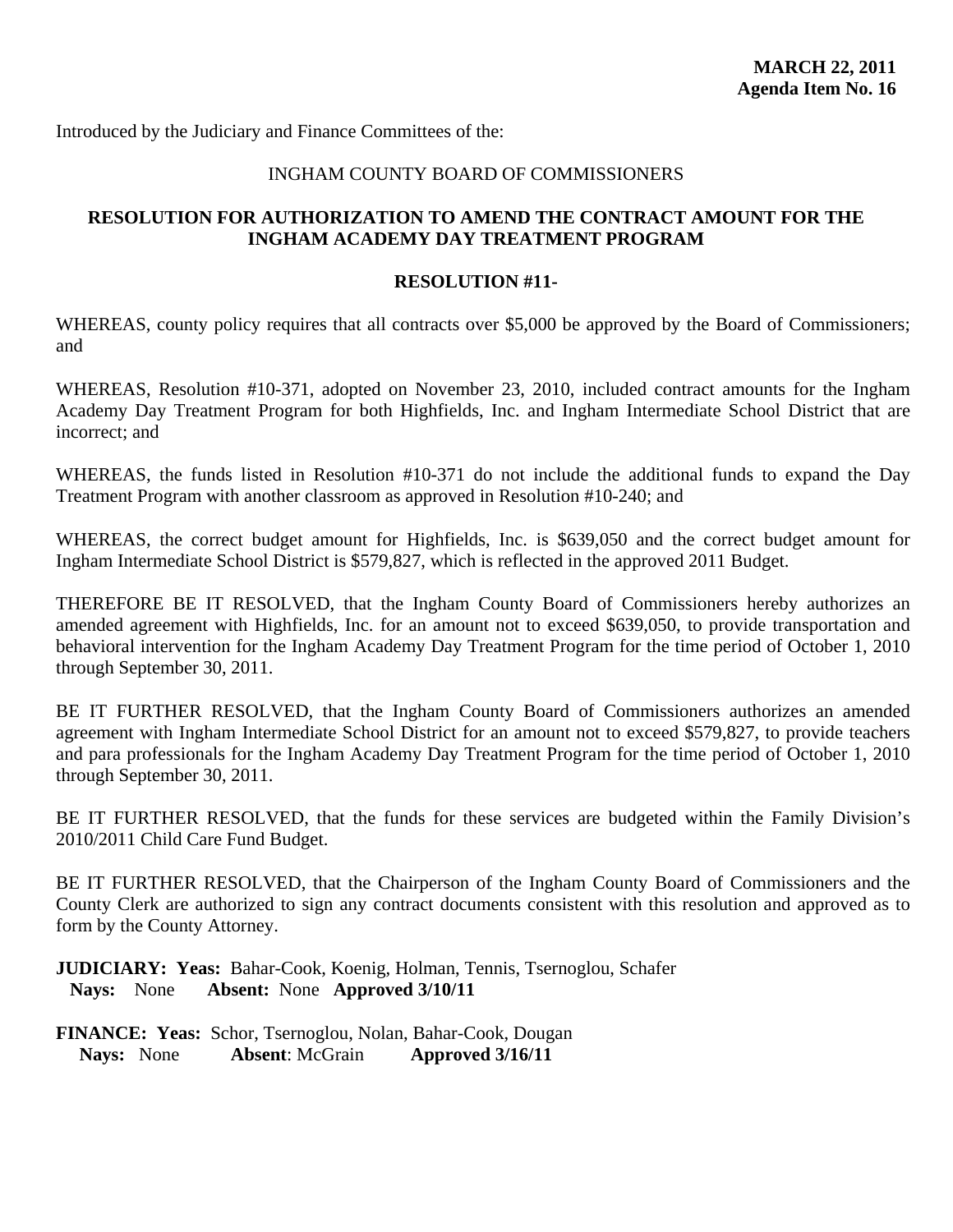<span id="page-57-0"></span>Introduced by the Judiciary and Finance Committees of the:

#### INGHAM COUNTY BOARD OF COMMISSIONERS

### **RESOLUTION TO APPROVE CONTRACTS FOR ATTORNEY SERVICES FOR PROBATE COURT MENTAL ILLNESS MATTERS HEARD AT ST. LAWRENCE HOSPITAL**

#### **RESOLUTION #11-**

WHEREAS, the Ingham County Probate Court, in response to recent budget difficulties, seeks to reduce expenses wherever possible while maintaining services; and

WHEREAS, the Probate Court, by statute, must provide legal counsel to respondents in involuntary mental illness matters; and

WHEREAS, the Probate Court has for some time entered into cost-saving contractual relationships with a few local attorneys to provide mental-illness-related legal counsel services at St. Lawrence Hospital as part of a tricounty coverage of local mental illness cases; and

WHEREAS, the amount of \$10,000 is a fair and appropriate amount for the provision of said services for an entire year, which for Ingham County represents 37 out of 52 weeks of St. Lawrence hearings; and

WHEREAS, the attorneys Michael Staake and William Metros have provided these services in the past, have rendered good service, are willing to continue for the 2011 year, and this Court is willing to have them so continue; and

WHEREAS, attorney Michael Staake is willing to provide said services for 25 of the 37 relevant weeks, for a prorated compensation of \$6,756.75, and attorney William Metros is willing to provide said services for the remaining 12 weeks, for a prorated compensation of \$3,243.25.

THEREFORE, BE IT RESOLVED, that the Ingham County Board of Commissioners hereby approve Probate Court's legal counsel service contracts to represent respondents in involuntary mental illness matters at St. Lawrence Hospital for the 2011 fiscal year from the existing Probate Court budget as follows:

- 1) Attorney Michael Staake for 25 weeks not to exceed \$6,756.75
- 1) Attorney William Metros for 12 weeks not to exceed \$3,243.25

BE IT FURTHER RESOLVED, that the Chairperson of the Ingham County Board of Commissioners and the County Clerk are authorized to sign any necessary contractual documents consistent with this Resolution and approved as to form by the County Attorney.

**JUDICIARY: Yeas:** Bahar-Cook, Koenig, Holman, Tennis, Tsernoglou, Schafer **Nays:** None **Absent:** None **Approved 3/10/11**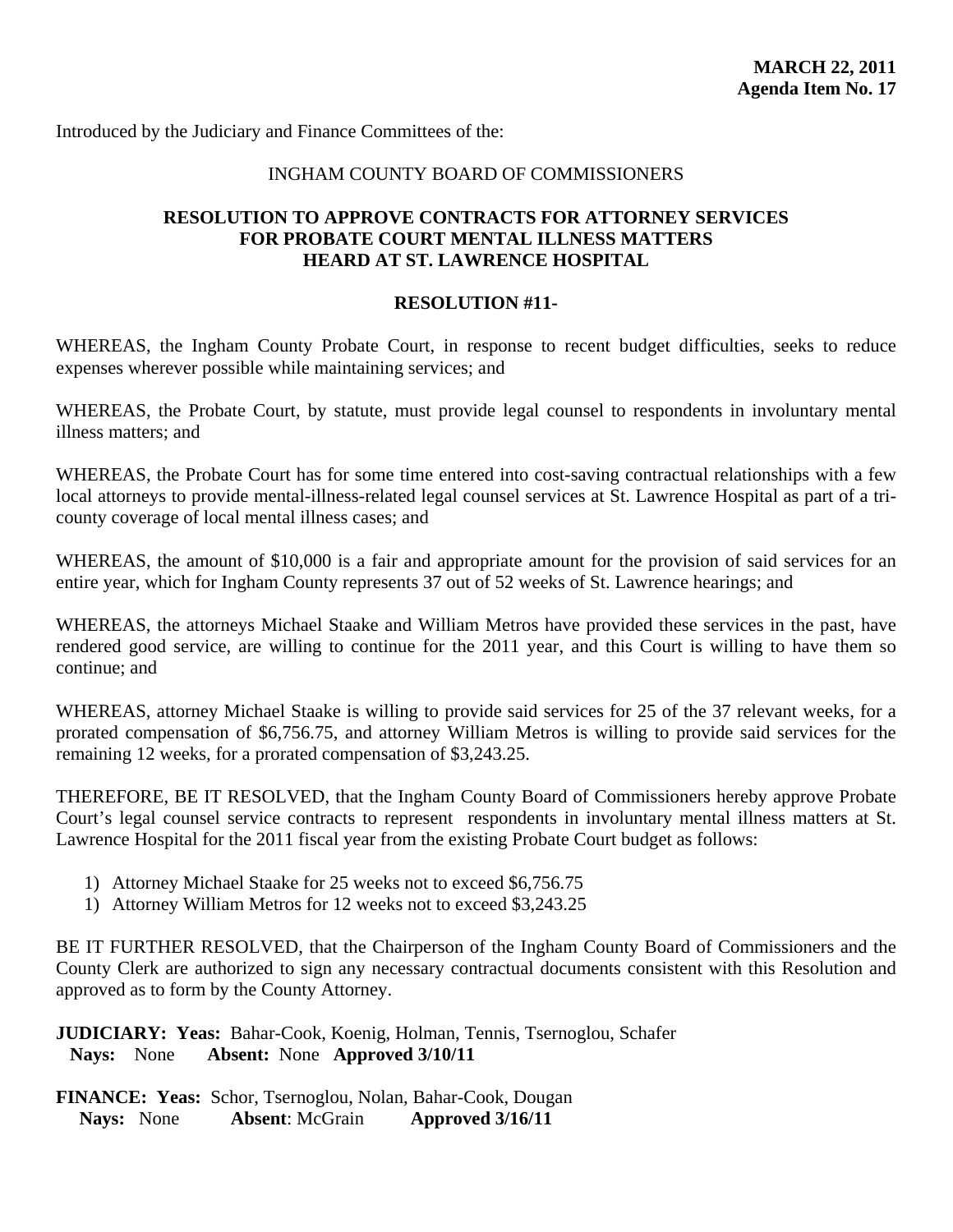<span id="page-58-0"></span>Introduced by the Judiciary and Finance Committees of the:

## INGHAM COUNTY BOARD OF COMMISSIONERS

## **RESOLUTION TO APPROVE CONTRACTS FOR ATTORNEY SERVICES FOR PROBATE COURT IN GENERAL MATTERS**

#### **RESOLUTION #11-**

WHEREAS, the Ingham County Probate Court, in response to recent budget difficulties, seeks to reduce expenses wherever possible while maintaining services; and

WHEREAS, the Probate Court, by statute, must in certain circumstances provide legal counsel to respondents in guardianship, conservatorship, and other matters; and

WHEREAS, the Probate Court has for some time entered into cost-saving contractual relationships with a few local attorneys to provide said required attorney services; and

WHEREAS, the amount of \$17,000 is a fair and appropriate amount for the provision of said services for an entire year; and

WHEREAS, the attorneys Robert Refior and Louis Kafantaris have provided these services in the past, have rendered good service, are willing to continue for the 2011 year, and this court is willing to have them so continue; and

WHEREAS it is appropriate for each of said attorneys to be compensated one-half of the total contract (i.e., \$8,500 each).

THEREFORE, BE IT RESOLVED, that the Ingham County Board of Commissioners hereby approve Probate Court's legal counsel service contracts in guardianship, conservatorship, and other matters for the 2011 fiscal year from the existing Probate Court budget as follows:

- 1) Attorney Robert Refior not to exceed \$8,500
- 2) Attorney Louis Kafantaris not to exceed \$8,500

BE IT FURTHER RESOLVED, that the Chairperson of the Ingham County Board of Commissioners and the County Clerk are authorized to sign any necessary contractual documents consistent with this Resolution and approved as to form by the County Attorney.

**JUDICIARY: Yeas:** Bahar-Cook, Koenig, Holman, Tennis, Tsernoglou, Schafer **Nays:** None **Absent:** None **Approved 3/10/11**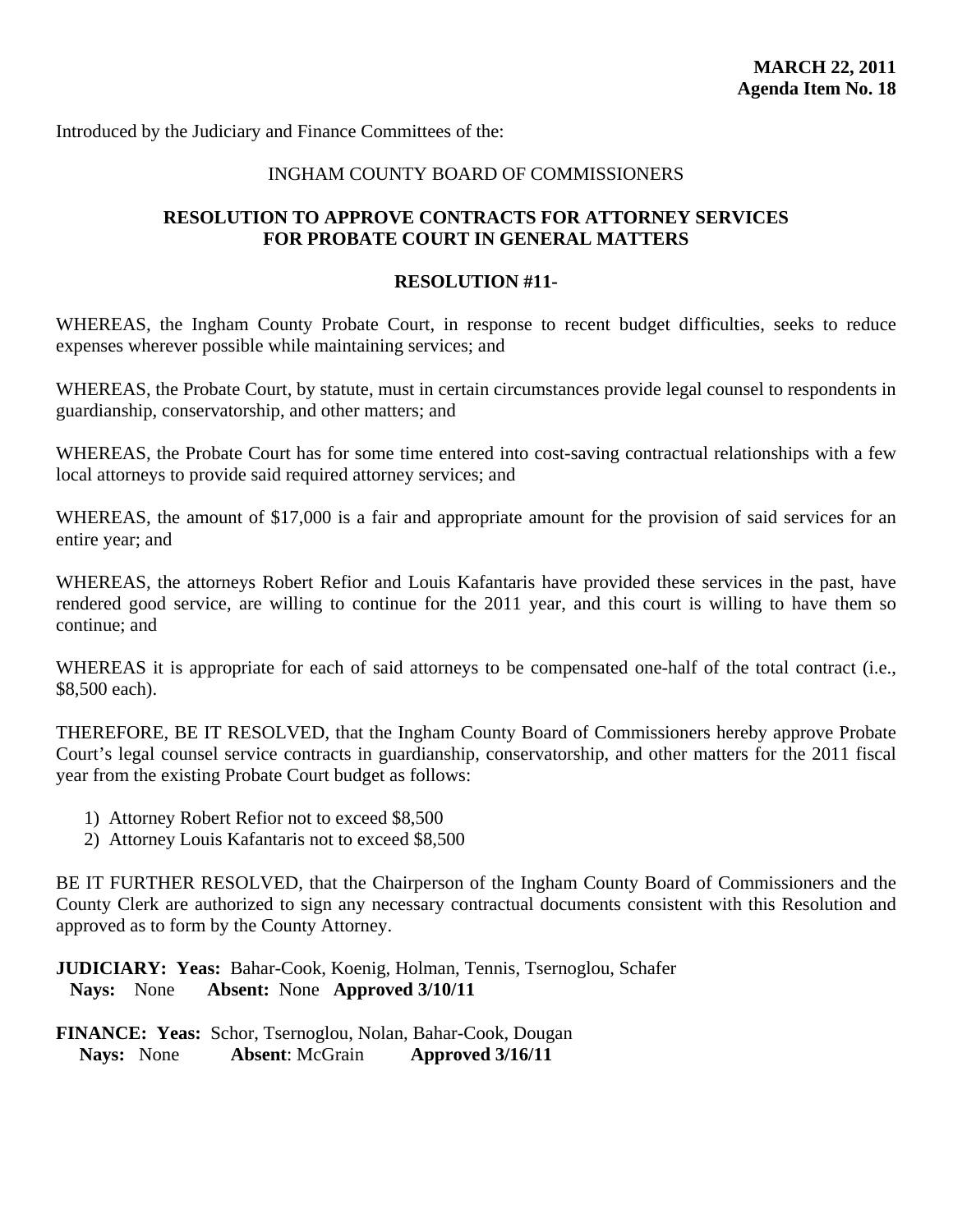<span id="page-59-0"></span>Introduced by the Law Enforcement, Human Services and Finance Committees of the:

#### INGHAM COUNTY BOARD OF COMMISSIONERS

## **RESOLUTION TO AUTHORIZE 10 AND 12 HOUR JAIL NURSE SHIFTS FOR THE JAIL NURSES AT THE INGHAM COUNTY JAIL**

#### **RESOLUTION #11-**

WHEREAS, the Ingham County Health Department assumed the responsibility of providing and managing medical services for Ingham County Jail inmates January 1, 2007; and

WHEREAS, Ingham County Health Department Jail Nurses provide medical coverage for the inmates at the Ingham County Jail all but 24 of the 168 hours in a 7-day period; and

WHEREAS, "medical coverage" refers to Jail Nurses who are Registered Nurses; and

WHEREAS, the Ingham County Sheriff's Office is requesting that the Ingham County Health Department provide 24/7 medical coverage for the inmates at the Ingham County Jail; and

WHEREAS, all current Jail Nurses support the proposed 10 and 12 hour shift template; and

WHEREAS, there is support for the proposed 10 and 12 hour shift template from Human Resources and the Ingham County Employees' Association (ICEA); and

WHEREAS, the County received confirmation from the National Labor Relations Board that the Ingham County Employees' Association (ICEA) is the bona fide representative of certain employees employed by the County; and

WHEREAS, the Ingham County Employees' Association (ICEA) is requesting a shift differential for the Jail Nurse positions working the night shift; and

WHEREAS, additional costs in the amount of \$9,734 will be incurred with the addition of shift differential for the Jail Nurses working the night shift and will be split between the Ingham County Sheriff's Office and the Health Department; and

WHEREAS, no additional staff need to be hired to provide 24/7 medical coverage within the Ingham County Jail, however, when a Jail Nurse is out on leave, there will not be on-site medical coverage for the inmates.

THEREFORE BE IT RESOLVED, that the Ingham County Board of Commissioners authorizes the Ingham County Health Department to transition the Jail Nurses at the Ingham County Jail to 24/7 medical coverage following the proposed 10 and 12 hour shift template effective May 1, 2011.

BE IT FURTHER RESOLVED, that a shift differential in the amount of \$2 per hour is authorized for the Jail Nurse positions working the night shift.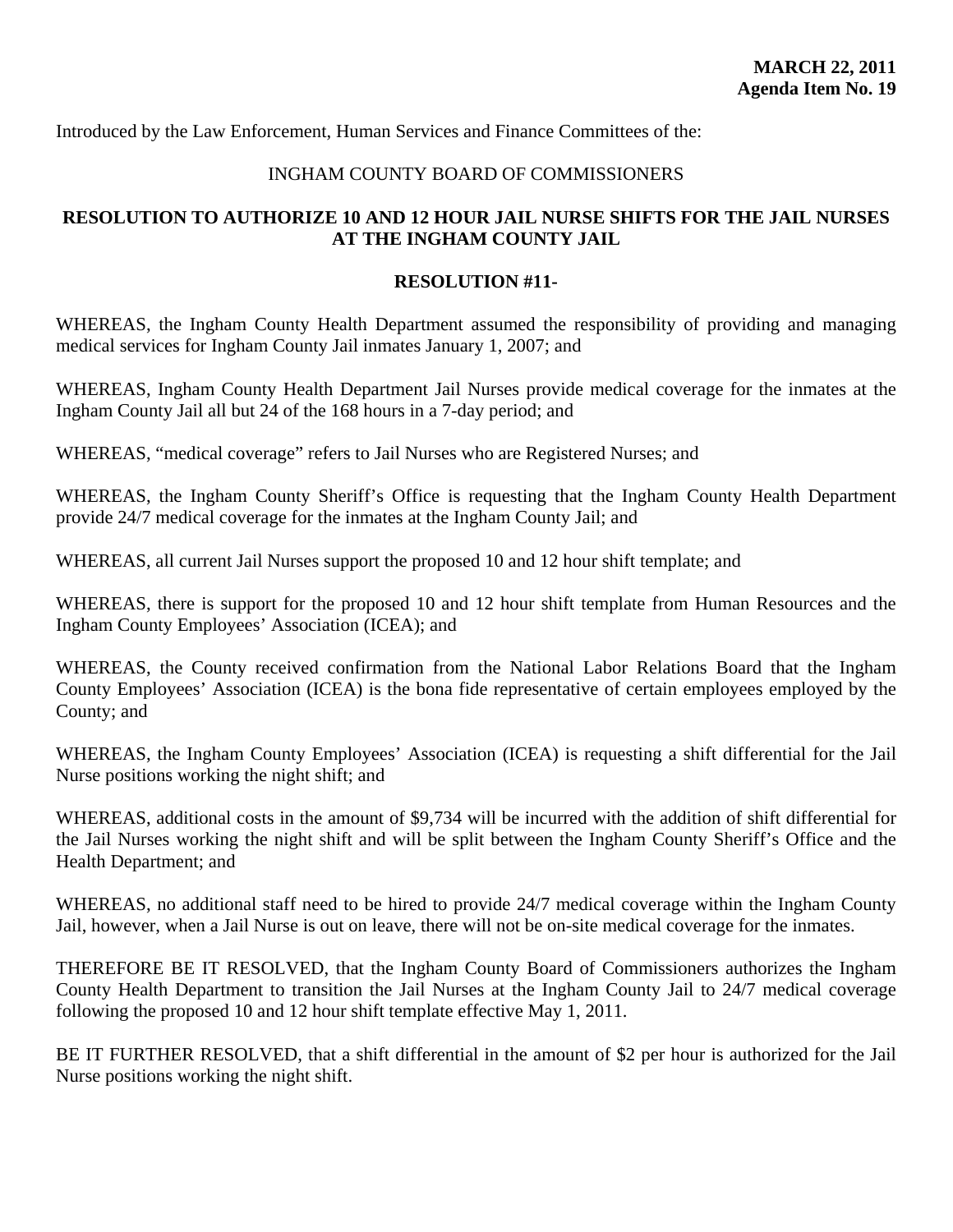#### **RESOLUTION #11-**

BE IT FURTHER RESOLVED, that the Ingham County Board of Commissioners authorizes the Controller/Administrator to make the necessary adjustments to the 2011 Health Department and Sheriff's Office budgets.

BE IT FURTHER RESOLVED, that the Ingham County Board of Commissioners authorizes the Board Chair and the Clerk to sign any necessary Amendment Agreement with the Ingham County Employees' Association (ICEA) that are consistent with this resolution as prepared by the County Attorney.

**LAW ENFORCEMENT: Yeas:** Celentino, Holman, De Leon, Copedge, Schafer, Dragonetti **Nays:** None **Absent:** None **Approved 3/10/11** 

**HUMAN SERVICES: Yeas:** Tennis, McGrain, Nolan, Vickers, Dougan **Nays:** None **Absent:** Koenig **Approved 3/14/11**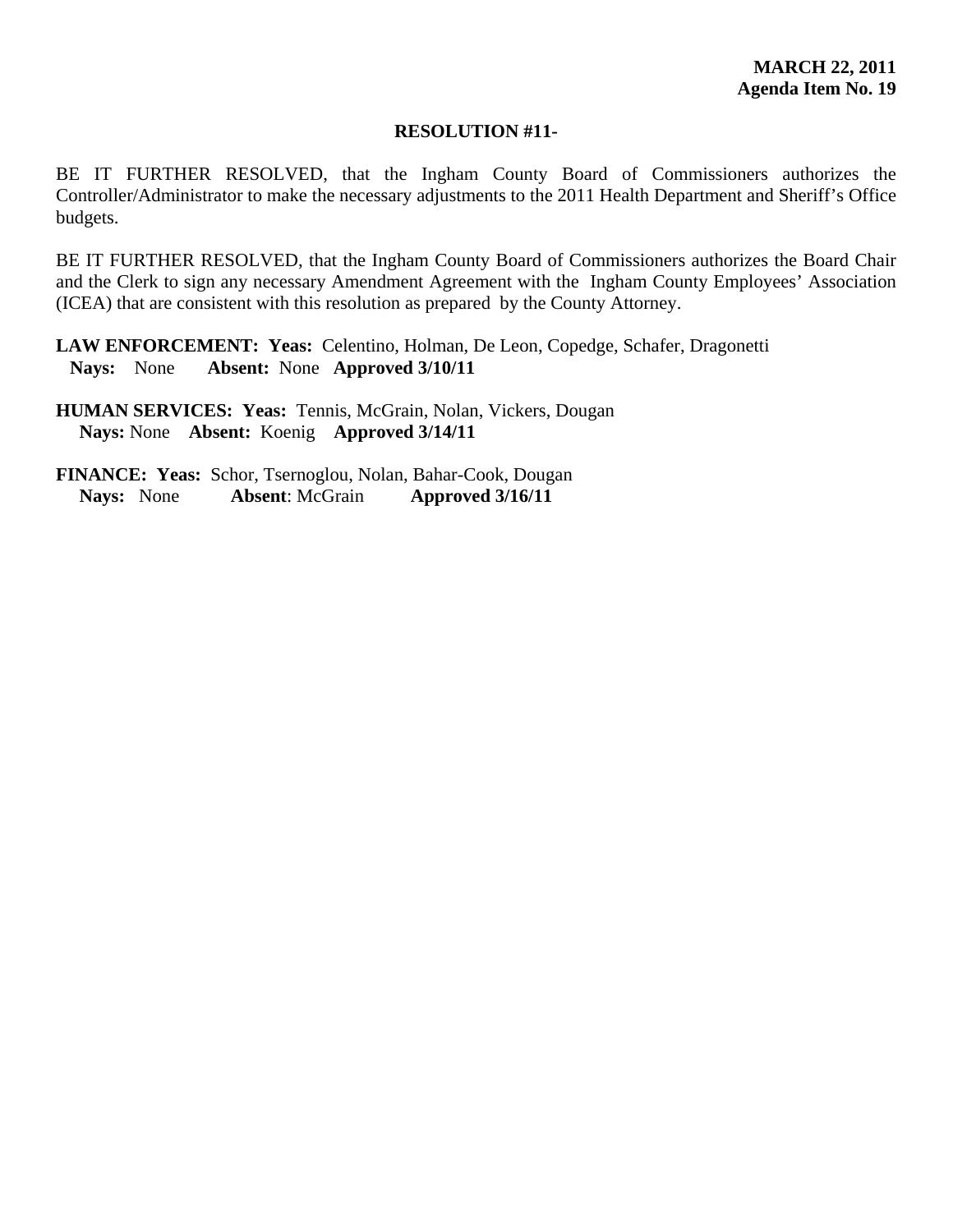<span id="page-61-0"></span>Introduced by the Law Enforcement and Finance Committees of the:

## INGHAM COUNTY BOARD OF COMMISSIONERS

## **RESOLUTION TO ACCEPT THE MICHIGAN DEPARTMENT OF STATE POLICE, EMERGENCY MANAGEMENT DIVISION 2009 STATE HOMELAND SECURITY GRANT, REGIONAL PLANNER GRANT**

#### **RESOLUTION #11-**

WHEREAS, the Ingham County Sheriff's Office/Office of Homeland Security & Emergency Management has been approved to receive a grant from the Department of State Police, Emergency Management Division, to hire a temporary Regional Planner; and

WHEREAS, this temporary Regional Planner will perform research and provide data to support Regional Homeland Security efforts through the systematic planning, evaluation and analysis of program elements in the areas of equipment acquisition, training, exercising, and planning as identified in the regions homeland security assessment and strategy; and

WHEREAS, the Regional Planner will also research and provide data through the systematic planning, evaluation and analysis of projects in bio-terrorism, weapons of mass destruction, and CBRNE (Chemical, Biological, Radiological, Nuclear, Explosive) elements; and

WHEREAS, the Regional Planner is an employee of the Region 1 Homeland Security Board, working on Regional projects that support Ingham County response efforts and is housed at the Sheriff's Office; and

WHEREAS, the Ingham County Sheriff's Office, Office of Homeland Security & Emergency Management, in cooperation with the Ingham County Local Emergency Planning Committee has identified some specialized needs eligible for funding through this grant.

THEREFORE BE IT RESOLVED, the Ingham County Board of Commissioners approves the acceptance of the 2009 State Homeland Security Grant, Regional Planner Grant from the Michigan Department of State Police, Emergency Management Division, subcontracted through the City of Lansing, for the time period of June 1, 2011 through April 30, 2012, at a total cost not to exceed \$65,000 (no match required) for the expenses incurred for the temporary Regional Planner.

BE IT FURTHER RESOLVED, the Ingham County Board of Commissioners authorizes the Board Chairperson and the County Clerk to sign any necessary contract/subcontract documents that are consistent with this resolution and approved as to form by the County Attorney.

BE IT FURTHER RESOLVED, that the Ingham County Board of Commissioners directs the Controller/Administrator to make the necessary budget adjustments in the Ingham County Sheriff's Office, Office of Homeland Security & Emergency Management 2011 and 2012 budgets.

**LAW ENFORCEMENT: Yeas:** Celentino, Holman, De Leon, Copedge, Schafer, Dragonetti **Nays:** None **Absent:** None **Approved 3/10/11**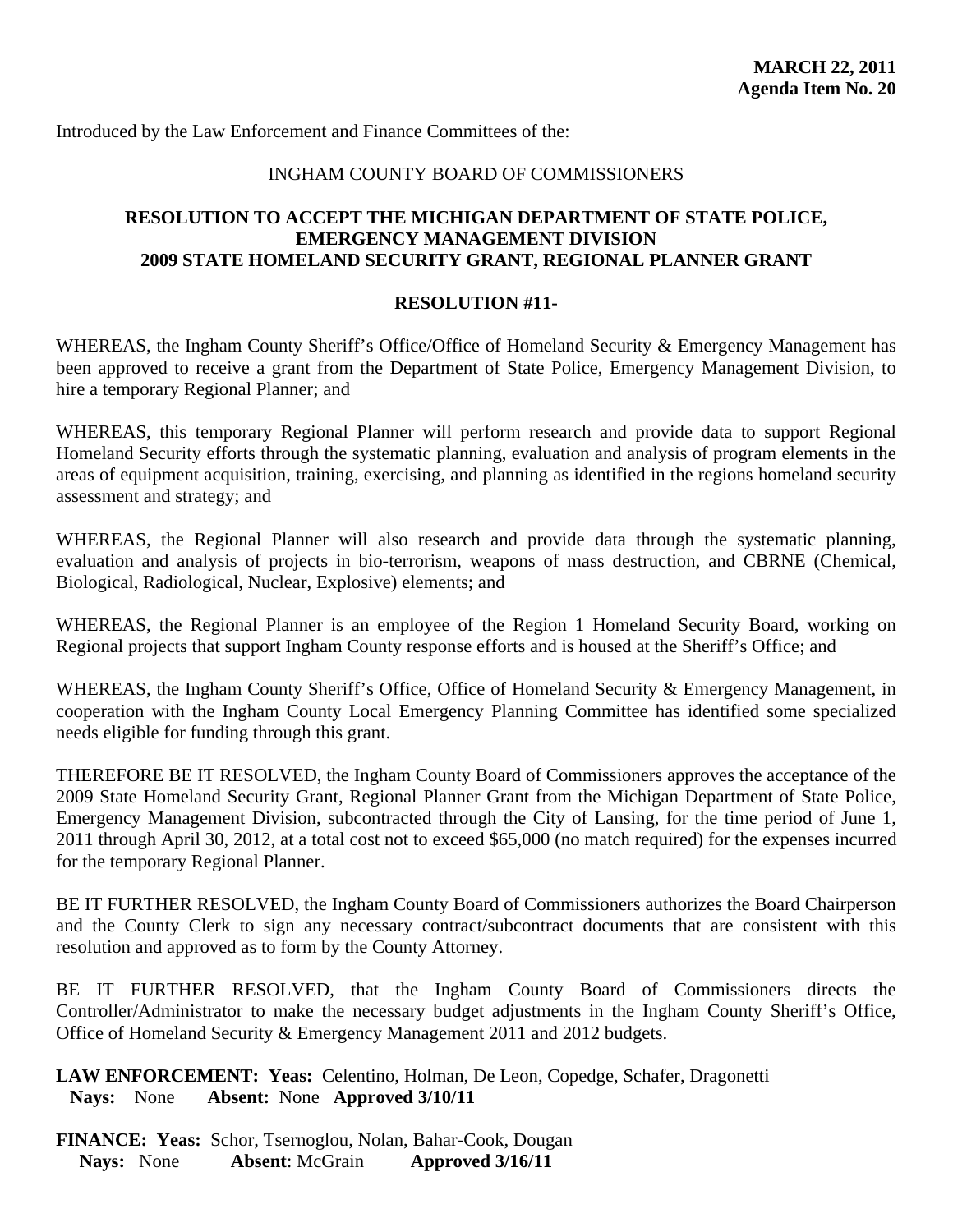<span id="page-62-0"></span>Introduced by the Law Enforcement and Finance Committees of the:

## INGHAM COUNTY BOARD OF COMMISSIONERS

## **RESOLUTION AUTHORIZING A MODIFICATION TO THE CONTRACT WITH THE MICHIGAN DEPARTMENT OF CORRECTIONS FOR INGHAM COUNTY/CITY OF LANSING COMMUNITY CORRECTIONS AND SUBCONTRACTS FOR COMMUNITY CORRECTIONS PROGRAMS FOR FISCAL YEAR 2010-2011**

#### **RESOLUTION #11-**

WHEREAS, a Comprehensive Community Corrections Plan was approved by the Ingham County Board of Commissioners, the Lansing City Council, and the State Office of Community Corrections; and

WHEREAS, Resolution #10-210, adopted June 22, 2010, approved submission of the State grant application for State fiscal year 2010 – 2011 and authorized entering a contract with the Michigan Department of Corrections for Community Corrections Plans and Services grant funds in the amount of \$209,700; and

WHEREAS, the actual allocation for fiscal year 2010-2011 Plans and Services was increased by \$26,713 from \$279,300 to \$306,013; and

WHEREAS, Resolution #10-210 authorized entering subcontracts for Community Corrections Programs with Peckham Vocational Industries for employment services not to exceed \$64,600 and with C-E-I Community Mental Health for Relapse Prevention and Recovery services not to exceed \$47,200; and

WHEREAS, from the \$26,713 Plans and Services increase, the CCAB on February 15, 2011 approved an increase to the subcontract for Peckham Vocational Industries for employment services of \$6,137 from \$64,600 to \$70,737; and

WHEREAS, the CCAB on February 15, 2011 also approved a reduction to the C-E-I Community Mental Health for Relapse Prevention and Recovery services of \$10,000 from an amount not exceed \$47,200 to an amount not to exceed \$37,200.

THEREFORE BE IT RESOLVED, that the Ingham County Board of Commissioners approves the modification to the contract with the Michigan Department of Corrections for the Community Corrections Plans and Services grant allocation from \$279,300 to \$306,013.

BE IT FURTHER RESOLVED, that the Ingham County Board of Commissioners approves the modification to the subcontract amount for Peckham Vocational Industries for employment services from an amount not to exceed \$64,600 to an amount not to exceed \$70,737.

BE IT FURTHER RESOLVED, that the Ingham County Board of Commissioners approves the modification to the subcontract amount for C-E-I Community Mental Health for Relapse Prevention and Recovery services from an amount not to exceed \$47,200 to an amount not exceed \$37,200.

BE IT FURTHER RESOLVED, that the Board Chairperson and County Clerk are authorized to sign any necessary contracts\subcontracts consistent with this resolution subject to approval as to form by the County Attorney.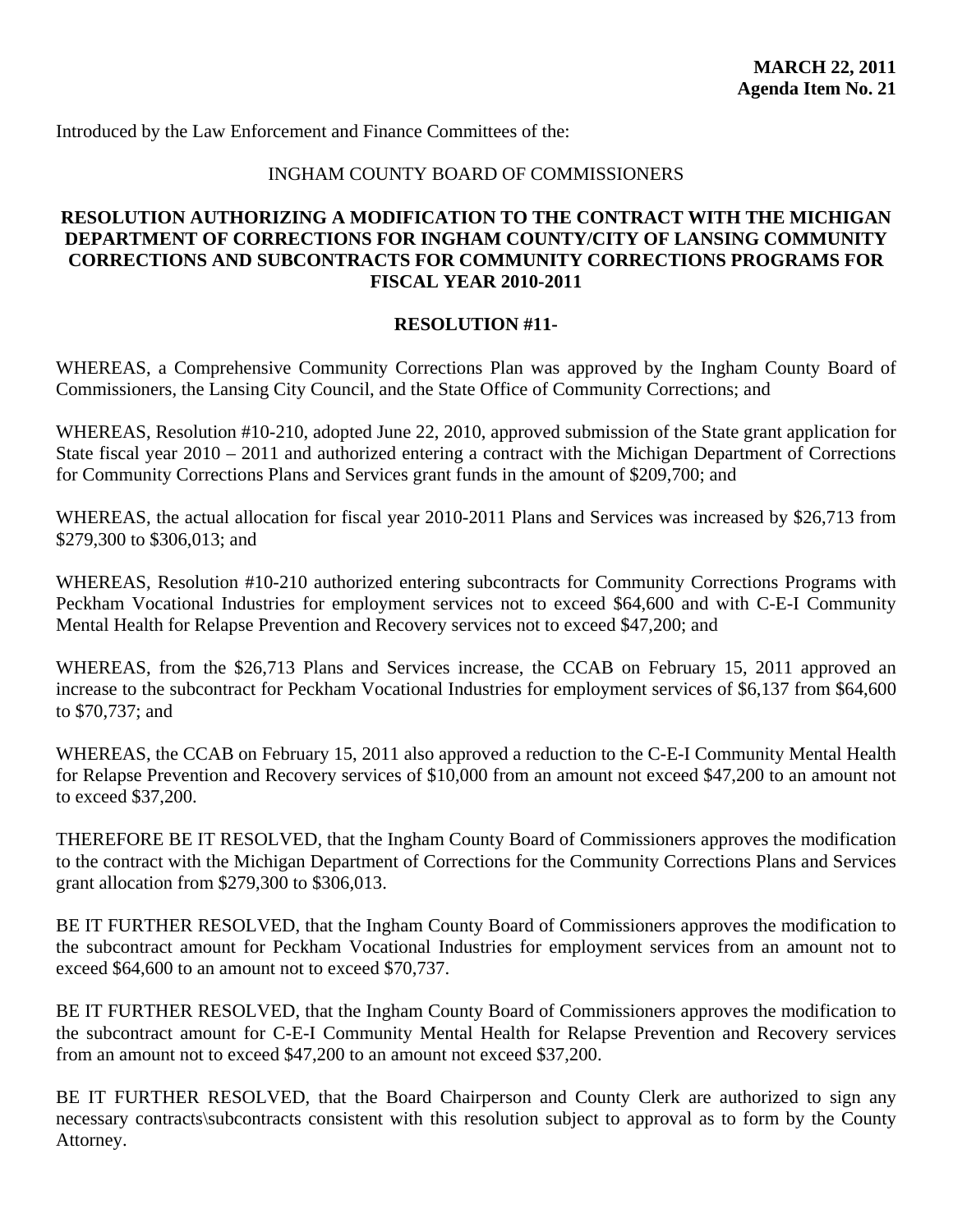## **RESOLUTION #11-**

**LAW ENFORCEMENT: Yeas:** Celentino, Holman, De Leon, Copedge, Schafer, Dragonetti **Nays:** None **Absent:** None **Approved 3/10/11** 

FINANCE: Yeas: Schor, Tsernoglou, Nolan, Bahar-Cook, Dougan<br>Nays: None Absent: McGrain Approved 3/16/11 **Nays:** None **Absent**: McGrain **Approved 3/16/11**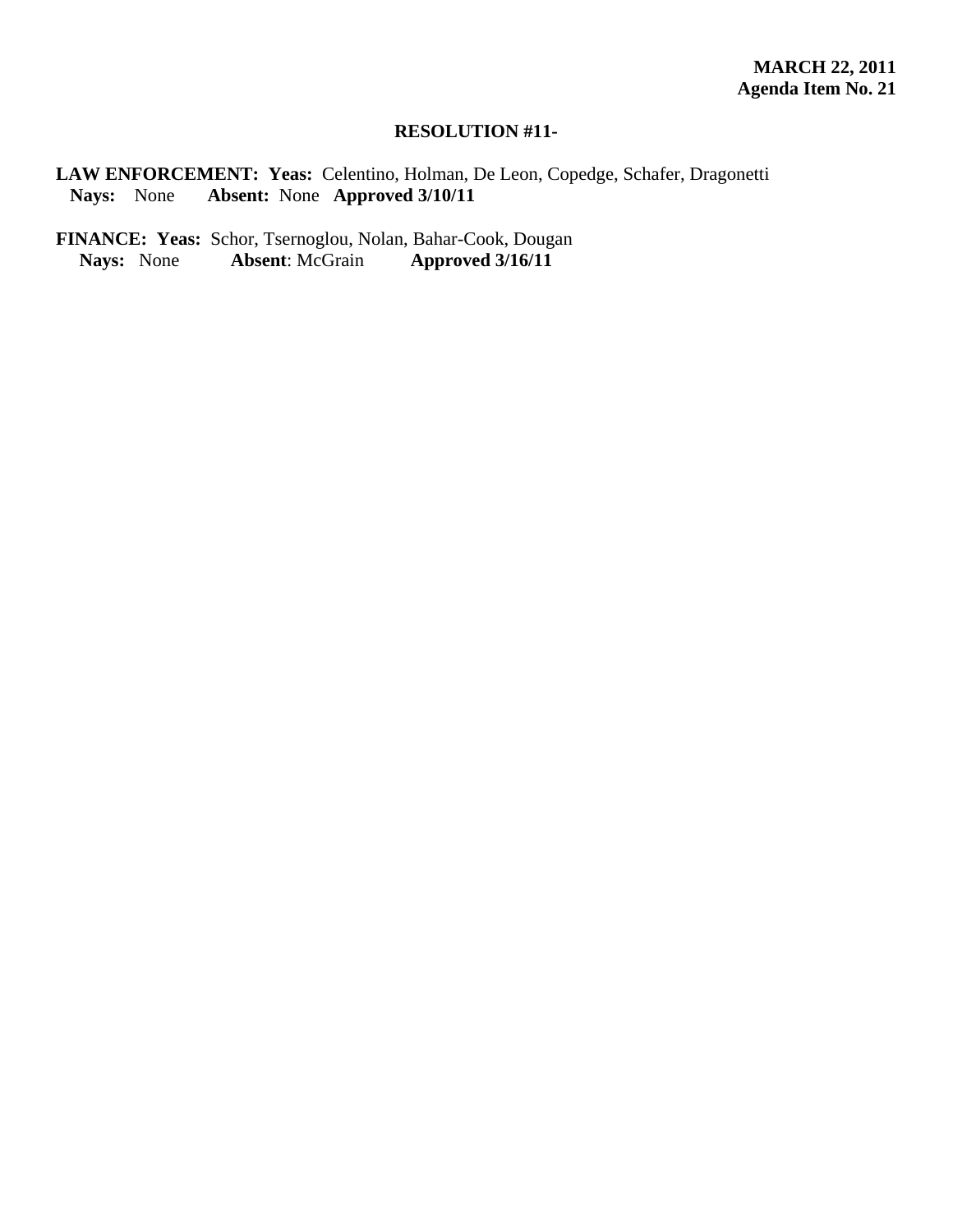<span id="page-64-0"></span>Introduced by the Law Enforcement and Human Services Committees of the:

## INGHAM COUNTY BOARD OF COMMISSIONERS

## **RESOLUTION AUTHORIZING AN AGREEMENT WITH THE COMMUNITY MENTAL HEALTH AUTHORITY OF CLINTON, EATON, & INGHAM COUNTIES FOR SERVICES IN THE INGHAM COUNTY JAIL**

#### **RESOLUTION #11-**

WHEREAS, the Community Mental Health Authority of Clinton, Eaton, and Ingham Counties has provided certain services in the Ingham County Jail utilizing State of Michigan General Fund dollars; and

WHEREAS, a 2009 opinion of the Michigan Attorney General required that counties directly fund, or that CMHs use their local funds to fund the costs of these services; and

WHEREAS, the FY 2011 Department of Community Health (DCH) budget contains boilerplate language that allows local community mental health (CMH) agencies to contract with counties to continue to provide certain jail services and fund them with CMH general fund dollars; and

WHEREAS, the Sheriff and the Prosecuting Attorney have maintained a similar agreement with CMH since 2004, but the Ingham County Board of Commissioners desires to formalize that agreement with a contract for the protection of all entities involved.

THEREFORE BE IT RESOLVED, the Ingham County Board of Commissioners authorizes a Jail Diversion agreement with the Community Mental Health Authority of Clinton, Eaton, & Ingham Counties.

BE IT FURTHER RESOLVED, this agreement is inclusive of all services provided by the Community Mental Health Authority of Clinton, Eaton, & Ingham Counties at the Ingham County Jail that are funded with State General Fund dollars.

BE IT FURTHER RESOLVED, this agreement is effective October 1, 2010, and will remain in effect until terminated by any party with 60 days written notice to the other parties.

BE IT FURTHER RESOLVED, that the County Clerk, Sheriff, Prosecuting Attorney, and the Chairperson of the Board of Commissioners are hereby authorized to sign the necessary contract documents consistent with this resolution on behalf of the County after approval as to form by the County Attorney.

**LAW ENFORCEMENT: Yeas:** Celentino, Holman, De Leon, Copedge, Schafer, Dragonetti **Nays:** None **Absent:** None **Approved 3/10/11** 

**HUMAN SERVICES: Yeas:** Tennis, McGrain, Nolan, Vickers, Dougan **Nays:** None **Absent:** Koenig **Approved 3/14/11**